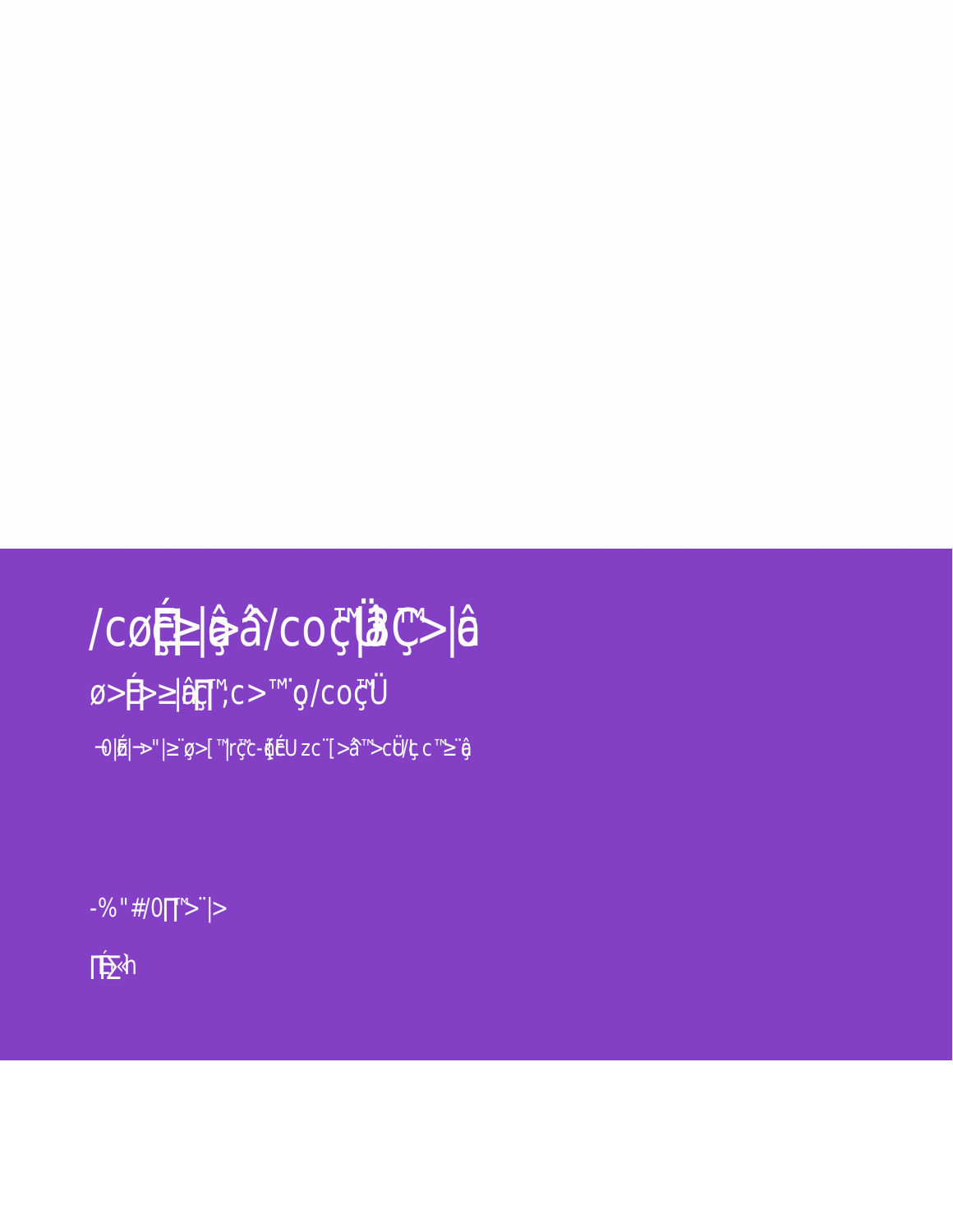# **Revolution and Reform in Ukraine** EVALUATING FOUR YEARS OF REFORM

JULY 2018

Silviya Nitsova *University of North Carolina at Chapel Hill*

> Grigore Pop-Eleches *Princeton University*

Graeme Robertson *University of North Carolina at Chapel Hill*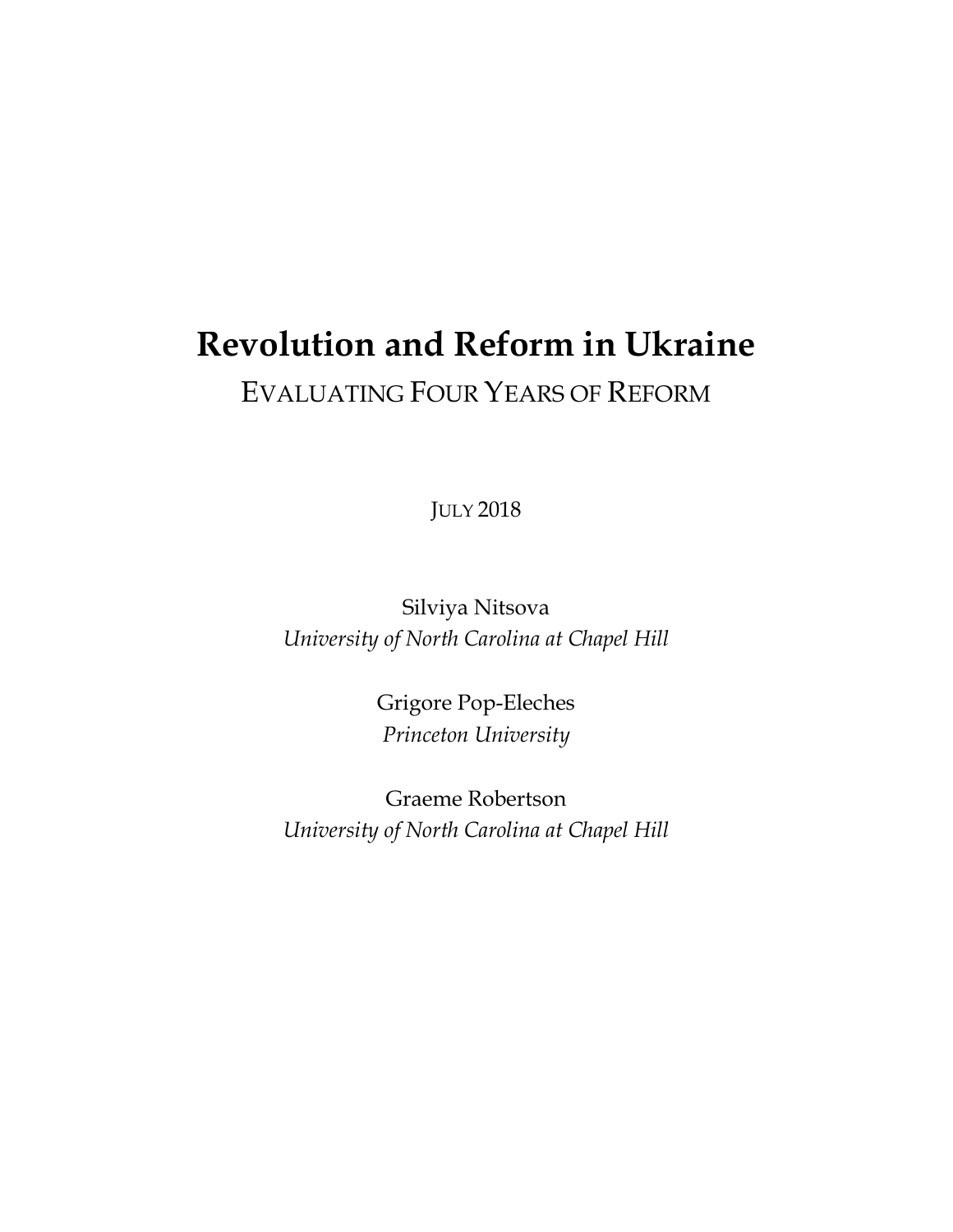PONARS Eurasia is an international network of scholars advancing new approaches to research on security, politics, economics, and society in Russia and Eurasia. PONARS Eurasia is based at the Institute for European, Russian and Eurasian Studies [\(IERES\)](http://www.gwu.edu/~ieresgwu/) at the George Washington University's Elliott School of International Affairs. This publication was made possible in part by a grant from Carnegie Corporation of New York.

The statements made and views expressed are solely the responsibility of the authors.

Program Directors: Henry E. Hale and Marlene Laruelle Managing Editor: Alexander Schmemann Senior Research Associate: Sufian Zhemukhov Program Associate: William McHenry

PONARS Eurasia

Institute for European, Russian and Eurasian Studies (IERES) Elliott School of International Affairs The George Washington University 1957 E Street NW, Suite 412 Washington, DC 20052 Tel: (202) 994-6340 [www.ponarseurasia.org](http://www.ponarseurasia.org/)

Cover image: Shutterstock/Vadven 393132940

© PONARS Eurasia 2018. All rights reserved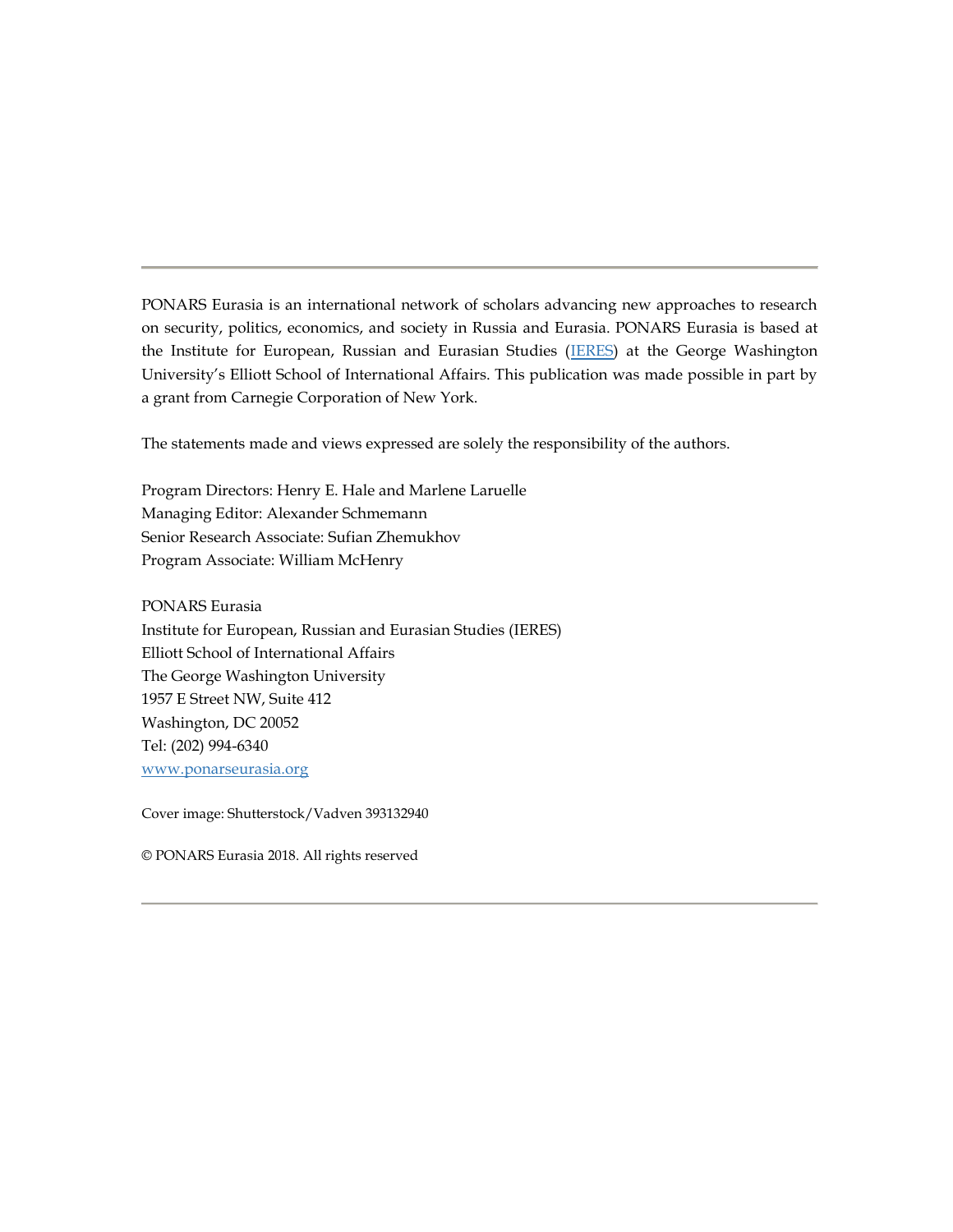### **Executive Summary**

In February 2014, Ukraine grabbed the world's attention with its second revolution in a decade. The corrupt and increasingly authoritarian administration of President Viktor Yanukovych was overthrown. After the revolution, Ukraine embarked upon a wideranging series of economic and governance reforms. In this volume, we assess the progress of these reforms and analyze the main factors that explain the successes and failures we see. Rather than attempt a comprehensive review of all areas of reform, we focus on a number of key areas—economic reform, governance and anti-corruption, security and criminal justice and language policy. Each of these areas is of fundamental importance for the development of Ukraine as a prosperous, independent and democratic state and so is worthy of attention in its own right. However, by focusing on these areas in particular, we also observe variation in the extent of the progress that has been made, allowing us to understand the key factors that have either driven reform forward or hindered it.

We discuss the progress and challenges in each area. In each policy domain, there have been difficulties that reformers have struggled to overcome and many challenges remain. In no single policy domain that we analyze here has the promise of the revolution been fully and irreversibly realized. Nevertheless, there are areas, notably in economic reforms and governance and anti-corruption, where substantial progress has undeniably been made and the environment has been transformed compared to before the revolution. However, progress in the areas of security and criminal justice and language policy is much less clear.

The key to understanding patterns of relative success and failure, we argue, lies in understanding the interaction between Ukrainian civil society and the international community. We develop the idea of the "sandwich model" in which domestic civil society plays a crucial role in elaborating policy ideas and in policing progress in implementation, while the international community presses an often reluctant political elite into adopting reforms. The most progress in reforms has been made where cooperation between domestic civil society and international actors has been close and well-coordinated. In other areas, progress has been more limited. The "sandwich model" represents a new way of understanding how international and domestic actors can contribute to reform in a context where neither the government nor the opposition are unambiguously supportive of essential reforms. Unfortunately, the conditions for success of the "sandwich" are rather stringent and rare. As a result, the battle for reform in Ukraine goes on and is far from won.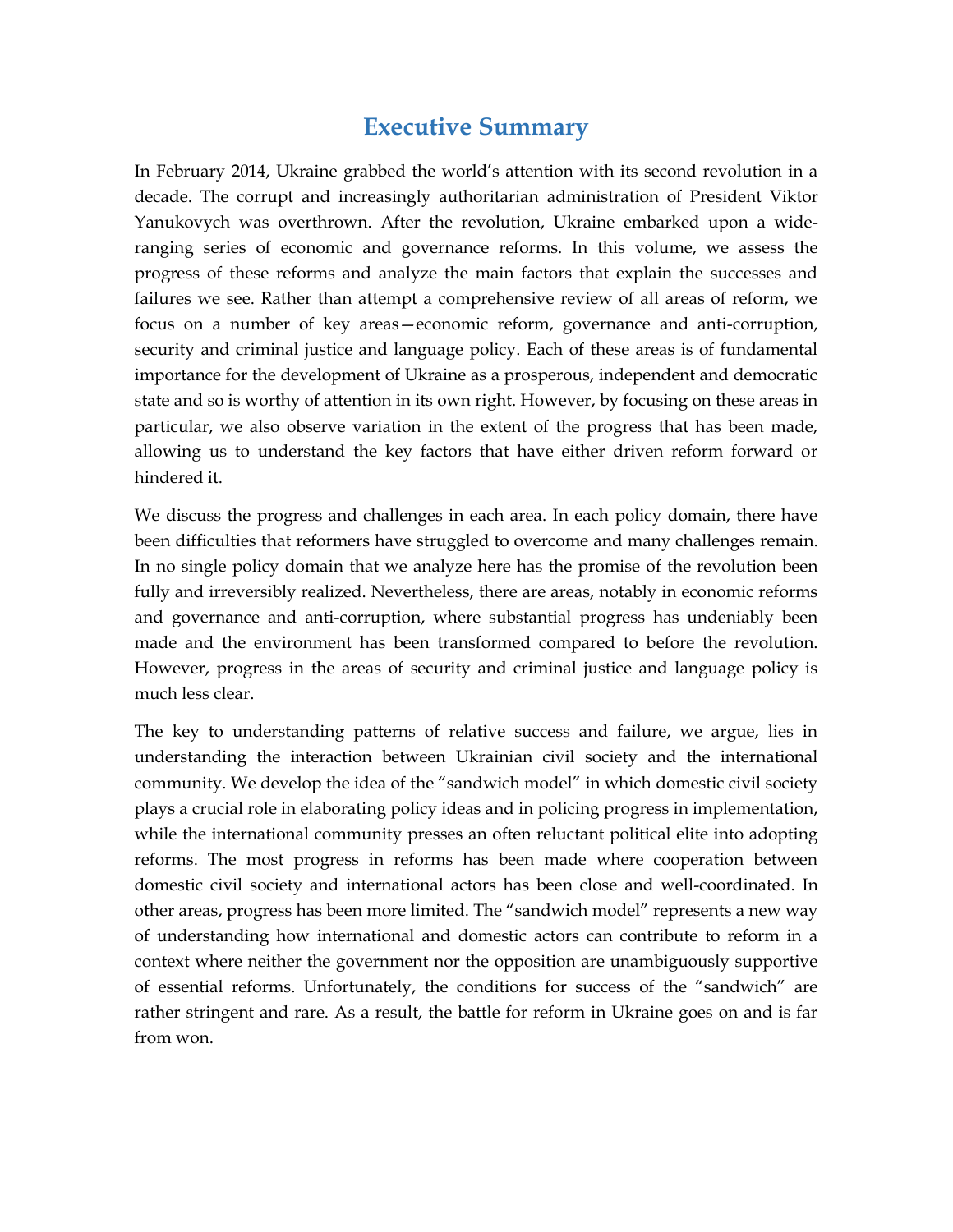## **Table of Contents**

<span id="page-4-0"></span>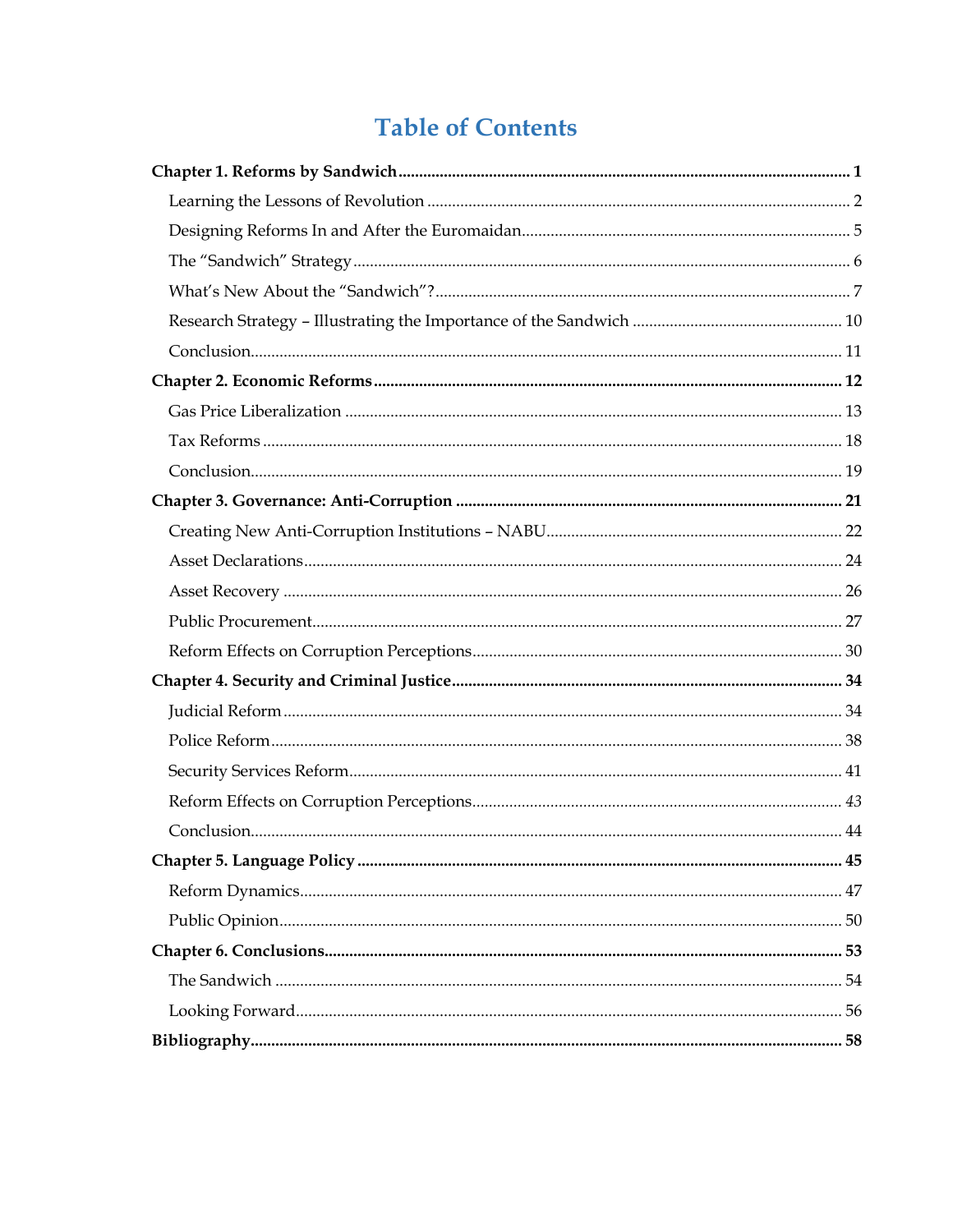### **Chapter 1. Reforms by Sandwich**

The Euromaidan Revolution was Ukraine's second revolution in 10 years. The first revolution—the so-called Orange Revolution of 2004—while successful in removing a corrupt autocratic ruler, did little to change the political course of the country. In this, Ukraine's experience was not that different from that of many of its neighbors. While mass protests have repeatedly demonstrated the capacity to remove autocrats in the postcommunist space (Bunce and Wolchik 2011), the record on actually achieving deep and lasting reforms is much more mixed (Pop-Eleches and Robertson 2014). In case after case, it has proven difficult to maintain coalitions of revolutionaries, who are usually more united in opposition to the previous regime than in support for a positive agenda (Beissinger 2013). Moreover, once safely ensconced in the presidential palace, access to the enormous possibilities for corruption and self-dealing that power offers has proved a temptation that most one-time reformers are unable to resist. Such has been the disappointment with popular revolutions in the post-Soviet space, that influential scholars tend to think of mass protests and the ouster of dictators as being part of the lifecycle of autocracies in the region rather than as being meaningful opportunities to make a real democratic breakthrough (Hale 2014). Achieving genuine reform on top of revolutions, it seems, is very difficult indeed.

Nevertheless, as we show in this volume, Ukraine has made real progress along the path of reform in the four years since the Euromaidan. Progress, certainly, is incomplete and uneven, but in some areas it is real nonetheless. Consequently, we seek not just to understand the contours of reform as it has played out, but also to analyze some of the factors that help explain why those contours look the way they do.

In short, we argue that the key factors that shape reform success are a vibrant, experienced and well-organized domestic civil society operating in cooperation with the international community. Where these domestic and international actors are able to work together to squeeze the government in Kyiv in a pro-reform "sandwich," reform results have often been impressive, at least given the constraints. Where one or both sides of the "sandwich" is missing, the results, by contrast, have been much more disappointing.<sup>1</sup> This emphasis on domestic civil society rather than the political class in driving reforms is quite novel. Most previous analyses of political and economic reform identify the key success drivers as either the push from reformers within the government (Sachs and

 $1$  Throughout this volume we use the term "sandwich" to refer to a model in which domestic civil society and international actors work together to squeeze a more or less unwilling political class into making reforms. We are uncertain about the origins of the term, though it has some currency in aid and civil society circles in Ukraine. See for example: [https://hromadskeradio.org/en/programs/ukraine-calling/a-big-fail-to](https://hromadskeradio.org/en/programs/ukraine-calling/a-big-fail-to-parliament-and-the-reform-sandwich)[parliament-and-the-reform-sandwich.](https://hromadskeradio.org/en/programs/ukraine-calling/a-big-fail-to-parliament-and-the-reform-sandwich) We are grateful to Olga Onuch for this reference.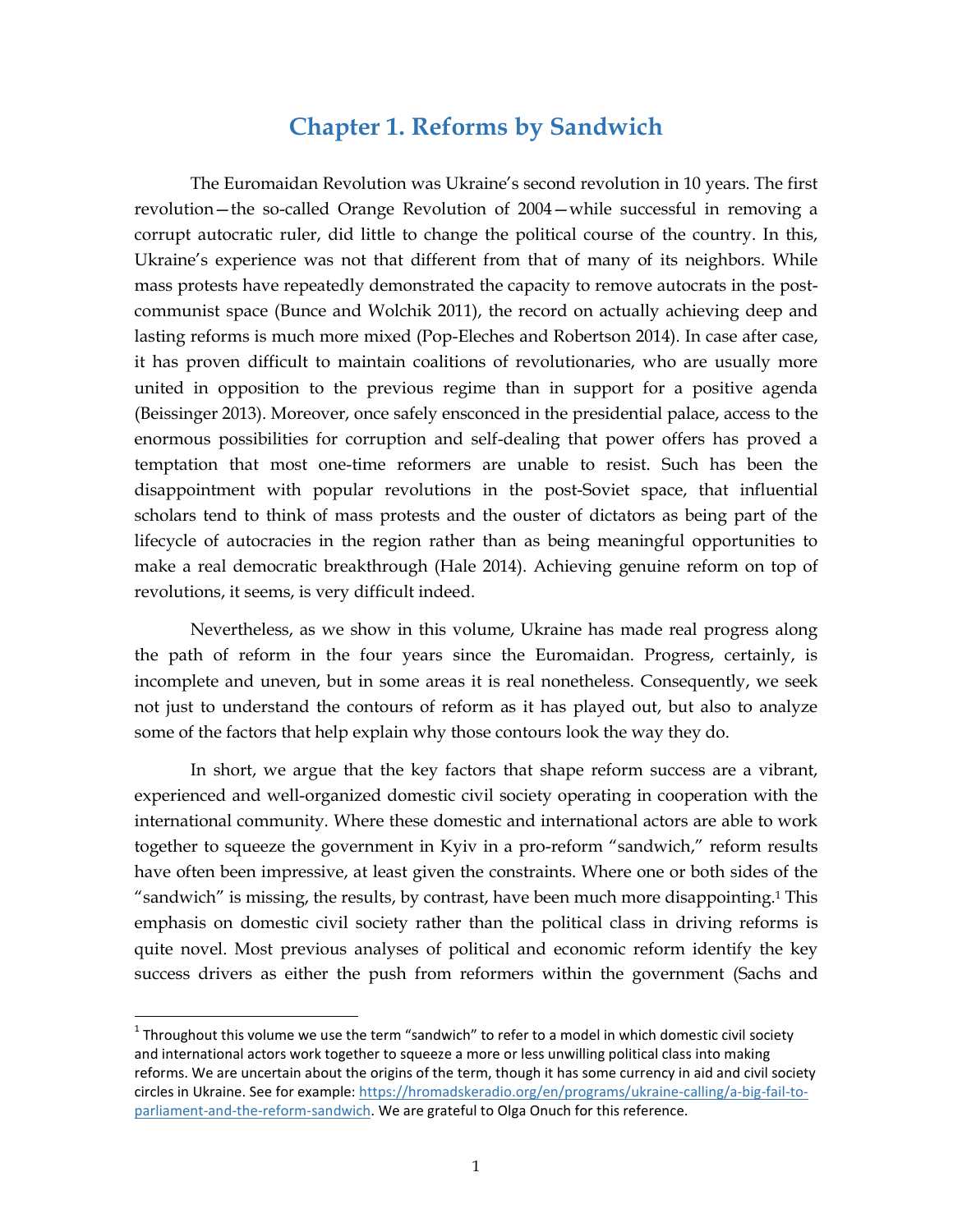Lipton 1990, Shleifer and Treisman 2000) or pressure from opposition politicians who want to replace them (Vachudova 2005). By contrast, the success of the "sandwich" strategy does not depend on having pro-reform politicians either in power or in opposition. Instead, the model works in spite of reluctant parliamentarians and ministers rather than because of them.

In this chapter we explain how the "sandwich" strategy in Ukraine became possible and how it has worked. We begin by putting the events in Ukraine in the context of the previous "Color Revolutions" in the post-communist space and in particular the Orange Revolution in Ukraine in 2004. While many were disappointed with the results of the Orange Revolution (Kalandadze and Orenstein 2009), the lessons from its failures improved the prospects of real reforms after the Euromaidan Revolution.

We next outline how the nature of the Euromaidan Revolution itself - a protest that was drawn out in both time and space and that was initially led by civil society activists—helped create the conditions in which imaginative and determined people could develop a sophisticated roadmap of reform for the post-revolutionary era as well as an institutional vehicle to pursue those reforms.

Finally, we review the strategy pursued to implement the reforms. This strategy has been based on an effort to exploit the leverage offered by a combination of the high legitimacy of domestic reformers and, at least as important, close cooperation with international donors whose support the Ukrainian authorities desperately needed, especially in the early post-revolutionary period. Despite a vigorous rearguard action from those who benefit from ongoing state weakness and corruption in Ukraine, real if uneven progress has been made. We contrast this strategy with existing understandings of the politics of policy reform and draw out some of the implications of the Ukrainian sandwich model.

#### <span id="page-6-0"></span>**Learning the Lessons of Revolution**

A central element in understanding the story of reform in Ukraine since the Euromaidan Revolution lies in the history that led up to that revolution. The Euromaidan, after all, was Ukraine's second revolution in 10 years and it also followed a series of revolutions in other former Soviet states. It was widely agreed that the first revolution the Orange Revolution—had ended in failure as the new regime turned out to be very similar to the previous one. However, the experience of failure changed perceptions amongst key civil society actors of what was needed to achieve success. A change in leadership was not going to be enough. Instead, activists grew to understand that what Ukraine needed was a complete transformation of its political system.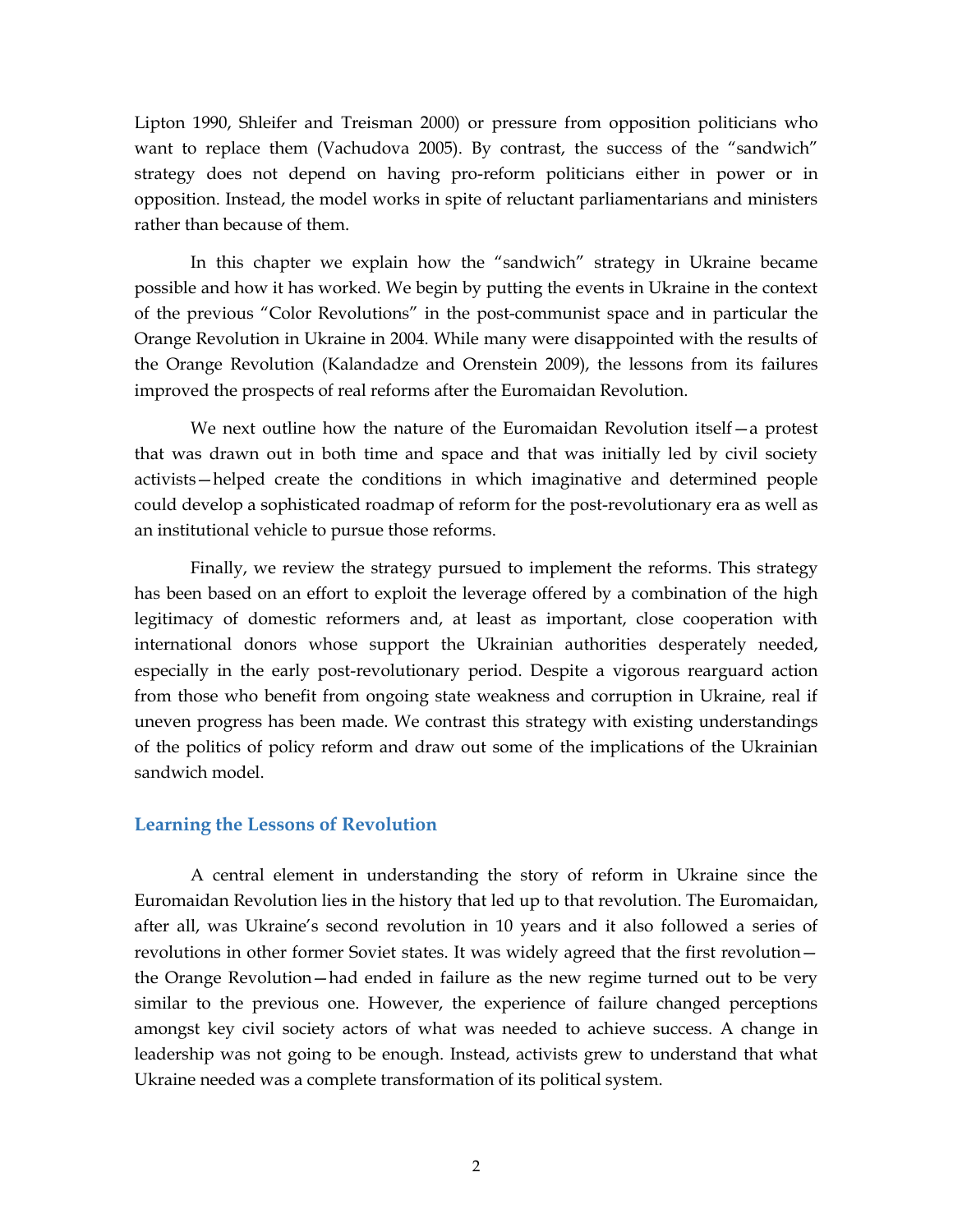In the 2000s, a wave of revolutions spread across the states of the former USSR and other post-communist countries. Since the collapse of communism in these countries, new systems of authority had been constituted out of the political rubble. However, instead of the democracy and well-functioning market economies they had been promised, citizens in many of these societies faced autocratic politics and corrupt, monopolistic economies (Hellman 1998). In some countries (e.g., Russia, Kazakhstan, Azerbaijan) the new autocracies were relatively stable, largely as a result of significant natural resource rents that accrued from the high commodity prices of the early 2000s. However, in countries that lacked such natural resources, discontent with corruption and falsified elections often boiled over into mass street protests that destabilized authoritarian governments.

In three post-Soviet cases—Georgia, Ukraine and Kyrgyzstan (as well as in the case of Serbia)—these protests led to the overthrow of authoritarian incumbents and the emergence of new ruling coalitions committed—at least formally—to undertaking political and economic reforms. However, the results were disappointing. In Georgia, anti-corruption took center stage as the Saakashvili administration launched a series of bold and aggressive measures that made significant inroads into reducing low-level corruption, but major problems with human rights, the independence of courts and the quality of elections remained. In Ukraine, anti-corruption measures never got off the ground, though the quality of electoral competition did improve somewhat and there was real and important progress in expanding media freedom. Finally, in Kyrgyzstan, the new regime merely switched control of corruption and rents from clans in the north of the country to clans in the south and moved to consolidate rather than democratize power. The new President, Kurmanbek Bakiev, was himself overthrown following mass protests in 2010.

Nevertheless, in Ukraine at least, the response to failure was not passivity, but rather a determination to keep on pushing. Although a 2012 nationally representative survey carried out by the authors showed that only 19 percent of Ukrainians at large said they thought that the Orange Revolution had been a mostly positive event, activists in civil society were not put off. Instead, many used the Orange Revolution as a learning experience that taught them some of the hard lessons of trying to carry out reform in a system characterized by powerful vested interests and rampant corruption. In a 2012 interview with the authors, Viktor Yushchenko's former Chief of Staff, reported that in his view, "Yushchenko's mistake was that he thought his job was break down a wall, not to build anything up. But now we know that just giving people freedom is not enough."<sup>2</sup>

As a result, rather than giving up on politics, many activists redoubled their efforts to make the deep organizational and political changes that they felt would be necessary

 $2$  Authors' interview with Oleh Rybachuk, July 2012.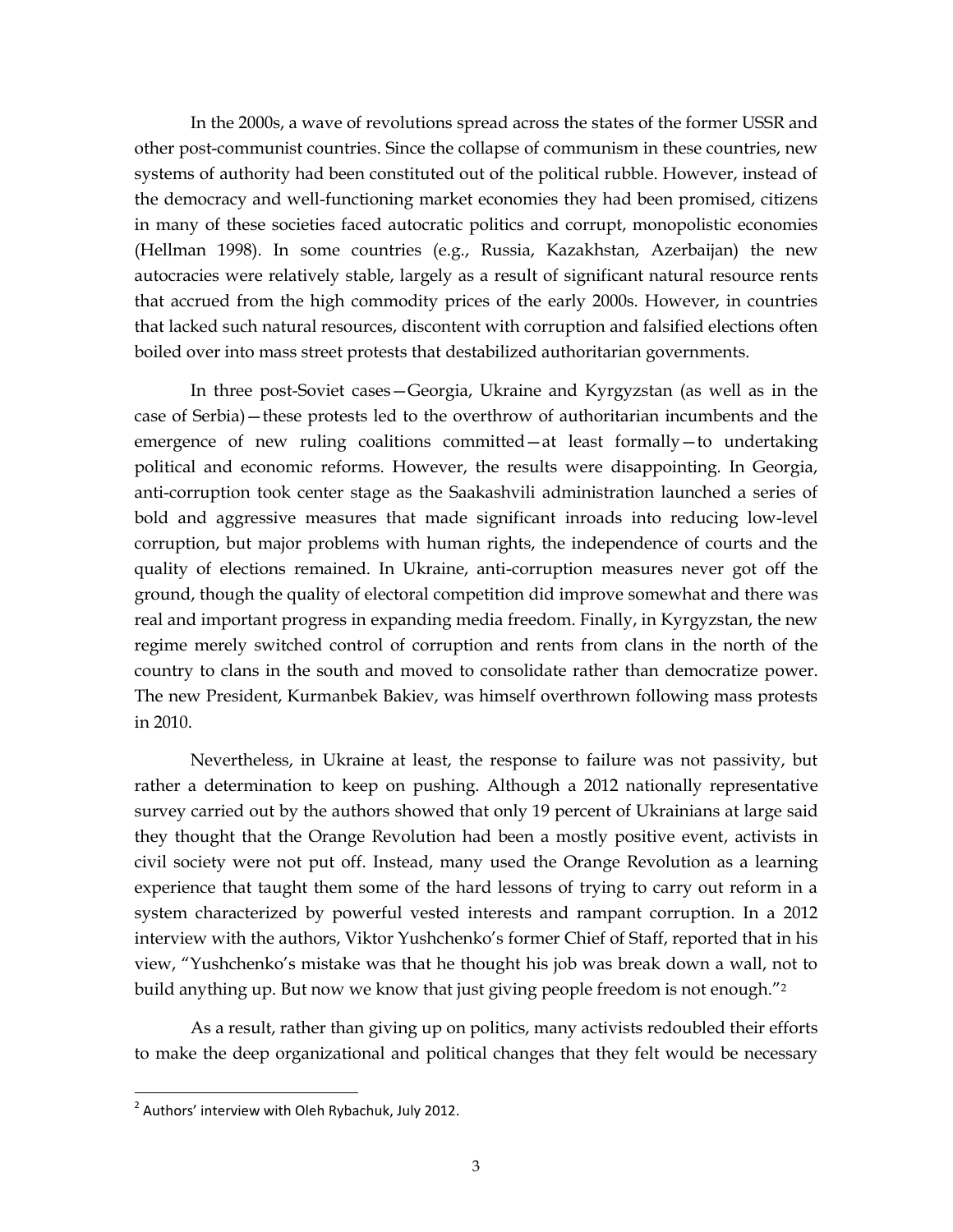for reform to have a chance. Replacing the President with someone new was not enough. What Ukraine needed, they realized, was the institutional apparatus to make honest and democratic government possible. As a result, a number of new initiatives were launched in an effort to fundamentally reorient political incentives in Ukraine.

One key example of this was the establishment of the non-governmental organization, *Chesno* ("Honestly") in October 2011. *Chesno* brought together a number of different civil society activists, including President Yushchenko's former Chief of Staff Oleh Rybachuk, journalist Svitlana Zalischuk and sociologist Iryna Bekeshkina, with the initial goal of "filtering the parliament"—that is to develop a set of criteria of candidate integrity and rank each of the more than 2500 candidates for the Rada elections of October 2012 according to these criteria. The criteria emerged from a "national brainstorming" process involving meetings between journalists and activists that gradually agreed a list of six integrity criteria. The results of the evaluation of the 450 sitting members of parliament found only three who passed all six standards of integrity! A further 900 candidates were declared not to fulfill the *Chesno* criteria and some were excluded from opposition lists.<sup>3</sup>

What was clear from the project was that corruption and dishonesty were by no means limited to the ranks of President Yanukovych's Party of Regions. Both the government and opposition parties were severely tainted. These findings highlighted an important lesson that would be important for reformers in the post-Euromaidan era: corruption in the political system, while perhaps at its most vivid and abhorrent in Yanukovych's circles, was by no means limited to one side of Ukraine's political divide.

This meant three things. First, in order to be effective, reform would have to be fundamental and systematic and carried out without respect to political party or position. Second, the breadth and depth of the problem meant that reform would be difficult and was likely to be resisted from all sides of the political spectrum. Third, to overcome this domestic resistance, support from outside of Ukraine would be essential. *Chesno* received funding from the US, Sweden and IFES, as well as private international foundations such as the Omidyar Network Fund and this model of cooperation between pro-reform activists in Ukrainian civil society and international actors has been central to the politics of reform in Ukraine.

In fact, the experience of *Chesno* with relatively small amounts of funding from a range of international donors is illustrative of how the international donor community itself changed between the Orange and Euromaidan Revolutions. Rather than relying solely on government to government aid, Ukrainian organizations have benefitted enormously from the increased activity of international civil society organizations such as

<sup>&</sup>lt;sup>3</sup> http://www.chesno.org/en/background chesno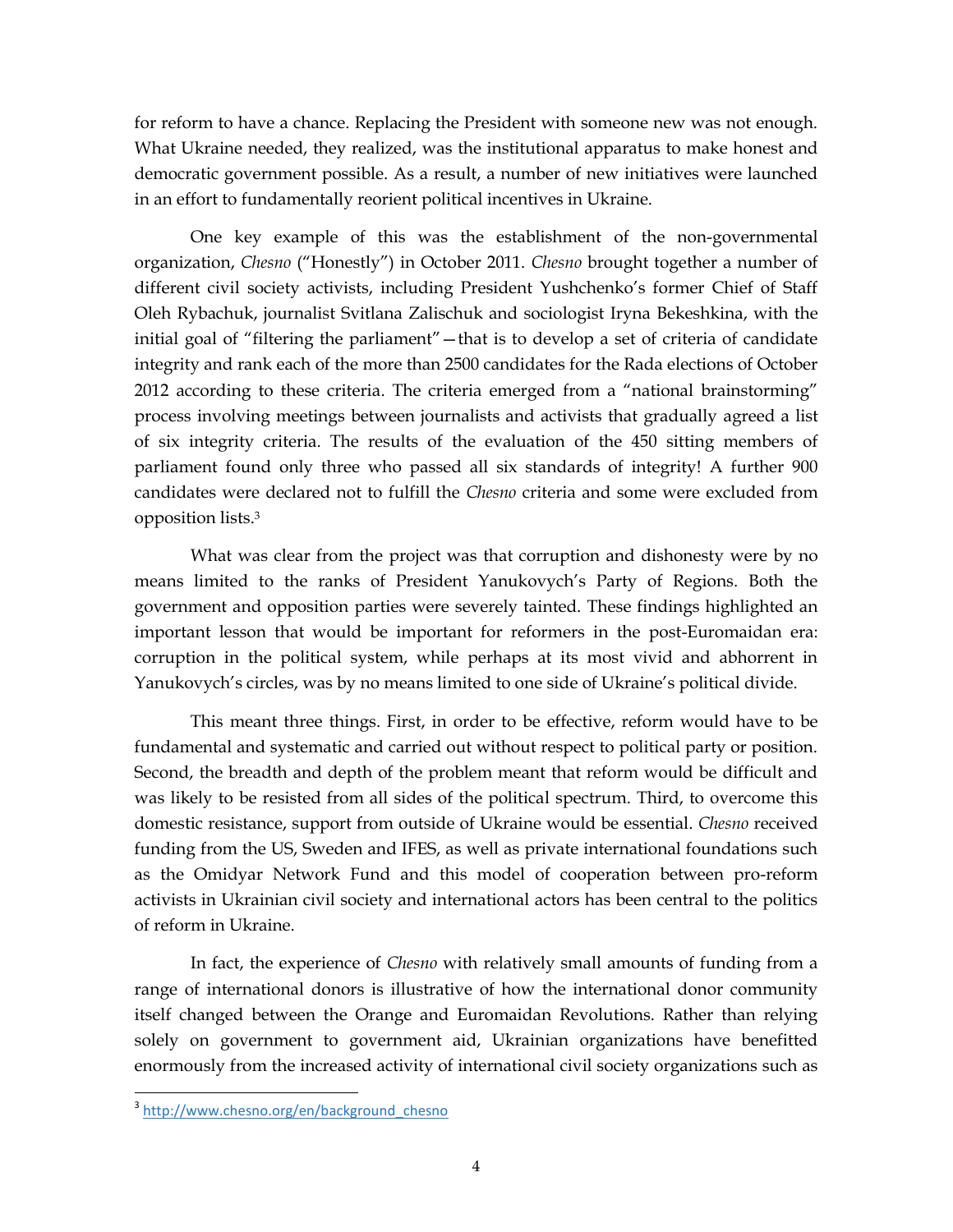Transparency International and the German and US political foundations, as well as a range of more focused governmental and non-governmental organizations like USAID, GIZ, SIDA and others. Together these partnerships have provided funding and expertise to help Ukrainian activists make progress on several fronts at the same time.

#### <span id="page-9-0"></span>**Designing Reforms In and After the Euromaidan**

The second crucial feature shaping reform prospects in Ukraine was the nature of the Euromaidan Revolution itself. In contrast to the Orange Revolution, where politicians had taken the lead and civil society had followed, the Euromaidan was started by civil society activists and involved long weeks and months of continued physical presence together in central Kyiv and in other squares around the country. This face-to-face time had the unexpected consequence of facilitating communication and discussion among activists, which ultimately resulted in the development of a consensus on a sophisticated program of highly specific reforms in a broad range of sectors.<sup>4</sup> The result was the creation of something truly unique: An organization designed specifically to elaborate and lobby for a wide-ranging and detailed set of reforms in the post-revolutionary era.

This organizational vehicle for civil society input into policy became known as the Reanimation Package of Reforms (RPR). The RPR is an association of 72 NGOs and 23 different expert groups whose primary function is to bring civil society directly into the process of policy-making. To do so, experts working together under RPR's auspices created a thorough-going agenda for reform across the whole of the Ukrainian polity. RPR has played a prominent role in the achievement of a number of key reforms, such as the creation the National Anti-Corruption Bureau (NABU) and the creation of the Specialized Anticorruption Prosecutor's Office, asset disclosure systems for public officials, an online public procurement system (ProZorro), as well as key reforms in the health, energy and local government sectors. Moreover, RPR has an extensive and detailed reform agenda in the areas of anti-corruption, judicial reform, public administration, local self-government, election law, law enforcement, economic development, tax reform and others.

In contrast to the first round of reforms in the 1990s and, indeed to the Color Revolutions, reformers in Ukraine have not relied only upon support and assistance from Western donors. Instead, the experience of previous reform attempts in Ukraine and around the region means that there is now a corpus of politicians, scholars and citizens with first-hand experience of actually implementing reform in the former USSR and other ex-communist countries. In addition, there was a substantial influx of mostly young, western educated Ukrainian émigrés, who participated in the development and

<sup>4</sup> Authors' interview with Svitlana Zalishchuk, October 2016.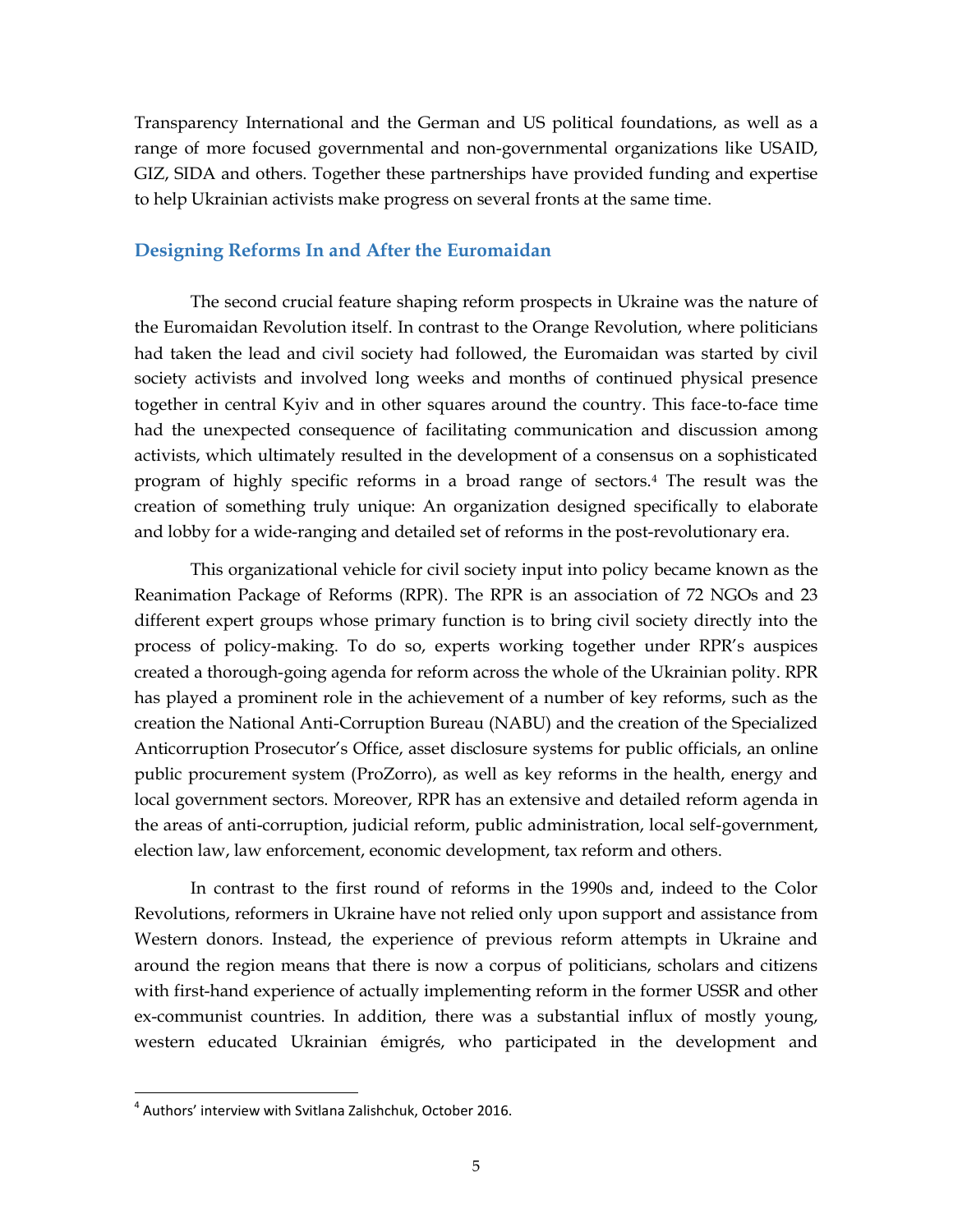implementation of the reforms.<sup>5</sup> The deployment and diffusion of this indigenous/regional expertise is one of the distinguishing characteristics of reforms in the post-Euromaidan era.

#### <span id="page-10-0"></span>**The "Sandwich" Strategy**

 $\overline{a}$ 

While civil society actors established and have retained intellectual leadership of the reform agenda, their political capacity is much more limited. Despite the revolution and the collapse of Yanukovych's *Party of Regions*, much of Ukraine's political class remains corrupt and beholden to personal or oligarchic interests rather than the pursuit of good public policy. Consequently, forcing meaningful and effective reforms through the parliament and presidential administration has proven to be much more difficult than drafting a strong package of reforms in the first place. While the government has publicly aligned itself with a pro-reform agenda, in practice each reform has had to be defended against amendments—many of them from government allies—designed to blunt the impact of reforms and provide cover for the continuation of corrupt practices and monopolistic behavior.

A key issue for supporters of reform is the absence of a major political party that is clearly and consistently associated with a pro-reform agenda. In part due to the mixed electoral system used for the Rada, a number of the key pro-reform politicians—actually former civil society activists who moved into politics to support the reforms—were initially associated with the Bloc of Petro Poroshenko, the President's political party. However, this party represents a broad spectrum of interests and politicians, many of whom are at odds with the reform agenda. Other political parties, such as Samopomich, include prominent reform advocates and have over time come to be more supportive of reforms, but the process remains difficult as paying lip-service to the need for reforms and being willing to vote for legislation with real pro-reform consequences are very different things.

In this environment, pro-reform activists have had to rely on two sources of influence. The first source is the reputation for honesty and integrity of many of the former civil society activists now in politics. Civil society actors in Ukraine, in contrast to many parts of the former Soviet Union actually enjoy relatively high public esteem. In our 2012 survey, 39 percent of respondents felt that NGOs played an important role in politics. By 2015, this number had increased somewhat to 43 percent, while only 15% thought they played an unimportant role. Furthermore, on balance in 2015 Ukrainians

<sup>&</sup>lt;sup>5</sup> See also Kamran Musayev, Die postsowjetische Transformation im Baltikum und Südkaukasus: Eine vergleichende Untersuchung der politischen Entwicklung Lettlands und Aserbaidschans 1985-2009. Mit einem Vorwort von Leonid Luks. Ediert von Sandro Henschel (Stuttgart: ibidem-Verlag, 2007).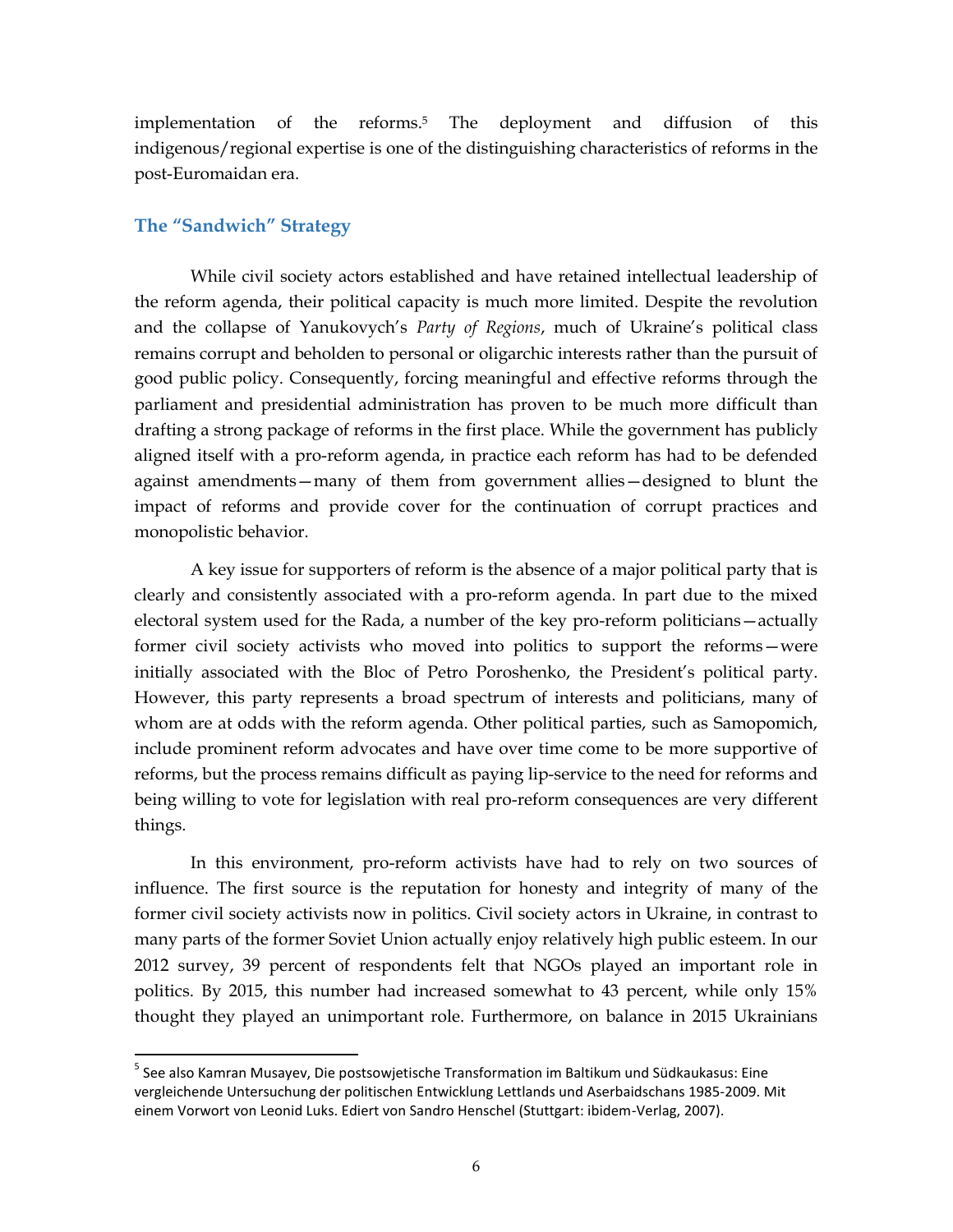supported NGO involvement in political and governance reforms, with 38% supporting an important NGO role in fighting corruption (compared to 23% favoring an unimportant role), and the support was even stronger in the case of civil rights (48% vs. 15%). While these public support figures may not be overwhelming, they are considerably higher than the trust in national-level political institutions, such as parliament or the presidency (averaging less than 10% in our post-2015 surveys) and contrast sharply with widespread skepticism towards NGOs in other parts of the former USSR.

However, the primary resource for civil society and reformers seeking to hold the government's feet to the fire has undoubtedly been the international community. The economic crisis and war Ukraine faced in the aftermath of the Euromaidan—in addition to having terrible consequences for millions of Ukrainians—have made Ukraine heavily reliant on international support, most notably from the IMF and the European Union. Proreform activists inside and outside the country have taken advantage of this situation to embed key elements of reforms into the conditions for international support, most notably in a \$17 billion loan agreement with the IMF and the visa liberalization process with the EU.

#### <span id="page-11-0"></span>**What's New About the "Sandwich"?**

To understand the extent to which the current reform dynamics in Ukraine represent a new phenomenon, we consider two questions: first, how does the sandwich strategy differ from the approach to reforms in the aftermath of the Orange Revolution? Second, how does the "sandwich" model compare to other explanations of policy change in the context of external conditionality and/or domestic pressures?

The failure of the post-Orange Revolution reforms was to a large extent due to the fact that there was very little domestic or international pressure on the post-revolutionary government. Domestically, despite the important role of civil society in the massive popular mobilization during the Orange Revolution, the ability of civil society to shape and promote post-revolutionary reforms was limited. This was in part because of a mistaken assumption among both domestic and international reformers that with the right people in charge the right policy would naturally follow, and that, therefore, the key was to get the right people in office and to support them. 6

However, as we noted above, it was precisely the recognition of this mistake in the years following the Orange Revolution that seems to have triggered the impressive and sustained civil society mobilization in the Euromaidan, and which provided the bottomup part of the sandwich strategy. Ukrainian civil society was in a completely different

 $<sup>6</sup>$  Authors' interview with Oleh Rybachuk, June 2012.</sup>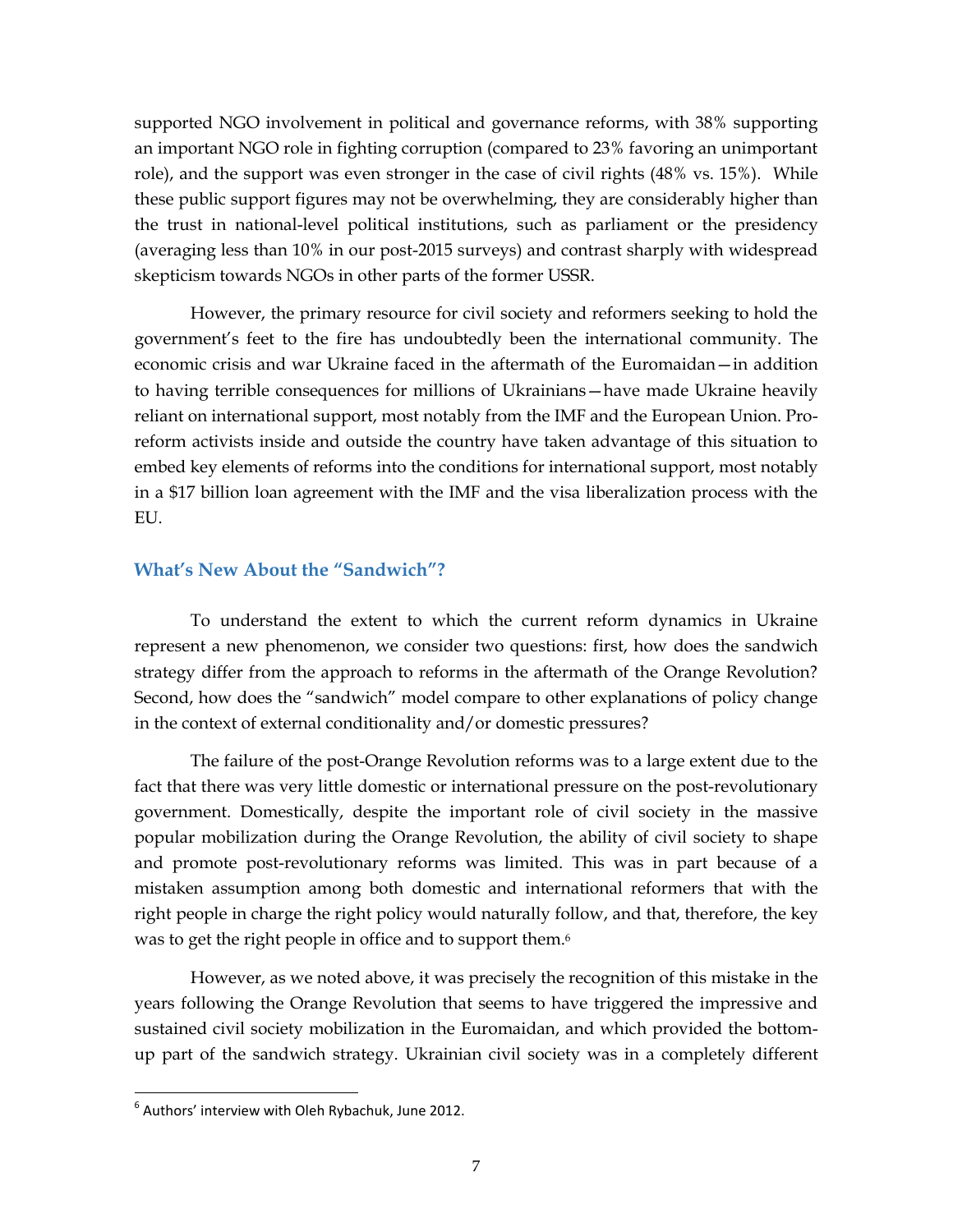position after the Euromaidan than it had been after the Orange Revolution. Qualified, talented and engaged local actors were already active in identifying and designing key reform policies, as well as being able to provide the kind of monitoring and fire-alarm activities that even the most adept international organizations are unable to carry out on their own. As a result, at key moments in the reform process, local actors not only assisted but even guided international institutions in driving the formulation and implementation of the reform agenda.<sup>7</sup>

There are also important differences in the international dimension of Ukraine's reform incentives following the two revolutionary episodes. While the West reacted enthusiastically to the victory of the Orange Revolution, its subsequent involvement in Ukrainian reforms was much more limited than in the post-Euromaidan period. For example, it was not until November 2008, almost four years after the Orange Revolution, that Ukraine signed its first post-revolutionary IMF agreement. By contrast, in 2014 it took only two months for the new post-Euromaidan government to enter its first standby agreement with the Fund. While this difference was arguably triggered by Ukraine's much worse economic situation in 2014 compared to early 2005, it nevertheless meant the scope for IMF influence was much weaker in the first episode. Similarly, the involvement of the World Bank in Ukraine was much more intense (in terms of both the number of projects and the size of financial resources committed) in the 2014-17 period than in the three years following the Orange Revolution.<sup>8</sup>

Another important international change has been in how the EU has approached the issue of conditionality in the two episodes. The Orange Revolution happened soon after the EU had signed an Action Plan with the Kuchma administration and took place in the context of the European Neighborhood Policy (ENP). Somewhat bizarrely, in retrospect at least, this Action Plan was not substantially revised following the Orange Revolution. While the ENP built on earlier institutional models using the EU enlargement promise as a "carrot" to induce governance reforms, and the EU more than doubled the amount of its assistance to Ukraine in the years following the Orange Revolution, the lack of a clear signal from Brussels about the prospects of full EU membership for Ukraine weakened the effectiveness of EU conditionality (Sasse 2008, 307-8). By contrast, following the annexation of Crimea and the war in Eastern Ukraine, the new context of geopolitical

The key example of this process is the constant communication between legor Soboliev, a Ukrainian MP,  $^7$  One key example of this process is the constant communication between legor Soboliev, a Ukrainian MP, leading anti-corruption campaigner and former Chair of the Rada Anti-Corruption Committee with international supporters of anti-corruption measures. At every key stage in the process of setting up anticorruption institutions, Soboliev has given guidance to the international community on the often arcane details of the legislation and the practical implications of specific proposals or amendments. Similarly, news, technical updates and campaign guidance are regularly provided by Ukrainian anti-corruption NGOs, such as the Anti-Corruption Action Center, see: [https://twitter.com/ANTAC\\_ua.](https://twitter.com/ANTAC_ua)

<sup>&</sup>lt;sup>8</sup> For data on World Bank projects in Ukraine, see: [http://www.worldbank.org/en/country/ukraine/projects.](http://www.worldbank.org/en/country/ukraine/projects)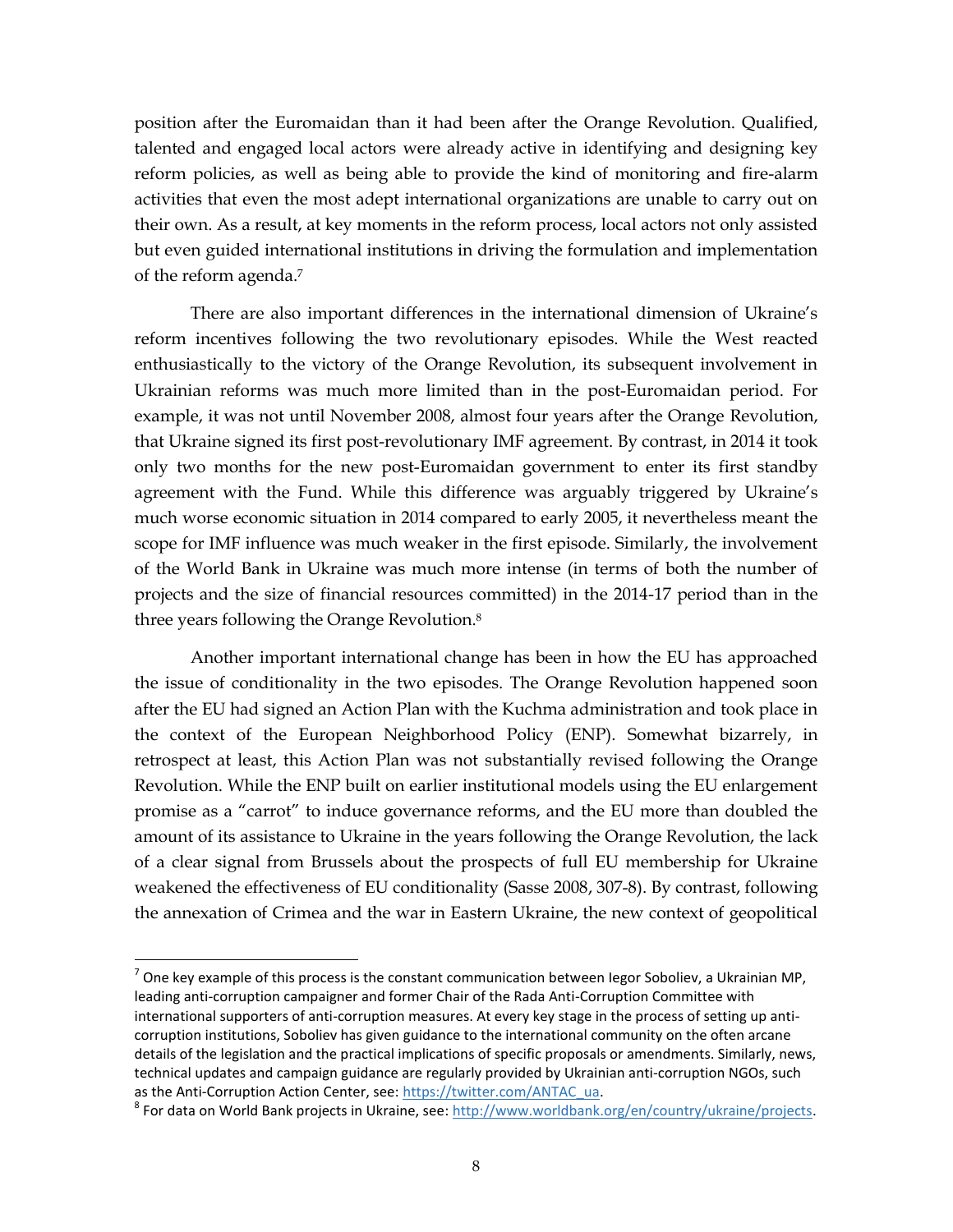competition between the West and Russia has meant that the success of reform in Ukraine has become a key foreign policy objective for the EU. This greater salience has meant that, even if the question of potential EU membership for Ukraine has still not been resolved, both the EU and other international institutions have been willing to commit greater economic and political resources to promote the governance reforms that are crucial for a stable and functional Ukrainian state.

In addition to the clear differences between the political contexts after the two revolutions, the "sandwich model" as we have described it also differs significantly from how analysts have traditionally understood the interaction between domestic and international actors in shaping reform processes. While a detailed overview of the large literature on reforms in developing countries is beyond the scope of this volume, we focus on a few different explanations of the interaction between external and domestic drivers of reforms and illustrate how the sandwich model is different. One set of explanations highlights the limited maneuvering space of domestic actors in politically and economically vulnerable developing countries. While such studies acknowledge that domestic political interests can undermine external conditionality (Vachudova 2005, Pop-Eleches 2008), these interests are primarily seen as resisting rather than promoting reforms. Furthermore, while existing analyses have acknowledged that domestic reform supporters can be important allies for international organizations, these supporters are usually thought of as being the parliamentary opposition rather than civil society activists. Even to the extent that the range of political actors includes civil society, and such actors are supportive of the externally driven reform agenda, the role of civil society is usually thought of as providing domestic legitimacy for reforms rather than actively shaping the reform agenda (Ban 2016).

At the other extreme, Vreeland (2003) has argued that domestic reformers (typically in the finance ministries of developing countries) use the pretext of international conditionality to legitimize or at least excuse the adoption of unpopular economic reforms. While this explanation allows for a more active role for domestic reformers, it downplays the role of external pressures in driving reforms. This difference is rooted in the fact that for Vreeland the reformers are part of the government. However, in Ukraine's sandwich coalition the key domestic impetus for reforms comes from a civil society that has only weak links to the political leadership (despite the presence of a few prominent reformers in the Ukrainian parliament and government).

The Ukrainian sandwich model is also different from the dynamics of reforms in Georgia after the Rose Revolution. While domestic political actors with roots in civil society played a crucial role in the design and execution of Georgia's remarkably ambitious and rather successful anti-corruption reforms after 2003, in Georgia the civil society activists migrated *en masse* into the ranks of the government following the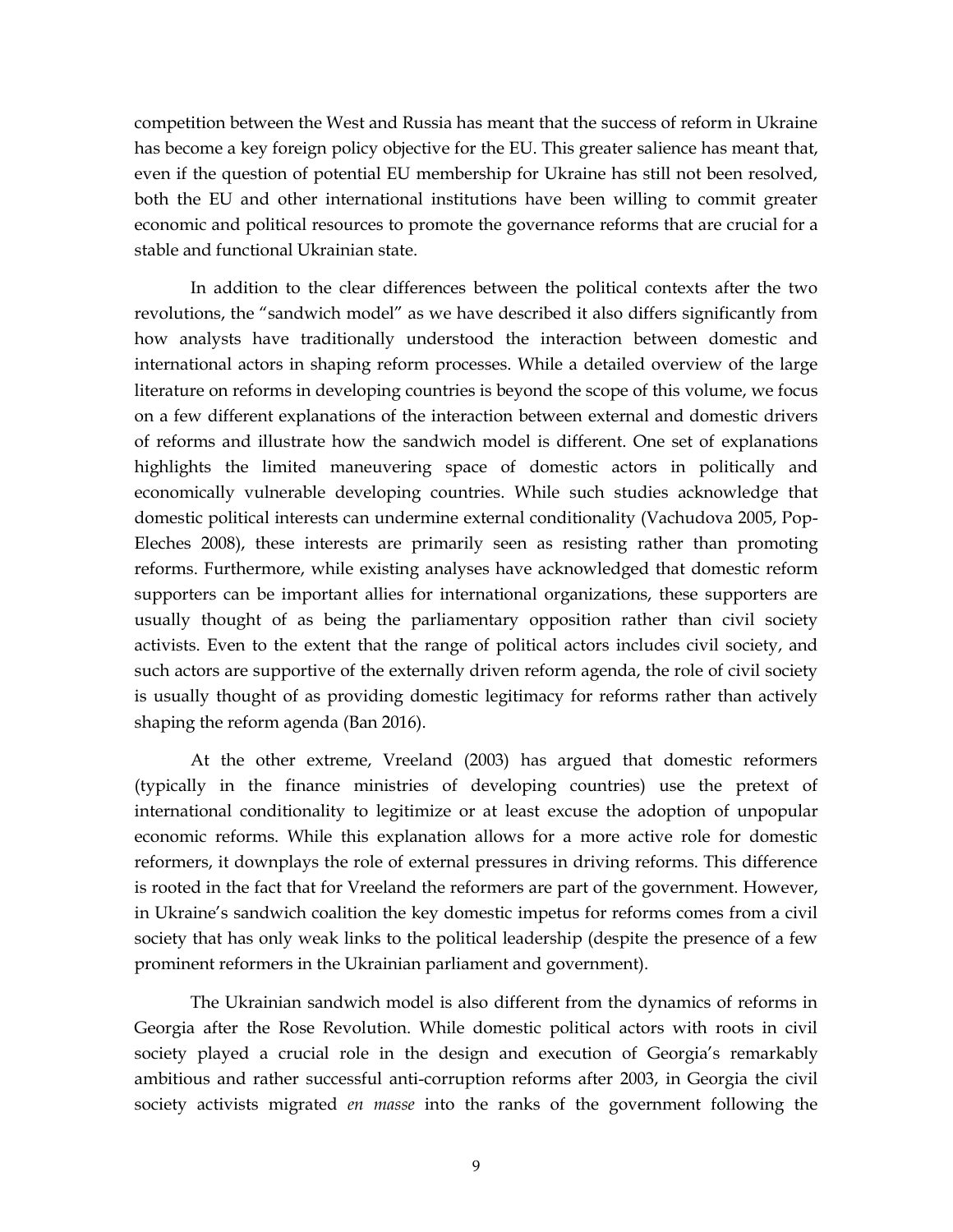revolution. As a result, the political dynamics of those reforms were very different reform proponents had direct access to the levers of power and, therefore, did not have to lobby international institutions to force the government to adopt the promised governance reforms.

Consequently, the experience of Ukraine since the Euromaidan writes a new, and rather different chapter in the story of the relationship between international policy pressures and domestic political actors. Beyond the potential theoretical contribution to the reform literature mentioned above, this model could have significant practical implications. In particular, it suggests that even in the absence of a committed government or an active parliamentary opposition, under certain conditions, it is possible to pursue an active strategy of domestically driven reforms as long as a well-organized civil society sector can build an effective alliance with international actors who have sufficient leverage over the government.

#### <span id="page-14-0"></span>**Research Strategy—Illustrating the Importance of the Sandwich**

While we have established that the post-Euromaidan context in Ukraine was characterized by a combination of domestic and international reform pressures that had been absent during the failed reforms following the Orange Revolution, we are still left with the analytical challenge of showing that it is the combination of these two elements (i.e., the sandwich) rather than just one of these elements (or possibly some additional factor) that helps explain the greater reform progress in the post-2014 period. In other words, how do we know that Ukraine would have not achieved similar reform outcomes even if only one or other of the two parts of the sandwich had been present? What would have happened had either the civil society push from below or the international pressure from above been missing?

As with most counterfactuals, this is a difficult question. However, in the following chapters we illustrate the importance of both sides of the sandwich by drawing on a series of analytic case studies of post-Euromaidan reforms in four broad issue areas: economic reforms, anti-corruption measures, judicial and security sector reforms and language policy.<sup>9</sup> While these areas do not exhaust the full list of Ukraine's ongoing reform challenges, they nevertheless cover a broad range of important policy issues. Just as importantly, from an analytical perspective they provide us with significant variation in (1) the success of reforms in a particular policy issue; (2) the extent to which the different components of the sandwich were present for that issue and (3) the preferences of other political actors (such as the government and the broader public). This set of comparative cases allows us to probe the extent to which the politics of the sandwich coalition can help

 $9$  We discuss multiple policy dimensions within each of these broad issue areas.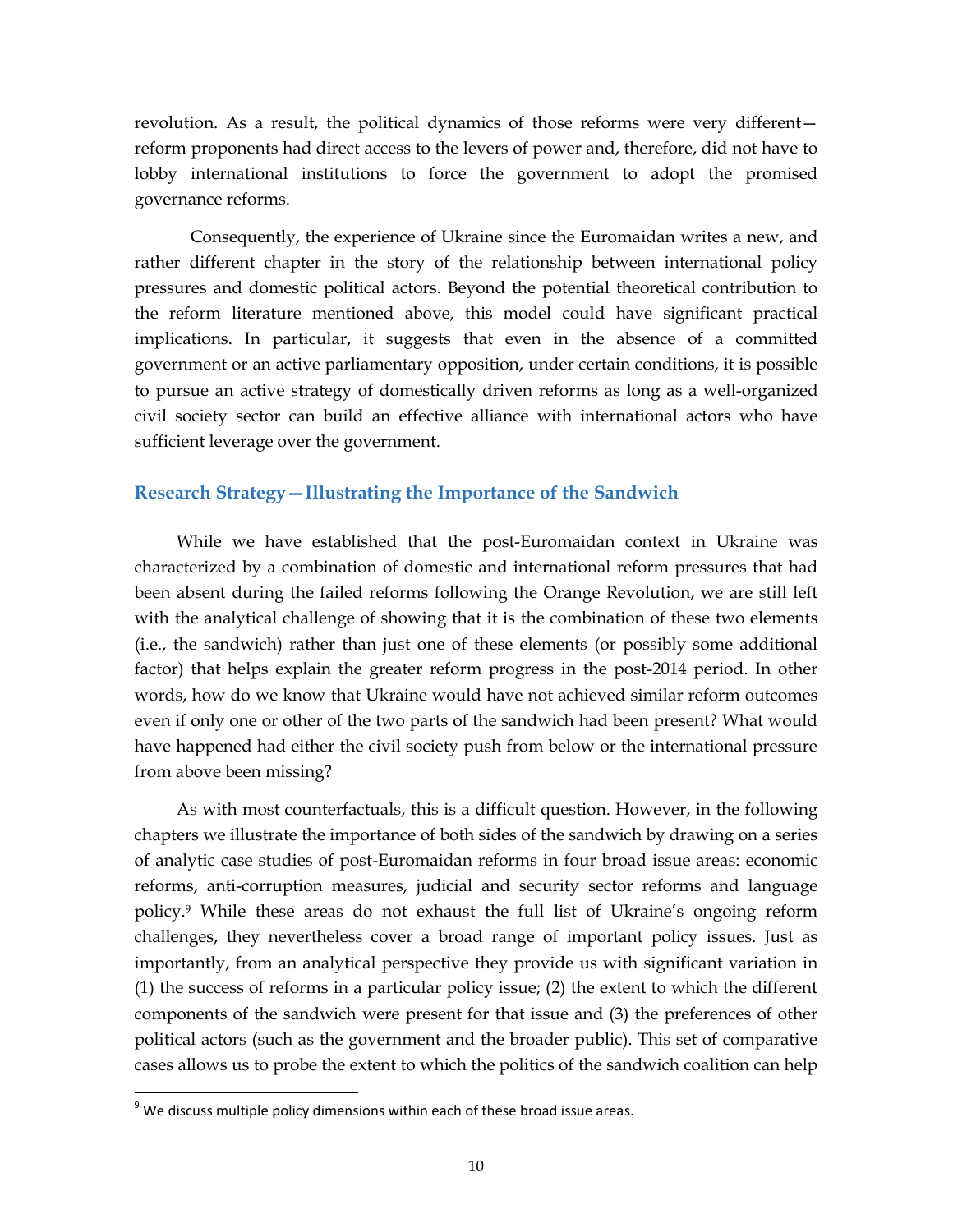us explain the evolution of reform dynamics in the different issue areas. In the final chapter we provide an analytical overview that summarizes the empirical support for the sandwich hypothesis across the different reform types and discuss the theoretical and policy implications of our findings.

#### <span id="page-15-0"></span>**Conclusion**

History matters. To understand what has taken place in the country since 2014, it is important to understand how Ukrainians have learned from and repurposed their past into a set of useful tools for shaping the present and the future. The Euromaidan Revolution was not only Ukraine's second in a decade, but the very nature of what the revolutionaries were trying to achieve was different from the Orange Revolution due to the lessons learned from that past experience. Ukrainians entered into the new reform era with a deeper understanding of the challenges they would face and with first-hand experience of how revolutions can be lost even after the citadels of power have been taken.

What was truly remarkable was how civil society activists used this history and the happenstance of how the Euromaidan functioned to draft probably the most detailed set of policy proposals ever created in the context of revolution. However, as is typically the case with revolutions, power was not handed directly to these civic activists but to a combination of those who managed the forceful seizure of power and former regime insiders who switched with the changing winds. As a result, the task of implementing the Euromaidan agenda has required careful strategy and relentless work to carry out.

<span id="page-15-1"></span>As we show in the pages that follow, the key to this strategy has been cooperation between pro-reform actors in civil society and the international community. Where reform has gone furthest—in anti-corruption for example—it has been because the government has been "sandwiched" between civil society actors with high domestic political profile on the one hand, and the international community, with resources Ukraine needs, on the other.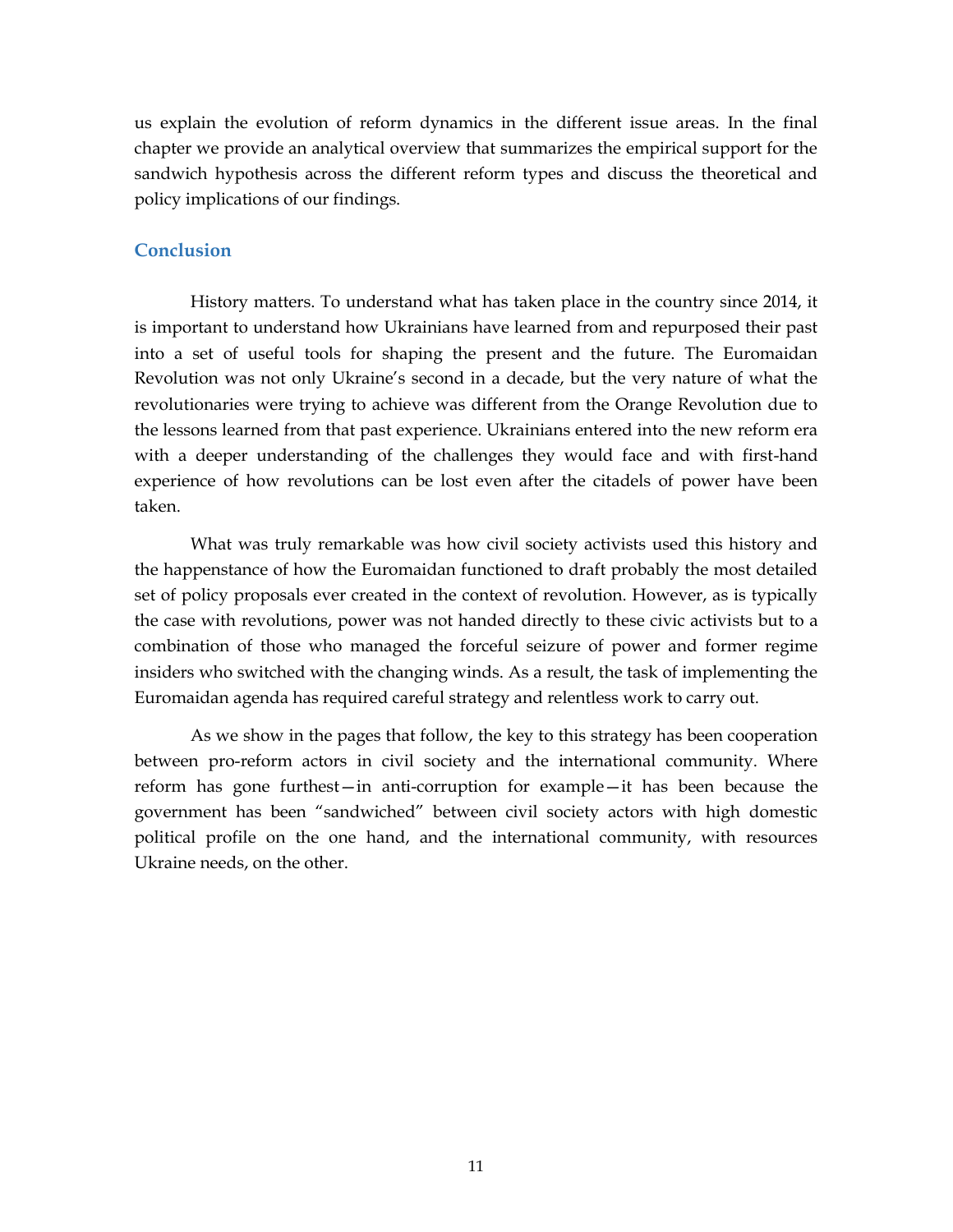### **Chapter 2. Economic Reforms**

Although the Euromaidan Revolution was driven primarily by concerns about corruption, authoritarianism and European integration, economic concerns have consistently been the most salient problem in post-Communist Ukraine. When asked to identify the most important problems facing their country, 50 percent of respondents in our June 2015 survey identified economic problems as being the most important, <sup>10</sup> and these economic concerns increased to 55 percent in 2016 before declining slightly to 47 percent in 2017. As a result, whether central to the goals of the revolutionaries themselves or not, for the Ukrainian public at large, a key measure of the success of the revolution will be the record on economic reforms.

These economic concerns are very justified. Over the post-Soviet period, Ukraine has fallen increasingly behind its neighbors. By 2012, before the Euromaidan, Gross National Income (GNI) per capita in Ukraine was only \$3500, about a quarter of per capita income in Russia. Moreover, the country's economic problems have been significantly exacerbated by the massive economic costs of the conflict in the East and the broader confrontation with Russia. The Ukrainian economy contracted by 6.6 percent in 2014 and 9.9 percent in 2015, and private consumption declined even more sharply, by 8.1 percent of GDP in 2014 and 20.1 percent in 2015 (EIU 2016: 10). This created massive pressures to reverse the country's economic decline through decisive reforms. In addition to these domestic political pressures, the gravity of the crisis and the high risk of a debt default made Ukraine extremely dependent on Western bilateral and multilateral financial support, and therefore highly susceptible to pressure from international donors.

Given the magnitude of the crisis and the highly distorted economic policy environment after the collapse of the Yanukovych regime, the government has had to tackle a broad range of economic reforms, including tax reforms, energy sector reforms, banking sector reform, pension reform and reforming/privatizing state-owned enterprises. Considering the number and complexity of these economic reforms and the space constraints of this volume, we will here focus primarily on two reforms: efforts to liberalize gas prices and tax reforms. From a policy perspective these two issues are interesting for similar reasons—both are essential for creating stable sources of state revenues, for tackling corruption and for creating an environment for the long-term economic development of the country. Gas subsidies have long been a major drain on the state budget and a source of corruption for political and business elites. Moreover, reforming the provision of gas to residential and business customers is crucial given

 $10$  By comparison, 23 percent mentioned corruption, 10 percent the weakness of state authorities and 9 percent the war as the most important problem.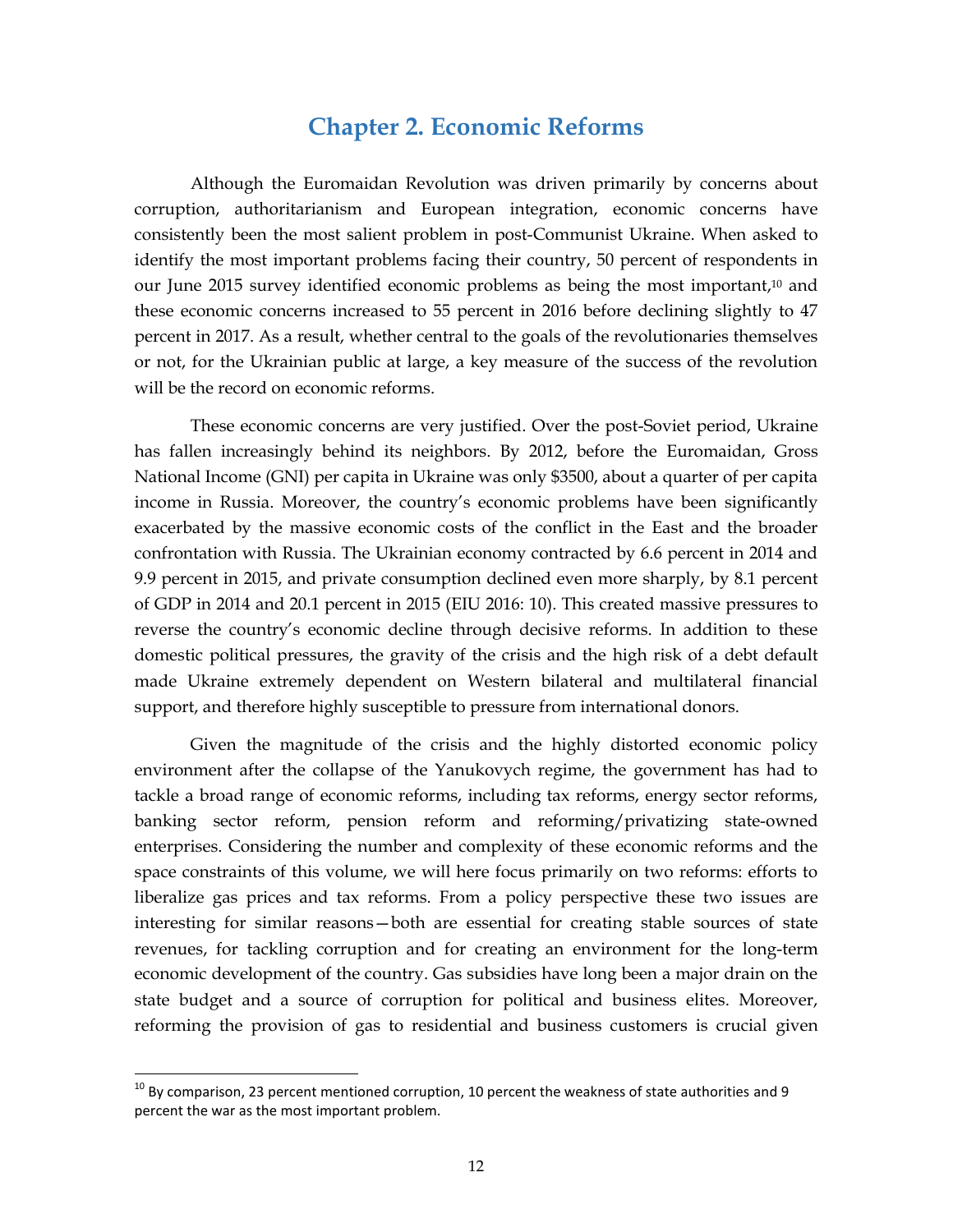Ukraine's excessive reliance on cheap energy and its quest for energy independence from Russia. However, though reform of the gas sector is essential, it is also highly sensitive since the end of subsidies is likely to have substantial political repercussions due to its economic impact on the lives of Ukrainian citizens.

Reform of the tax system is similarly essential. The system that developed over the post-communist era featured high marginal tax rates, complex rules and arbitrary enforcement. As a result, the tax system was a major source of corruption and failed to provide either the appropriate incentives for economic development or a reliable source of state revenues.

In analytical terms the two reforms are also useful to study because they illustrate in different ways the importance of the policy sandwich for achieving reform. For energy reforms, we show how the post-Euromaidan crisis finally broke years of resistance to reform on the part of successive Ukrainian governments. With assistance from civil society, the international community was able to get the government to enact a series of potentially far-reaching reforms. However, these reforms have increasingly come under pressure, both from elites reacting against the reduced opportunities for corruption under the new system and from the public affected by some of the economic repercussions of gas price liberalization. On tax reform, by contrast, progress so far has been modest. We argue that this is primarily due to the effective absence of the sandwich – international pressure has been weak and cooperation between domestic civil society and international organizations has been limited.

#### <span id="page-17-0"></span>**Gas Price Liberalization**

Reforming the gas sector has been one of the most crucial and challenging tasks facing the Ukrainian government. Prior to the post-revolutionary reforms, the energy sector in general and natural gas in particular were one of the main sources of economic and political vulnerability. This vulnerability was reflected in a variety of ways. Domestically, heavily subsidized gas prices were a major drain on the country's budget as the economic losses of the state-owned Naftogaz company accounted for an enormous 7% of GDP in 2014. At the same time subsidies encouraged the country's continued low energy efficiency among both households and commercial enterprises (Kononczuk 2015). Internationally, the inefficient and corrupt gas sector perpetuated the country's high dependence on Russian gas imports, which in turn contributed both to Ukraine's growing foreign debt and to its vulnerability to Russian political pressures, especially following the Orange Revolution (Mammadova 2016).

As a result, the reforms were absolutely necessary to improve the alarming state of Ukrainian public finances and minimize the country's dependence on Russian gas.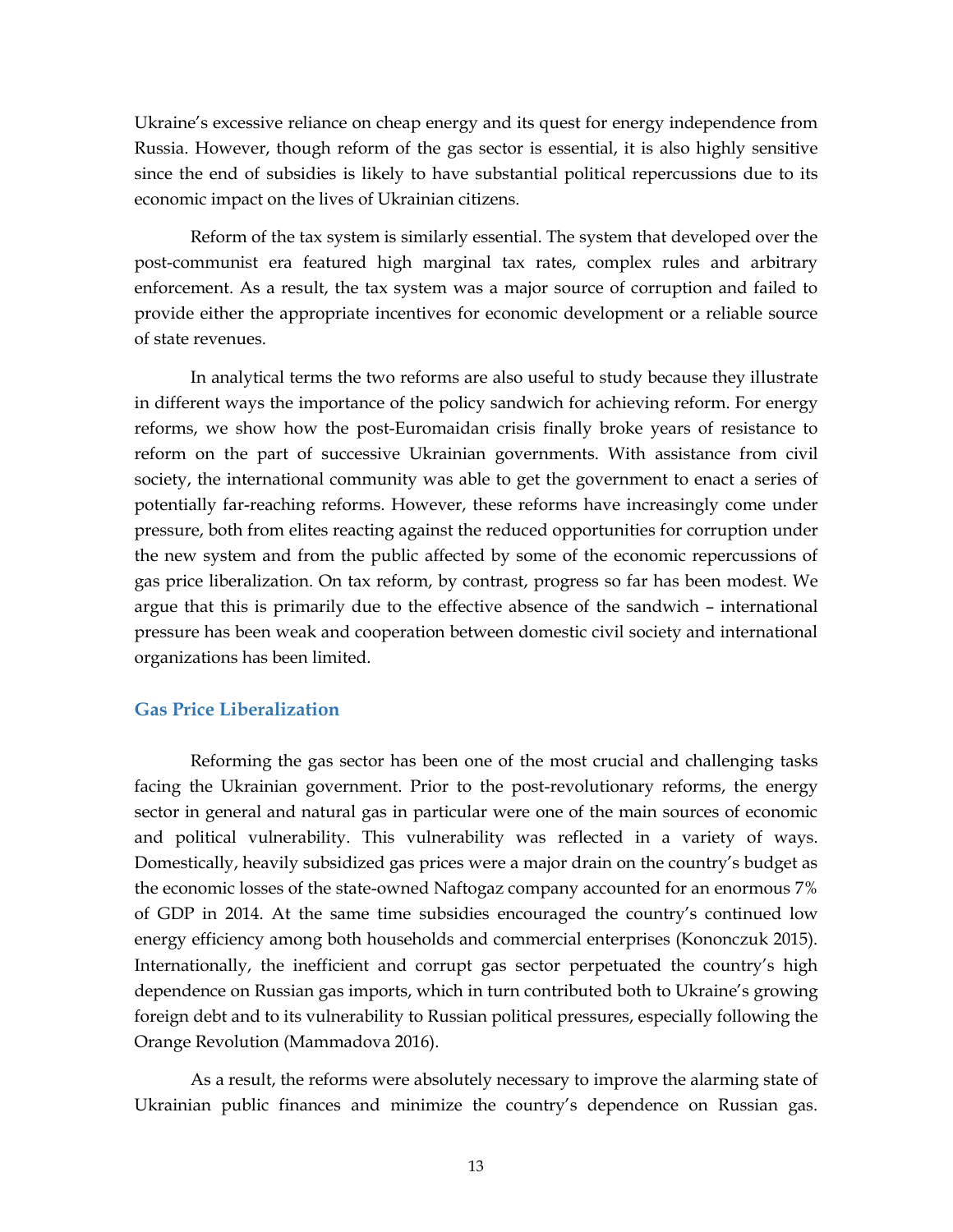However, reformers faced considerable political challenges as gas reform is one of the few areas where the interests of Ukrainian elites and of the Ukrainian public seemed to coincide (in the short run at least). Resistance to reform at the elite level centered on the fact that the gas sector has been a source of enormous rents for the post-independence political elite, while the public was extremely worried about the consequences of reform for gas prices. According to one survey, while 81 percent of Ukrainians felt that people should pay prices that reflect the "real" cost of communal services like gas, some 82 percent felt that people they knew could not afford to do so (Kyiv International Institute of Sociology 2015). Despite the difficulties, Ukraine has made significant progress on this issue. These reforms were adopted largely due to international pressure and supported by Ukrainian civil society and expert community. Nevertheless, as reforms have started to bite, evidence of renewed resistance has become increasingly worrying.

The importance of reforming the gas sector in Ukraine has long been recognized by the international community. There are two key kinds of reform—increasing consumer prices by reducing budget-busting subsidies and restructuring the sector to increase competition and reduce the scope for corruption. For space reasons, we focus here primarily on the consumer prices side of the reforms.

Until the Euromaidan, the effects of Western conditionality on reform in the gas sector were limited. The IMF listed the liberalization of consumer gas prices as a requirement in all of its lending agreements with Ukraine, including the ones from 2008 and 2010, each worth more than \$15 billion. The requirement, however, remained unfulfilled under both the Tymoshenko and the Azarov governments. In fact, the failure to bring consumer gas prices closer to market prices led to the suspension of the IMF program under Azarov.<sup>11</sup> Ukrainian elites kept subsidies for consumer gas prices in place as it helped them ensure electoral support and kept extremely profitable revenue streams open to self-enrichment (Wolczuk 2016, Kononczuk 2015).

The situation changed drastically, however, after the Euromaidan as the Ukrainian government found itself operating under dire economic and geopolitical conditions. As a result, IMF and EU conditionality has been able to achieve much more since 2014 in comparison to earlier periods. Foreign partners had an important ally in members of Ukraine's civil society and expert community who were committed to working towards deep and comprehensive reform of the sector. This is particularly interesting, as gas reform is one area where the agenda of organized civil society most sharply diverged from the anti-price increase sentiment that was prevalent amongst the Ukrainian public at large. Civil society groups participated in the drafting of the two main laws (Press Service

 $\overline{a}$ <sup>11</sup> [https://www.reuters.com/article/us-ukraine-crisis-imf/factbox-ukraines-history-with-imf-bailouts](https://www.reuters.com/article/us-ukraine-crisis-imf/factbox-ukraines-history-with-imf-bailouts-idUSBREA1O1DT20140225)[idUSBREA1O1DT20140225](https://www.reuters.com/article/us-ukraine-crisis-imf/factbox-ukraines-history-with-imf-bailouts-idUSBREA1O1DT20140225)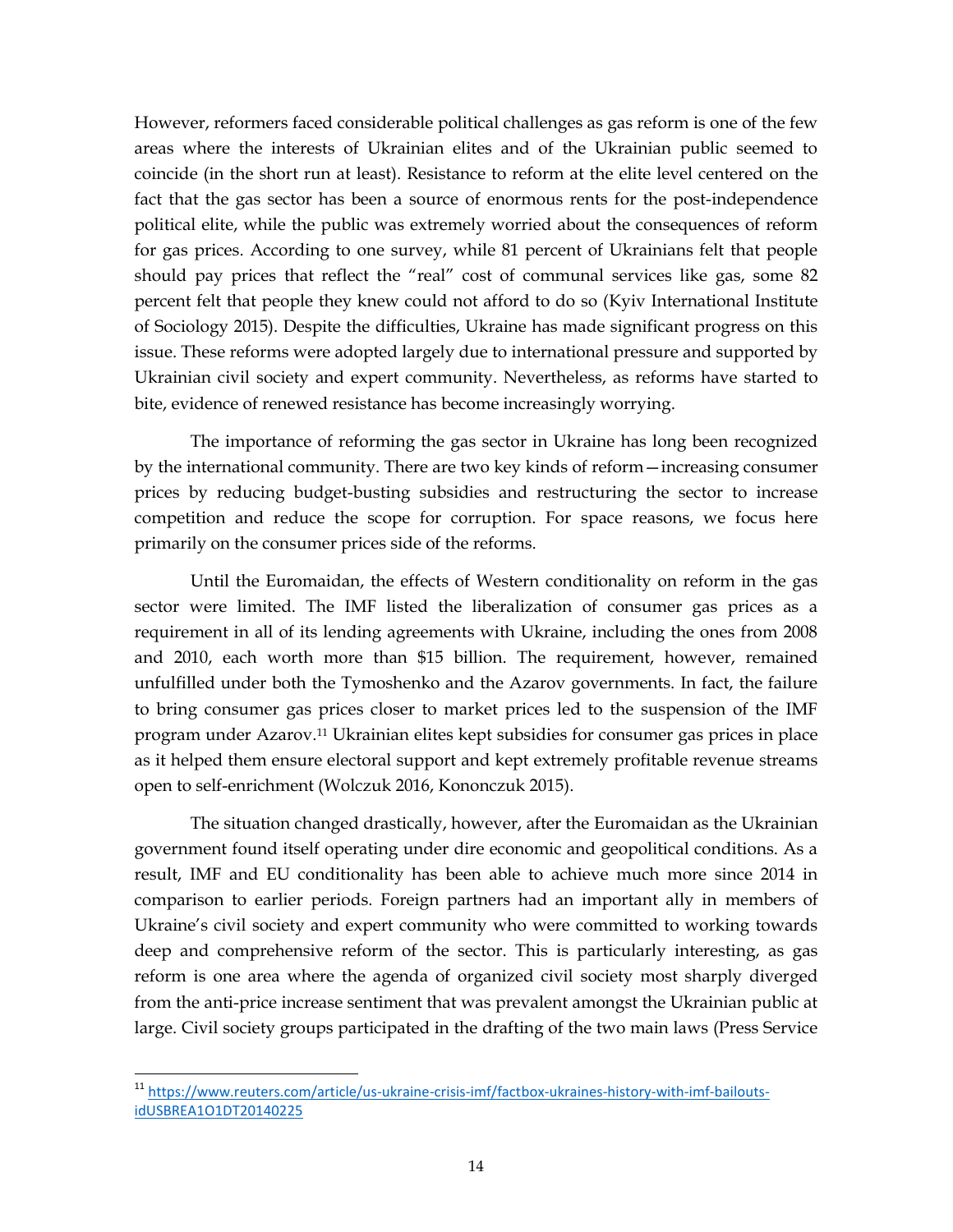2015, Dixi Group 2015), sought backing from international partners when the adoption or implementation of key legislation was jeopardized (Dixi Group 2016), promoted public awareness (Dixi Group 2015), engaged in monitoring of the implementation process, and pressured the government to deliver on its commitments (RPR 2017).

The government initially raised consumer prices for gas and heating by 56 percent and 40 percent respectively in mid-2014 (IMF 2015:21). Though in budgetary terms these increases were largely offset by high inflation (which averaged over 40 percent from late 2014 through mid-2015), the potential impact on households was significant given the much slower growth in nominal wages during this period (under 20 percent during the same period.) Then as part of the negotiations leading up to the February 2016 Extended Fund Facility (EFF) agreement with the IMF, the Ukrainian government raised both gas and heating prices in April 2015 and committed to further raise the prices to 75 percent of cost recovery levels by April 2016 and to 100 percent by April 2017. This amounted to an average increase of 285 percent in gas prices for Ukrainian households (IMF 2015:21). This ambitious schedule was fulfilled one year ahead of schedule, when in April 2016 the new government of Volodymyr Groysman took advantage of lower international gas prices to bring Ukrainian gas and heating tariffs to full cost recovery levels starting on May 1, 2016. (IMF 2016:15)

This ambitious push to liberalize energy prices is widely seen as one of the key economic reform achievements of the post-Euromaidan period (EU Commission 2016). The IMF highlighted it as a key reason for Ukraine's ability to reduce the budget deficit from 10 percent in 2014 to 2.3 percent in 2016 (IMF 2016). Furthermore, the shift to market-level energy prices reduced demand and contributed to significant reductions in Ukrainian natural gas imports and an even sharper drop in gas imports from Russia, which were completely eliminated by 2016 (Naftogaz 2016).

Despite their economic justification, the massive price increases in the name of convergence to international market prices were politically risky. After all, most Ukrainians believe that the state should intervene in setting energy prices. Both in our pre-Euromaidan survey (December 2012) and in the three survey waves during the price liberalization process (2015-2017), roughly 60 percent of respondents reported that the government should be "highly involved" in setting energy prices and another 30 percent thought it should be "fairly involved."

The government and its international backers recognized the potentially high economic and political costs of rising energy consumer prices and tried to counter them by offering targeted subsidies, which were supposed to offset the higher energy costs for poorer households. The government allocated significant funds for these subsidies (1.1 percent of GDP in 2015 and 2.4 percent in 2016), and, after some initial implementation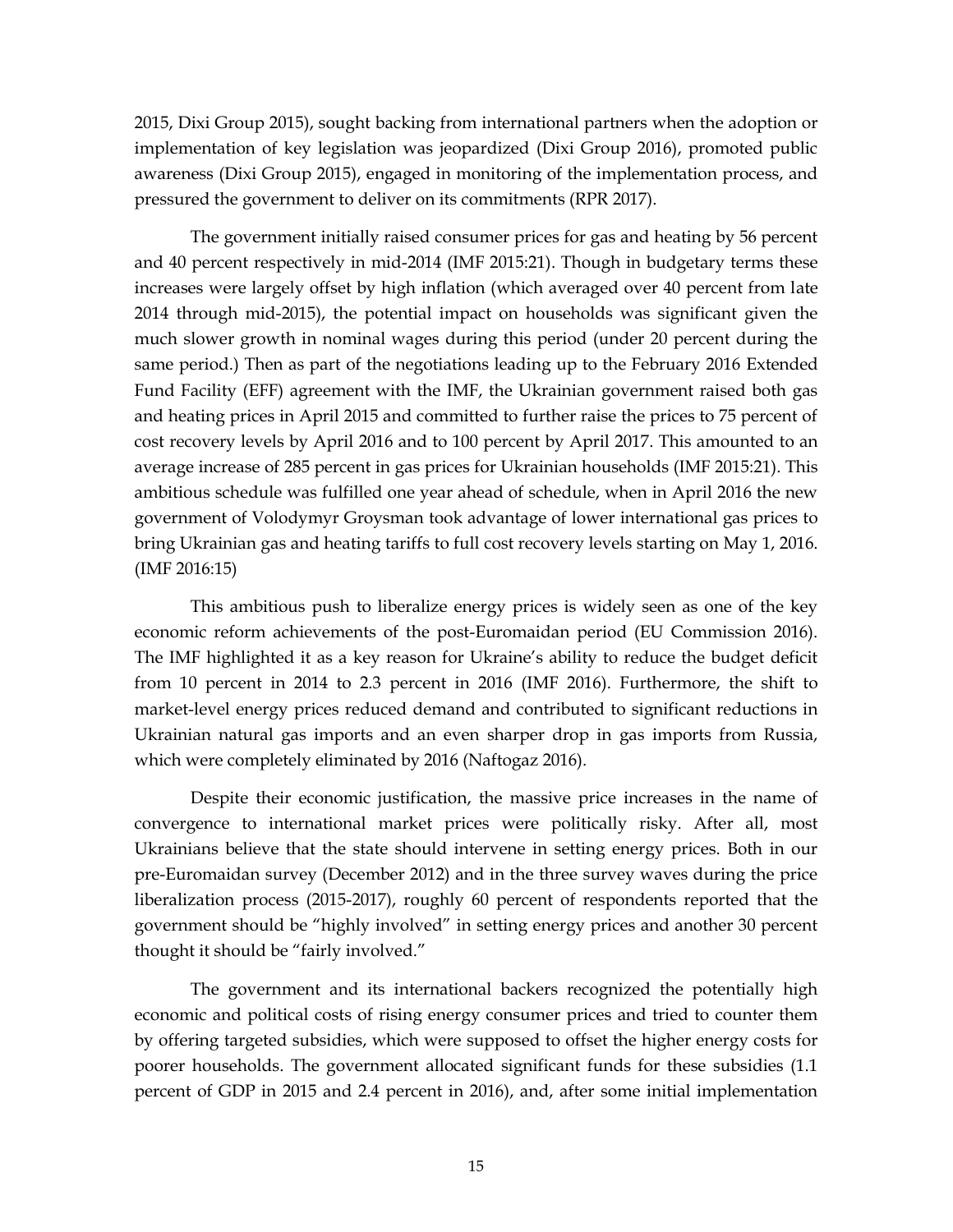problems, roughly 30 percent of households received subsidies under the program by late 2015/early 2016 (Maksymenko 2017).

Nevertheless, our surveys indicate that the share of Ukrainians who reported being unable to afford paying their utility bills increased from 20 percent in December 2012 to 54 percent in June 2015 before declining to 44 percent in August 2017. While these alarmingly high rates were partly caused by the declining real incomes in the context of Ukraine's deep recession and high inflation in 2014-16, they nevertheless paint a stark picture of the short-term costs of energy price liberalization. Among poor Ukrainians, the inability to afford rising utility prices rose from 38 percent in December 2012 to 71 percent in June 2015 before declining slightly to 61 percent in August 2017. This suggests that despite the government's targeting efforts and some recent progress, energy liberalization continues to impose significant costs on many Ukrainians, especially among the poor.

Not surprisingly, almost 90 percent of Ukrainian respondents in our post-Euromaidan surveys reported that they were very concerned about rising utility prices. In the early period these concerns could be blamed on the initial shock of the rising energy bills and the difficulties of many households to access the subsidies (Kyiv International Institute of Sociology 2015). However, the fact that these numbers barely changed from 2015 to 2017 despite the growing subsidy coverage and a massive public relations effort by the Groysman government to illustrate how the subsidies would in fact reduce the net energy bills for many families, suggests that the government has not yet found a way to sell these reforms Ukrainian citizens in an effective manner.<sup>12</sup>

The political costs of these economic frustrations are clearly visible in our public opinion surveys. By using panel surveys, which ask the same people the same questions at different time periods, we can analyze the effects of growing problems in paying utility bills on a variety of political attitudes. We compared respondents who reported being able to pay utility bills on time in December 2012 but were no longer able to do so in 2015/16 (about one third of the sample) to people whose ability to afford utility prices had stayed constant or had improved over this time period.<sup>13</sup> As expected, "utilities losers" were noticeably more likely in 2015 to disagree strongly that economic reforms had been worthwhile (33 percent vs. 23 percent) and more likely to agree strongly that reforms were carried out at the expense of the poor while the interests of the rich were protected (80 percent vs. 70 percent). Moreover, the impact of utilities-related pocketbook considerations carried beyond such reform-specific attitudes to broader political assessments: respondents who had lost the ability to pay for utilities from 2012-16, were less likely in 2016 to think that their country was moving in the right direction (9 percent

<sup>12</sup> <https://www.facebook.com/volodymyrgroysman/posts/432237450278508>

<sup>&</sup>lt;sup>13</sup> Comparing objective assessments of ability to afford utility payments reduces the likelihood of politically motivated biases that can arise if asking respondents to evaluate such changes retrospectively.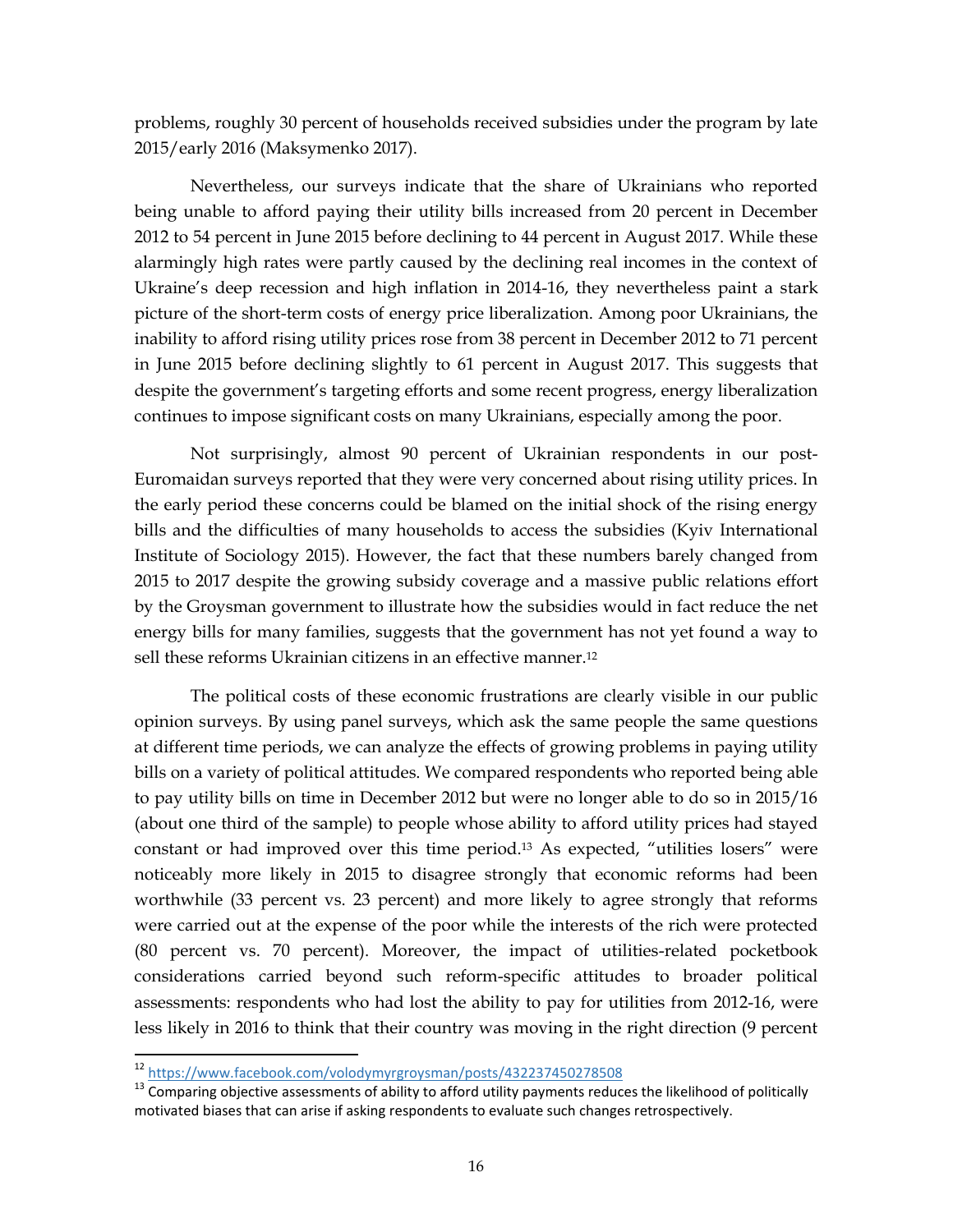vs. 18 percent), and they were more likely to expect their personal economic situation to continue to deteriorate over the following year (75 percent vs. 50 percent) and over the next five years (65 percent vs. 43 percent).

Predictably, public discontent about the economic costs of price liberalization found its way into Ukrainian political competition. Two of the main opposition parties, Samopomich and Batkivshchyna, criticized the price increases as excessive. Batkivshchyna even filed a series of lawsuits against the National Energy and Utilities Regulatory Commission and the Cabinet of Ministers for what its leader, Yulia Tymoshenko, saw as an illegal and unconstitutional set of measures. However, the partisan effects of this politicization of energy price liberalization have been mixed so far. In our July 2016 survey, respondents with diminishing ability to pay utility bills were more likely than other Ukrainians to express no trust in the government (51 percent vs. 37 percent) and the presidency (48 percent vs. 34 percent), but they were no less likely to distrust the opposition (41 percent vs. 40 percent). This suggests that while energy price liberalization has hurt the government, the opposition has not yet been able to turn it into an effective political weapon.

<span id="page-21-0"></span>Nonetheless, over the past year, there is growing evidence that the unpopularity of the energy tariff increases is starting to undermine the Ukrainian government's commitment to gas price liberalization. Already in February 2017 Prime Minister Groysman emphatically rejected suggestions by Naftogaz Chief Commercial Officer Yuriy Vitrenko about further possible gas tariff increases for the population in 2017 (Interfax-Ukraine 2017). The government's reluctance to agree to further energy price increases also became a major sticking point in the negotiations with the IMF in the fall of 2017. To avoid the 18% increase in gas prices under the initial formula agreed with the IMF as part of the 2015 EFF agreement, the government asked to renegotiate the formula. However, the IMF insisted that the government stick to the original agreement and criticized it for deviating from the automatic formula intended to depoliticize gas pricing (Reuters 2017). As of the writing of this chapter, the standoff has not yet been resolved, and has triggered a further delay in the disbursement of IMF funding to Ukraine. While both the Fund and the government are committed to finding a solution to this impasse, the prospects for significant concessions by the Ukrainian government are undermined by the approaching parliamentary and presidential elections of 2019 and by Ukraine's reduced dependence on IMF funding in the context of the current economic recovery and the significant already disbursed IMF funds (Ash 2017).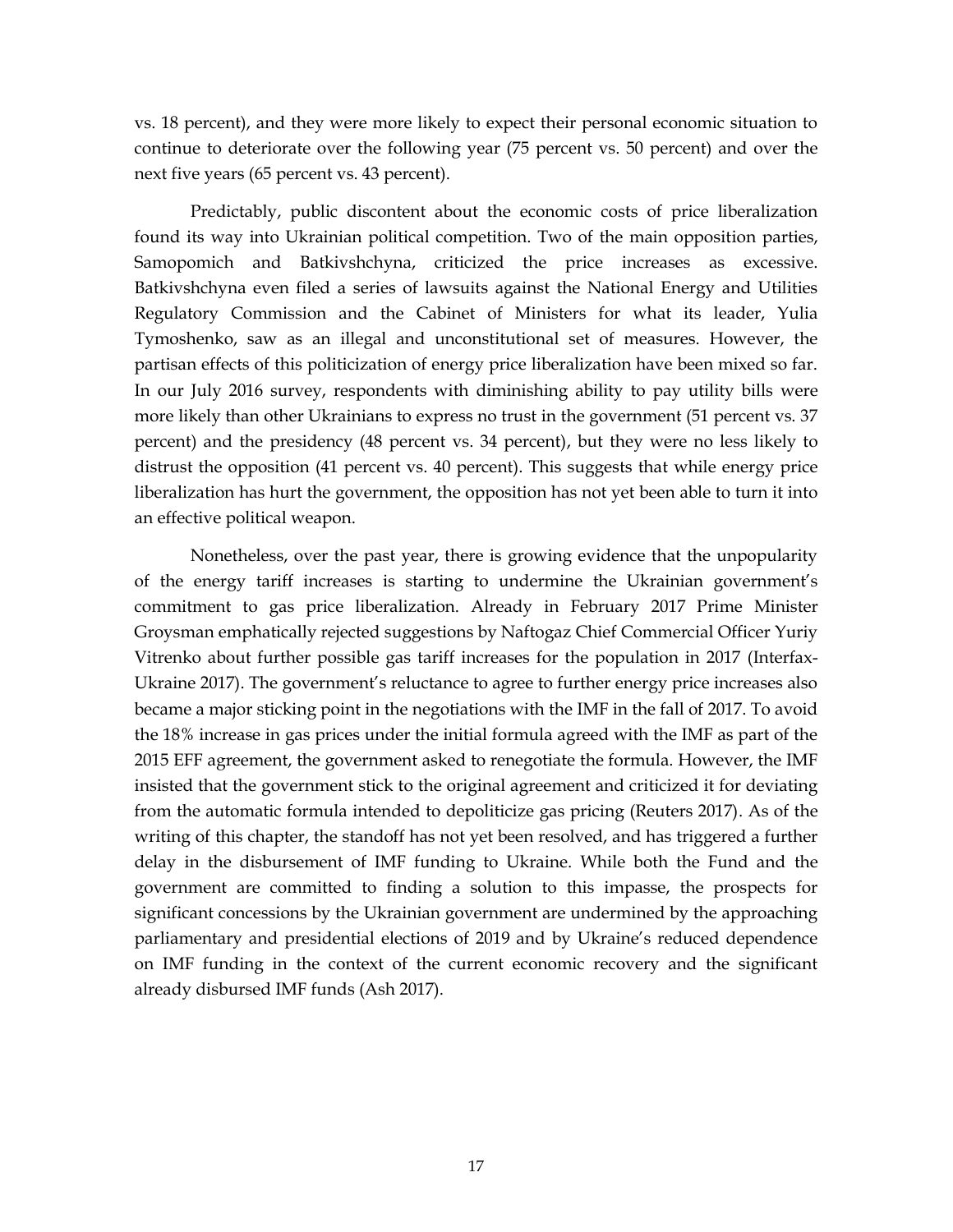#### **Tax Reforms**

 $\overline{a}$ 

Beyond the gas sector, Ukraine also faces the challenge of overhauling the entire tax system, which is inefficient and often generates perverse incentives. According to a 2013 World Bank Enterprise survey, 16 percent of Ukrainian firms cited high tax rates as the greatest obstacle to doing business (just behind corruption and access to finance with 19 percent and 21 percent respectively), while an additional 6 percent identified tax administration as the biggest problem (World Bank 2013). This combination of high tax rates and an unnecessarily complicated tax system was a legacy of President Leonid Kuchma's efforts to control the business sector by building sufficient discretion into the system to allow the government to reward its allies and punish its opponents.<sup>14</sup> Furthermore, this discretion facilitated the proliferation of corruption in the tax administration: fully 50 percent of the over 1000 firms in the 2013 World Bank survey reported that they were expected to give gifts in meetings with tax officials (World Bank 2013).

Not surprisingly, there were some pressures from the business sector and civil society groups to prioritize tax reform in the post-Euromaidan period. The Tax and Budgeting Reform group of the Reanimation Package of Reforms formulated a detailed justification of the importance of tax reforms and identified a series of concrete policy steps that would move Ukraine towards a more efficient tax system.<sup>15</sup> Furthermore, RPR has issued a number of public calls on the government to advance specific pieces of legislation related to tax reforms, such as the call in July 2017 to finalize the withdrawn capital tax law. 16

Despite these civil society pressures, progress in tax reforms has been limited so far. This failure has arguably been due to the weak international pressure on the Ukrainian government. Even though international actors have been nominally committed to promoting tax reforms, in practice the civil society-international organizations partnership has not functioned as well for tax policy as for other policy areas, and therefore the sandwich effect has been weaker. While international policy pressures for tax reforms have not been completely absent, part of the problem has been a lack of coordination among donors. For example, while the IMF successfully pressured the Ukrainian authorities in December 2015 to adopt a series of tax reforms as a precondition to disbursing the third installment of the IMF loan, these reforms were temporary and were primarily focused on the tax increases necessary to balance the budget for 2016 rather than dealing with the structural institutional reforms required to overhaul the tax

 $^{14}$  Authors' interview with Vladimir Dubrovskiy, head of RPR working group on tax reform, October 2016. <sup>15</sup> <http://rpr.org.ua/en/groups-rpr/08tax-reform/>

<sup>16</sup> [http://rpr.org.ua/en/news/the-public-calls-on-the-government-to-finalize-the-draft-law-introducing](http://rpr.org.ua/en/news/the-public-calls-on-the-government-to-finalize-the-draft-law-introducing-withdrawn-capital-tax/)[withdrawn-capital-tax/](http://rpr.org.ua/en/news/the-public-calls-on-the-government-to-finalize-the-draft-law-introducing-withdrawn-capital-tax/)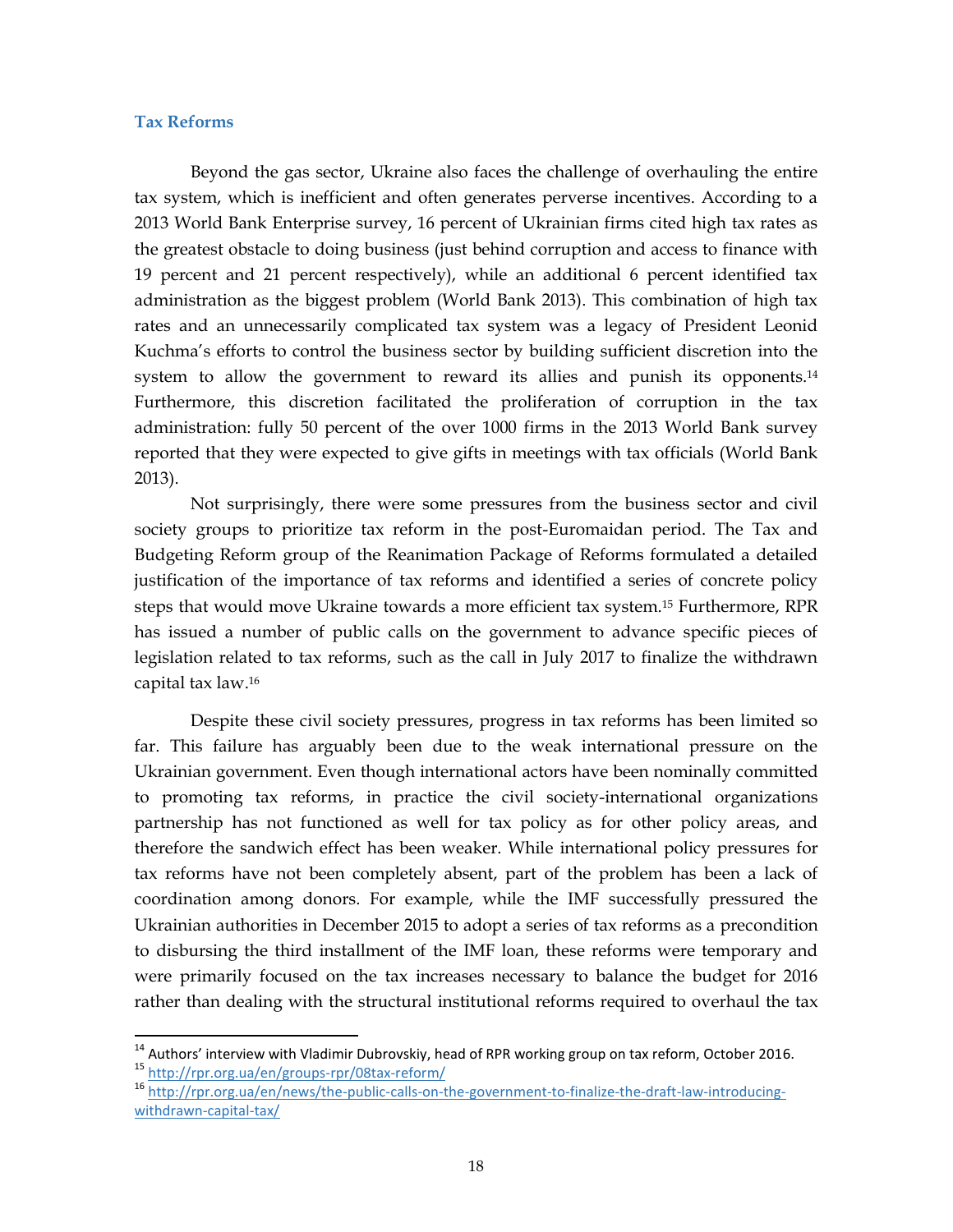administration. (RFE-RL 2015) While such structural reforms are often part of the World Bank agenda, in the Ukrainian case the World Bank has focused primarily on the country's dire infrastructure needs and, as a result, there was weaker involvement in the design of tax administration reforms.

Relatedly there was less cooperation between domestic civil society and Western donors/institutions on tax reform. This weaker cooperation was partly reflected by the weaker Western support for civil society efforts to promote tax reforms than for other more visible areas of post-Euromaidan reforms such as anti-corruption initiatives. As a result, groups promoting domestic tax reform have struggled to attract the types of resources of some of their civil society counterparts in other reform areas.<sup>17</sup> Furthermore, the coordination between domestic reformers and international financial institutions was not as effective for tax reforms as in other areas. This weaker input of civil society into the design of tax reforms was in part due to fact that the International Monetary Fund prioritized the Ukrainian Finance Ministry when discussing tax reforms, which in turn may have been due to the greater credibility of US-born former Finance Minister, Natalie Jaresko, in the 2014-2016 period.<sup>18</sup>

#### <span id="page-23-0"></span>**Conclusion**

 $\overline{a}$ 

Although most of the key demands expressed in the Euromaidan Revolution were not directly related to the economy, there has nevertheless been widespread agreement in political and international circles that successful economic reforms are a necessary condition for the success of the revolution overall. This is particularly so because of the economic crisis that followed the revolution. Consequently, economic reforms have been front and center of the government, civil society and the international community's attention in the last four years.

The results, however, have been mixed. In this chapter we focused on two of the most important reforms—gas sector price liberalization and tax reform—that illustrate some of the basic similarities as well as some of the differences across different reforms in Ukraine. Both sectors illustrate the difficulty of implementing reform in contexts where there are strong incentives for political elites to resist reforms in order to protect incentive structures that, while damaging for the country as a whole, are useful for the political class. Both the structure of the gas sector and the tax system provided opportunities for corruption and, hence, have been used as political tools. Attempts at reforms over the years have, therefore, broadly failed.

<sup>&</sup>lt;sup>17</sup> Authors' interview with Vladimir Dubrovskiy, October 2016.

<sup>&</sup>lt;sup>18</sup> Authors' interview with Vladimir Dubrovskiy, October 2016.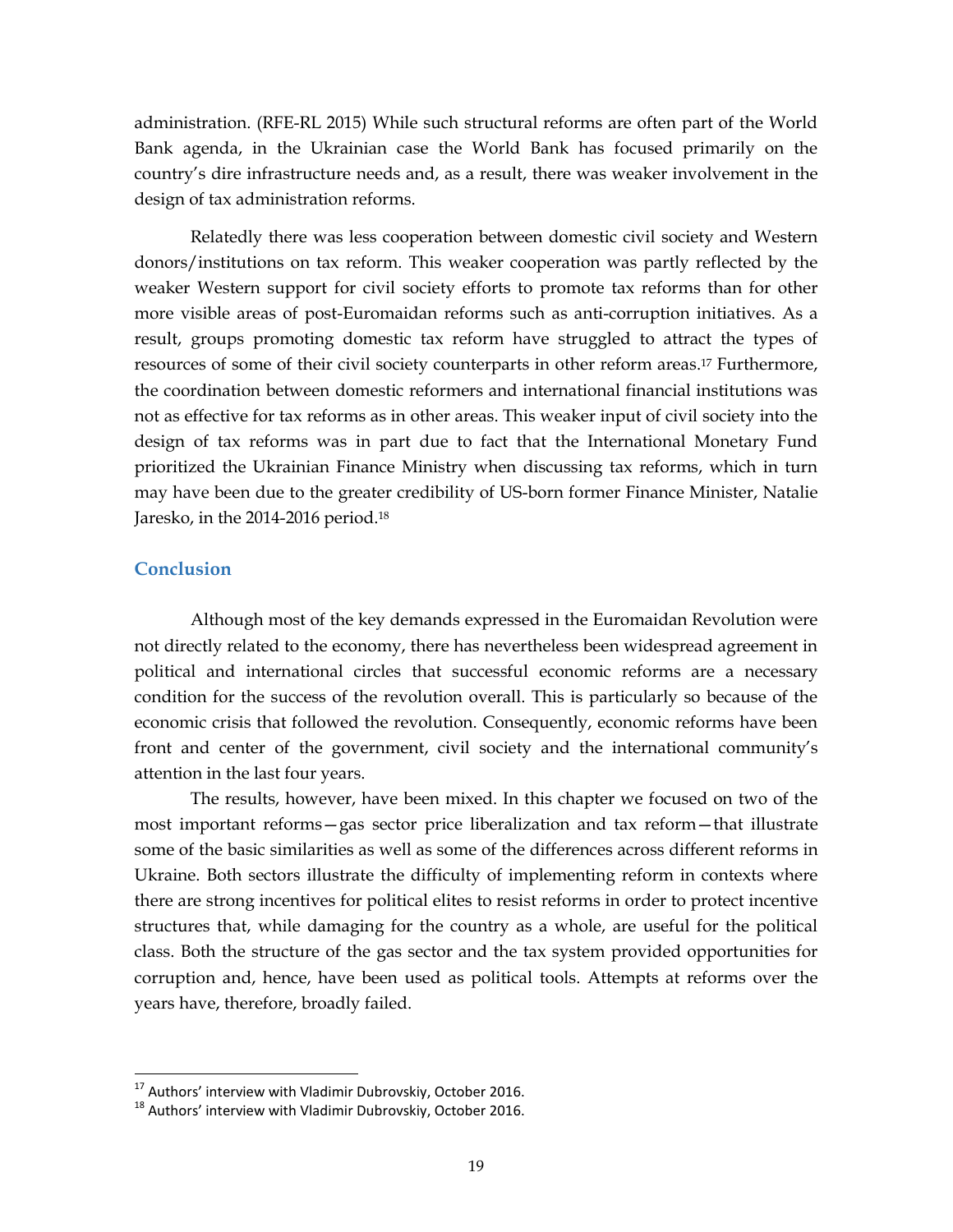However, the economic and political crisis that followed the revolution dramatically changed the situation. Much more dependent on international support than ever before, Ukraine's political class was no longer able to merely simulate reform. In return for essential international support, real and quite dramatic steps have been taken in the area of gas reform in particular. While pressures to weaken or unravel reforms still remain, the changes that have been implemented are truly important. By contrast, much less progress has been made in tax reform, which has been less of a priority for international donors, despite considerable technical and political input into the process from domestic civil society.

The variation in progress between these two sectors illustrates the key role of the sandwich of international and domestic civil society in achieving success in reforms. Where both sets of actors work together and prioritize an issue, real change is achievable even in the presence of a reluctant political class or population. Where the focus and coordination is less intense, however, progress is harder to make. This is a pattern that we see across the range of reforms analyzed in this volume.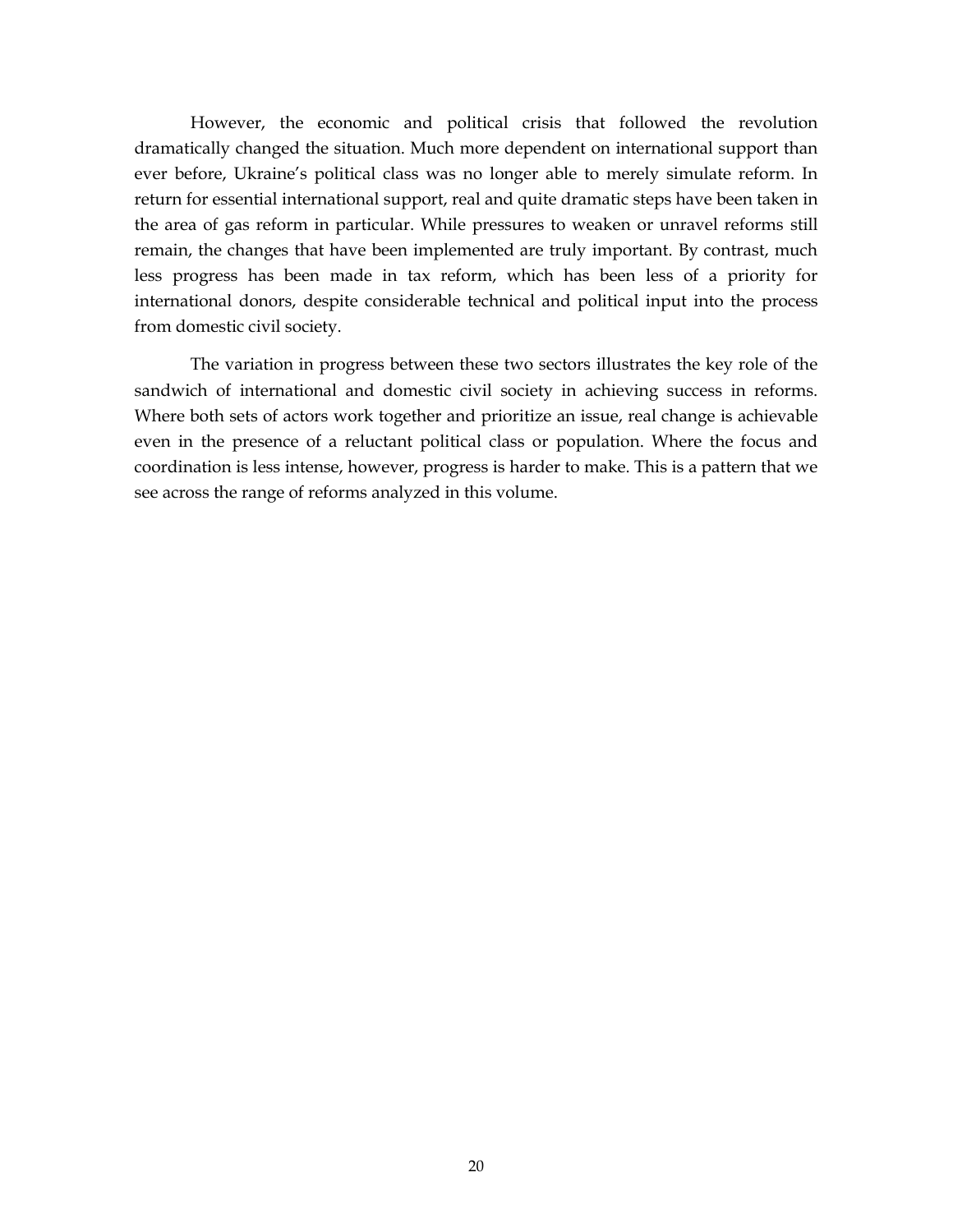### **Chapter 3. Governance: Anti-Corruption**

<span id="page-25-0"></span>Ukraine has consistently been ranked as one of the world's most corrupt countries over the last 25 years. Even by post-Soviet standards, Ukraine has performed poorly on corruption indices and the Orange Revolution of 2004 did little to change that as politics continued to be dominated by oligarchic interests. As a result, in 2012 Ukraine was ranked 144 of 174 countries on Transparency International's Corruption Perceptions Index. That same year, more than half of respondents in a national opinion survey conducted by the authors thought corruption a serious problem within the presidency and the government. Perceptions of the Rada, the courts, the police and local administrations were no better.

Consequently, anti-corruption measures have been at the heart of the reform agenda since the Euromaidan Revolution. After all, a key element driving people into the streets to challenge Yanukovych was revulsion at rampant corruption. Moreover, the aftermath of the Euromaidan Revolution did much to raise public awareness of the corruption crisis in the country. The preposterous opulence of Yanukovych's Mezhyhirya residency provided a vivid illustration of just how much money was being stolen from Ukrainian citizens. An even more chilling illustration of the costs of corruption, perhaps, was the parlous state of the military when faced with the challenge of meeting Russian aggression.

Consequently, governance and anti-corruption reforms have been at the core of Ukraine's second revolution. However, the very reforms that Ukraine needs to implement go directly against the personal interests of Ukraine's political class which, as asset declarations since the revolution reveal, has enriched itself massively at citizens' expense over the years. The challenge then has been to design a set of reforms that can effectively cut off access to corruption and have these reforms accepted and implemented by a political and bureaucratic class with a lot to hide and a lot to lose from these changes.

As we show in this section, perhaps surprisingly, much progress has been made in facing this enormous challenge. At times, the rearguard action of Ukraine's elites has made the task seem Sisyphean in nature—at every turn subtle (and not so subtle) efforts have been made to water down, complicate and stymie the reforms, preserving the appearance of reform while removing most of the substance. Nevertheless, real progress has occurred. We analyze progress in four areas – asset declaration, the recovery of stolen assets, public procurement and the establishment of national anti-corruption institutions. As we detail here, despite setbacks and resistance, the intellectual and political capacity of Ukrainian civil society and the political clout of the international community have together done much to push the agenda forward, though victory for reform has yet to be secured.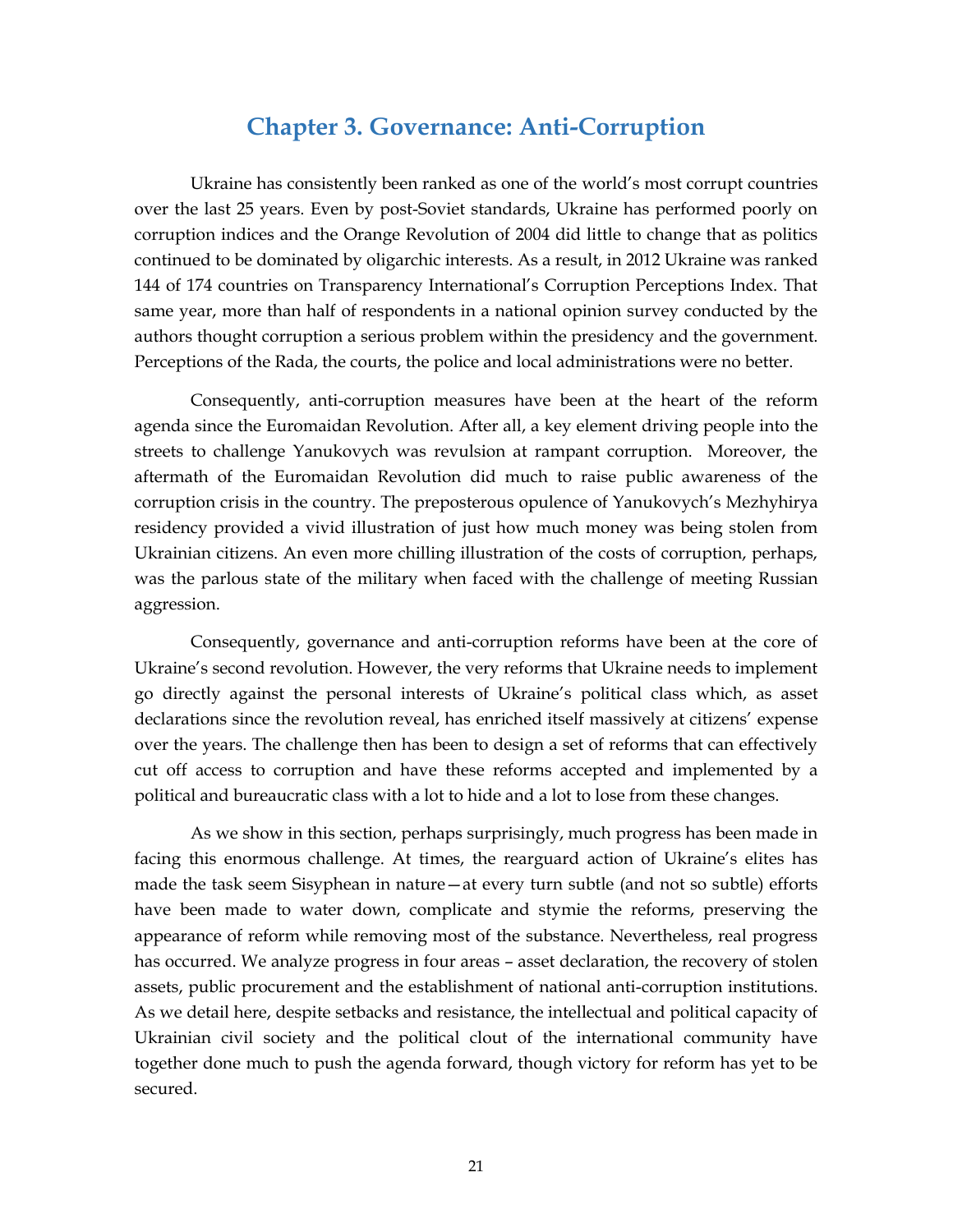#### <span id="page-26-0"></span>**Creating New Anti-Corruption Institutions—NABU**

The central challenge of moving Ukraine from the high corruption equilibrium that has characterized the post-Soviet period is the creation of strong institutions that can sustain good governance over time. This is a challenge many countries have faced and the record of success is less than inspiring. However, Ukraine's reformers have learned not only from their previous revolution, but also from the experience of other postcommunist states, such as Georgia and Romania. <sup>19</sup> As a result, in the aftermath of the Euromaidan a consensus existed amongst reformers that the key to success was less to try to reform existing heavily politicized and compromised investigation agencies (the National Anti-Corruption Committee, the Office of the General Prosecutor, the Security Service and court system) but instead to create new institutions to take over the responsibilities of promoting good governance.<sup>20</sup> Such an approach has a number of potential advantages. New institutions are more likely to be independent, the public is more likely to perceive them as such, and they are likely to deliver results more quickly. On the other hand, the disadvantage is that the existing institutions are likely to do what they can to resist losing their power. The experience of Ukraine in the last three years seems to confirm both the up and the downsides of creating new institutions.

The list of new law enforcement and anti-corruption agencies in Ukraine is long the National Anti-Corruption Bureau of Ukraine, the Specialized Anti-Corruption Prosecutor, and the National Agency for Corruption Prevention. However, amongst them, the most significant is the National Anti-Corruption Bureau of Ukraine (NABU). Established by a law of 14 October 2014, NABU is headed by Artem Sytnyk, who was appointed as a result of an open competition.

The creation of NABU is a classic example of the so-called "sandwich" at work—a small group of pro-reform MPs with roots in civil society working in close alliance with Ukraine's foreign partners. Both the IMF and the EU conditioned their financial assistance on the establishment of NABU and other new anti-corruption institutions, and in the early post-Euromaidan period the government agreed to these demands to demonstrate its commitment to governance reforms. <sup>21</sup> Moreover, at times when the political establishment has pushed back against reform, the joint efforts of civil society, pro-reform MPs, and foreign partners have proven to be essential for saving the new institutions.

The launch of NABU was delayed by about a year due to resistance to change, as well as practical organizational, financial and human resource constraints associated with creating new institutions (Zochowski and Jaroszewicz 2017). However, the most serious

<sup>&</sup>lt;sup>19</sup> Authors' interview with Yuliya Ivakhnina, Head of NABU Open Office, October 2016.

<sup>&</sup>lt;sup>20</sup> Authors' interview with Clemens Mueller, European Union Assistance Mission, October 2016.

<sup>&</sup>lt;sup>21</sup> Authors' interview with Yuliya Ivakhnina, Head of NABU Open Office, October 2016.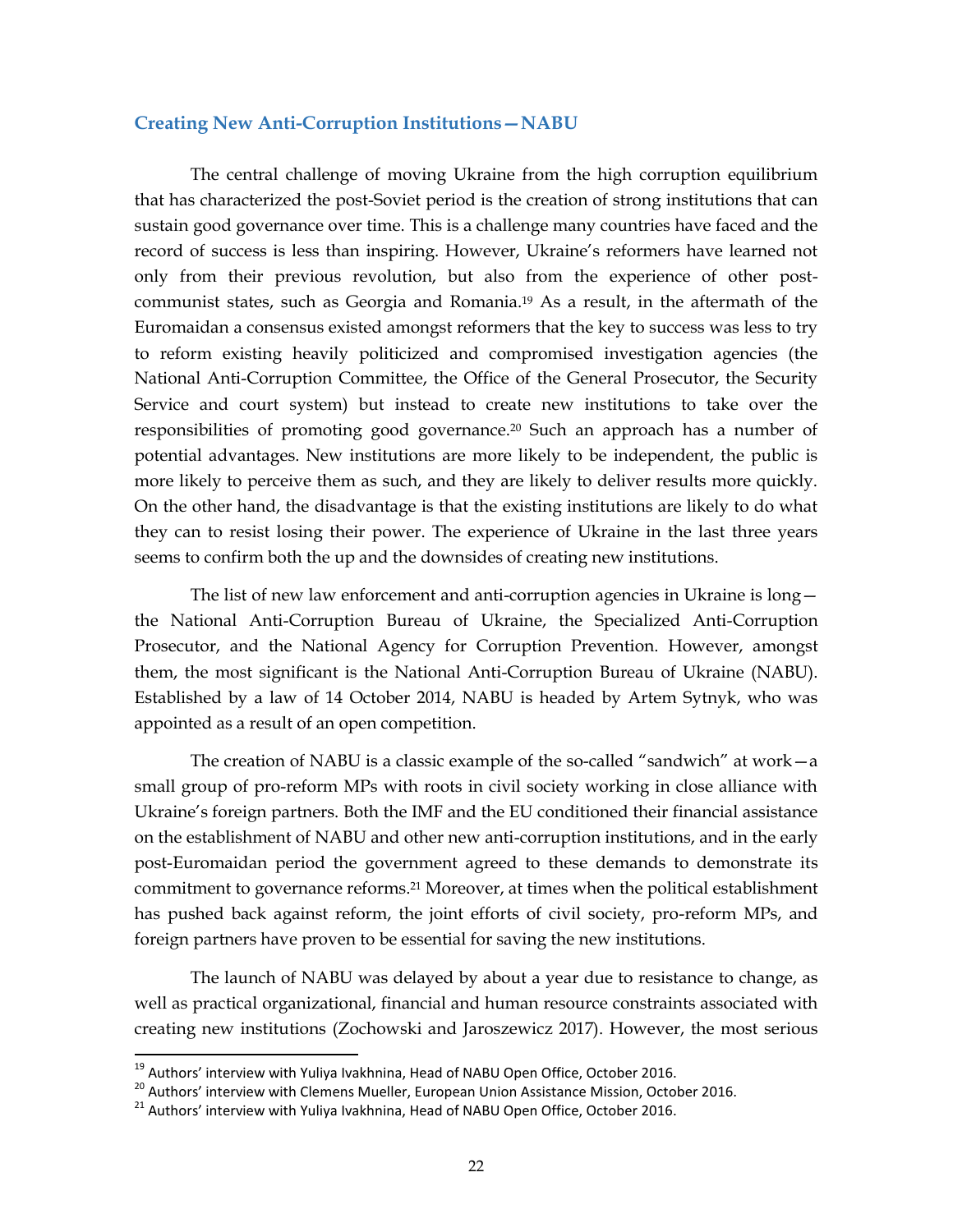obstruction to reform was political. MPs from different factions across the political spectrum, including the Opposition Bloc, the Bloc of Petro Poroshenko, and the People's Front, tried on multiple occasions to introduce legislative changes that would weaken the NABU (Zochowski and Jaroszewicz 2017). Pro-reform MPs and civil society activists were quick to react in such situations and sought the support of foreign partners. For instance, it was only after foreign partners intervened that NABU received a much needed eightfold increase of its budget in comparison to the initial allocation proposed by the government (De Waal 2016). Civil society and foreign partners have also been important in thwarting attempts to establish political control over NABU's audit committee (Romanyuk 2017, RPR 2017).

However, efforts to neutralize Ukraine's anti-corruption institutions seem to be relentless. In November 2017, a coalition of MPs from both President Poroshenko's own ruling party and the main opposition bloc—on opposite sides in the revolution—united to fire Iegor Soboliev, Chair of the Rada's anti-corruption committee and a leader in the fight against corruption. The same anti-reform forces proposed legislation that would have removed the head of NABU. This legislation was withdrawn under pressure from key international partners, including the US, the EU, Canada and the IMF. Nevertheless, the threat remains and in the meantime NABU's day to day work is undermined by the office of the Prosecutor General, which has publicly revealed details of ongoing investigations.<sup>22</sup>

Despite the range of anti-reform forces arrayed against it, NABU has managed to establish itself as a largely independent body and its record to date has, under the circumstances, been positive. By December 31, 2017, NABU had opened 489 investigations, served 149 notices of suspicion and issued 165 formal accusations. The losses associated with crimes under investigation by the Bureau at the time stood at 153.3 billion Ukrainian hryvnas (approximately \$5.8 billion) (NABU 2017a).

NABU has also marked significant progress in tackling high level corruption. A key accomplishment has been the launch of investigations against several high-level politicians. The two most prominent cases involve the head of the State Fiscal Service and former MP, Roman Nasirov, and a former MP and key ally of former Prime Minister Arseniy Yatsenyuk, Mykola Martynenko, who are accused of misappropriating millions of dollars from state-owned companies in the gas and mining sectors, respectively. Another example is the case of MP Oleksandr Onyschenko who is indicted for engineering a corruption scheme in the gas sector. Most recently, the NABU has opened investigations against two other MPs, Boryslav Rosenblat and Maxim Polyakov, who are suspected of bribery in the so-called "amber scheme" (Replianchuk 2017). The fact that

<sup>22</sup> [http://en.interfax.com.ua/news/general/466786.html.](http://en.interfax.com.ua/news/general/466786.html) See also:

[https://nabu.gov.ua/en/novyny/undercover-operation-conducted-nabu-and-sapo-was-failed-due-lack](https://nabu.gov.ua/en/novyny/undercover-operation-conducted-nabu-and-sapo-was-failed-due-lack-right-autonomous-wiretapping)[right-autonomous-wiretapping](https://nabu.gov.ua/en/novyny/undercover-operation-conducted-nabu-and-sapo-was-failed-due-lack-right-autonomous-wiretapping)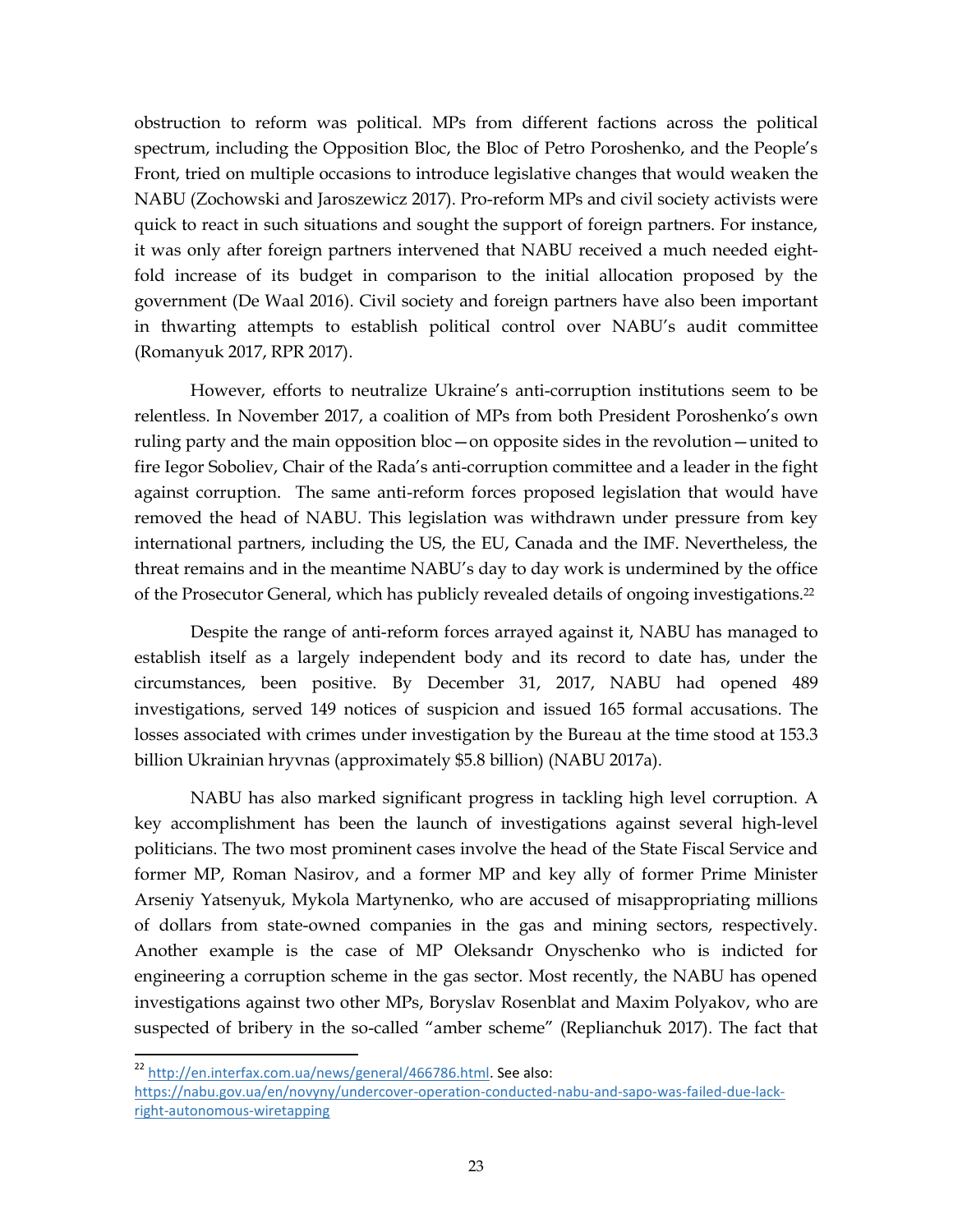NABU takes on active politicians demonstrates the institution's independence and potential to fight corruption effectively.

With courts unwilling to decide on corruption cases, however, NABU's impact on Ukraine's fight against corruption has been significantly limited—of 107 cases that the Bureau and Specialized Anti-Corruption Prosecutor submitted to courts, only 19 convictions have resulted (NABU 2017a). As a result, the Bureau and its allies have insisted on the creation of specialized anti-corruption courts, untainted by the practices of the current judicial system (NABU 2017b, RPR 2017). Here, yet again, reformers face a pushback from old elites who see keeping the courts and other law enforcement institutions unreformed as a way to counterbalance NABU's activity.

#### <span id="page-28-0"></span>**Asset Declarations**

One of the clearest achievements in governance reform has been the establishment of a new asset declaration system for public officials. This system was created in response to a strong public demand for greater transparency and accountability and was also the result of joint efforts of civil society, international actors, and reformers in parliament and government. The legal basis for its introduction was laid with the Law "On Prevention of Corruption" which was adopted in October 2014 and came into force in April 2015. The law envisioned a new procedure for asset disclosure of public officials and created a new body, the National Agency on Corruption Prevention (NACP), whose main tasks are to run the asset declaration system and verify declarations.

The new law requires that public officials declare all of their assets, as well as those of their family members. Two features of the asset declaration process make it superior to the old system (Homenko 2016). First, the current disclosure requirements are much more comprehensive. Public officials now have to declare assets in cash, which had been an important loophole in the past. Second, false asset disclosure and the failure to disclose assets in a timely fashion have been made into criminal offences. Public officials who violate the declaration requirements now potentially face imprisonment for up to two years and risk being barred from public office for up to three years.

The law on asset declarations survived several attempts by lawmakers to delay or weaken it (GRECO 2017, Cohen 2016, Rzheutskaia 2016). Due to administrative and legislative delays, the NACP did not start operating in full capacity until August 15, 2016, more than a year after its creation. The launch of the electronic declaration system was also delayed until September 1, 2016 (Miskyi and Halushka 2016). The pushback came from various factions in Parliament, including the Bloc of Petro Poroshenko and the Opposition Bloc, once again demonstrating that politicians on different sides of the revolution can still be on the same side in protecting corruption. For example, in February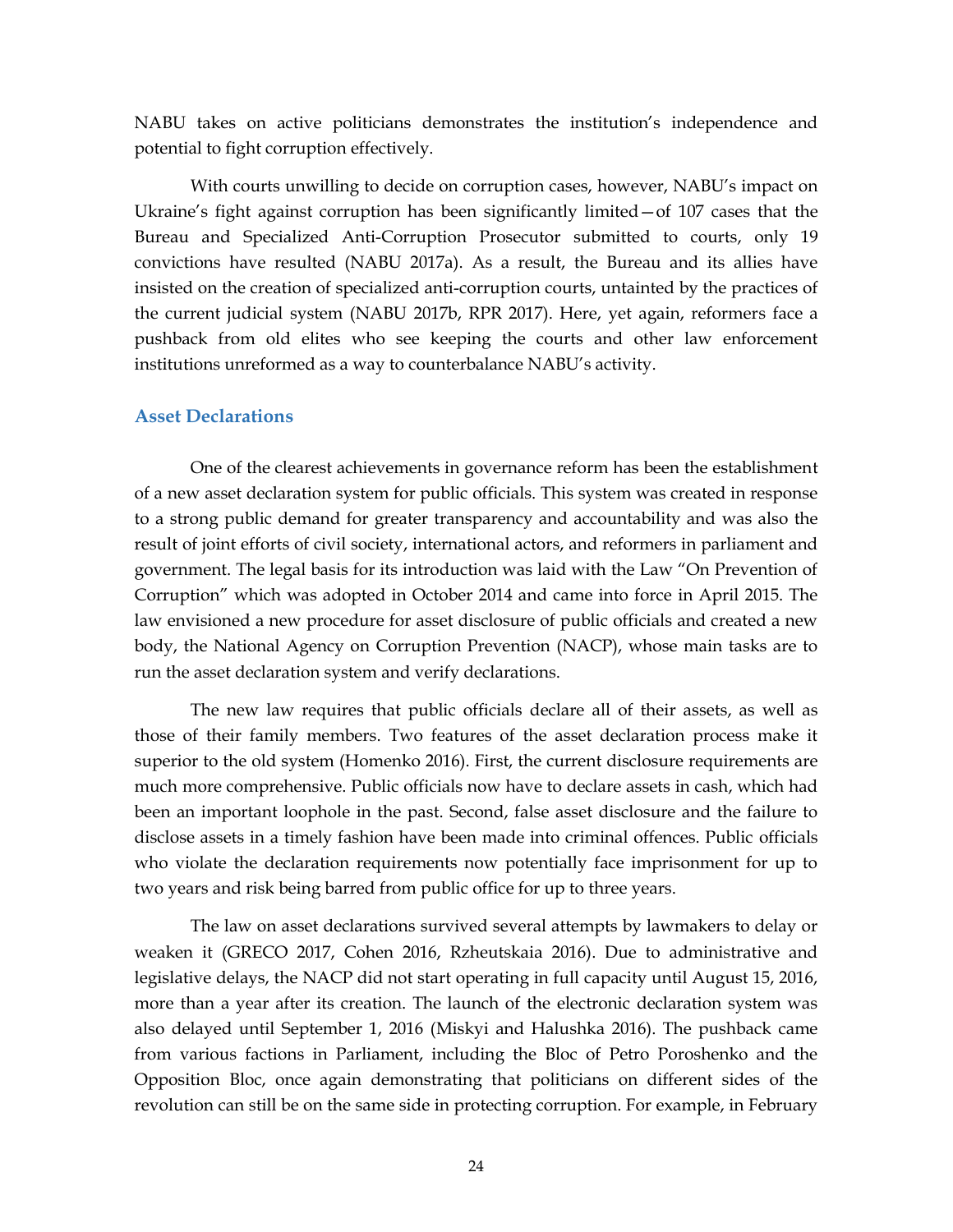2016 a member of parliament from the Bloc of Petro Poroshenko, Vadim Denisenko, proposed changes to the anti-corruption law that would have delayed criminal responsibility for false disclosure until 2017, giving officials time to rearrange their asset holdings (Rzheutskaia 2016).

What saved the reform was the pressure of civil society groups and the carrots and sticks of the international community. Both visa-free travel within the EU and financial assistance from international partners were made conditional on the successful establishment of a functional e-declaration system (GRECO 2017). It was under pressure from the EU that President Poroshenko vetoed the subversive amendments initiated by MP Denisenko. After consultation with civil society and with EU approval, the president proposed alternative amendments that envisioned the immediate entrance into force of criminal responsibility for false disclosure. The amendments were adopted by parliament in March without support from the Opposition Bloc (Rzheutskaia 2016).

As a result of the new legislation, more than 107,000 officials filed electronic declarations between September and October 2016 (Miskyi 2017). The results were stunning. The declarations brought to light enormous fortunes in the hands of public officials in the form of jewelry, art, property, bank deposits, and cash. For example, the disclosed assets of 410 members of parliament taken together amounted to \$470.3 million (Nizhnikau and Moshes 2016). The second wave of submission of asset declarations took place between January and April 2017 and covered some 800,000 officials.

The asset declaration system has the potential to become an effective corruption prevention mechanism. There had been speculation that the sheer scale of the asset declarations could have the perverse effect of making future illegally obtained assets easier to justify (Homenko 2016). However, it seems more probable that the large amounts declared by public officials demonstrates a belief on the part of officials that there are likely to be real teeth in the asset declaration system.

It is clear, nevertheless, that the battle on this issue is not yet over. The NACP has yet to carry out a comprehensive verification process of asset declarations. The agency's performance to date is far from satisfactory—by July 2017, it had finalized the verification of only 29 declarations submitted by high-level officials and registered no major violations (RPR 2017). Moreover, the resignation of a reform-minded member of the leadership, Ruslan Riaboshapka, in June 2017 introduced significant challenges to the agency's decision-making process, essentially making the prospect of improving performance even grimmer (RPR 2017). The lack of progress has generated public dissatisfaction, raised concerns over the agency's independence and led to demands for the resignation of the NACP leadership (Civic Lustration Committee 2017, Miskyi 2017). Civil society activists, however, have warned against the attempt of politicians to use public dissatisfaction with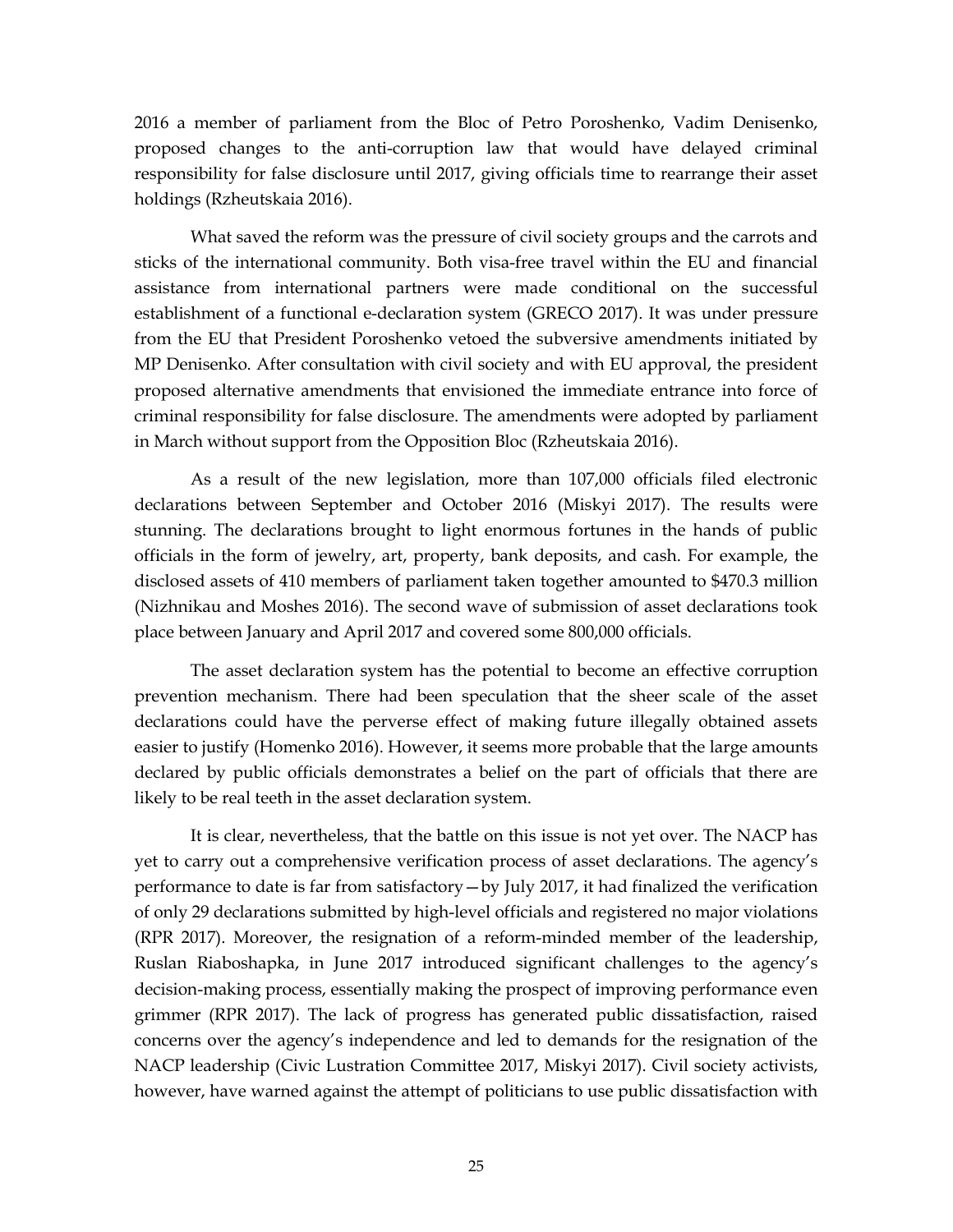the NACP to introduce legislative changes that would further increase the agency's dependence on the government (Civic Lustration Committee 2017).

A serious pushback against anti-corruption activists came in March 2017, when the Rada adopted highly controversial amendments to the Law "On Prevention of Corruption," that made members of anti-corruption NGOs subject to submitting electronic declarations. Due to pressure from the international community and Ukrainian civil society, in less than three months President Poroshenko proposed legislative changes that revoked the e-declaration requirement for anti-corruption activists (RPR 2017). However, the Verkhovna Rada failed to adopt these changes.<sup>23</sup> As a result, anti-corruption activists were compelled to file e-declarations by April 1, 2018.

It is clear that challenges will continue to arise and that vigilance will be needed both from Ukrainian NGOs and from the international community. Nevertheless, despite the difficulties and lack of comprehensive verifications, the establishment of the electronic declaration system is a major accomplishment for Ukraine.

#### <span id="page-30-0"></span>**Asset Recovery**

In addition to the broad scope of asset declarations, there remains the more specific issue of trying to reclaim the vast funds stolen under the Yanukovych presidency. Conservative estimates put the amount misappropriated by Yanukovych and his cronies as a result of VAT and procurement fraud alone at about \$60 billion (Riley 2016). The massive scale of theft and overall dissatisfaction with corruption triggered high public demand for returning the stolen money back to the country's budget. Nevertheless, while the government has expressed willingness to pursue asset recovery, the results after four years are extremely modest.

At the request of the Ukrainian government after the revolution, the EU imposed sanctions on twenty-one individuals linked to President Yanukovych and on Yanukovych himself, effectively freezing the assets they kept under the jurisdiction of EU member states. However, due to the slow and ineffective handling of proceedings by Ukrainian law enforcement authorities, the EU had to lift sanctions against seven of these individuals, resulting in losses for Ukraine estimated at billions of dollars (Shevchuk 2017, Anticorruption Action Centre 2017a). According to experts from the Anticorruption Action Centre, between 2015 and 2016, the Ukrainian authorities managed to bring back to the state budget a mere 265,071 Ukrainian hryvnas (approximately \$9,800) (Shevchuk 2017).

 $\overline{a}$ <sup>23</sup> [https://www.unian.info/politics/10066970-ukraine-s-parliament-fails-to-cancel-e-declarations-for-anti](https://www.unian.info/politics/10066970-ukraine-s-parliament-fails-to-cancel-e-declarations-for-anti-corruption-activists.html)[corruption-activists.html](https://www.unian.info/politics/10066970-ukraine-s-parliament-fails-to-cancel-e-declarations-for-anti-corruption-activists.html)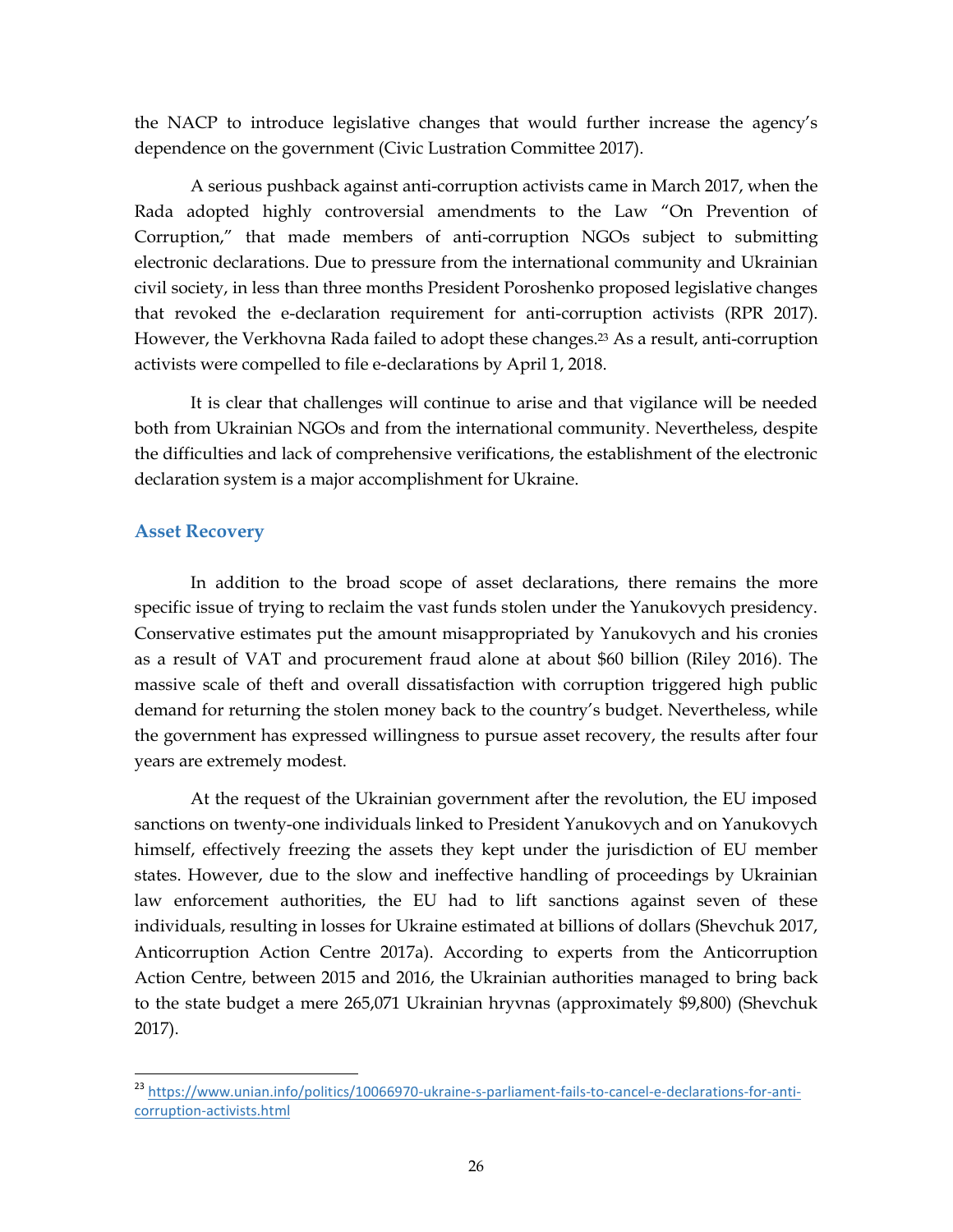The lack of progress in this issue area is in part due to the nature of asset recovery. It is a legally complicated, time-consuming, and expensive process, whose success rate globally is low. OECD countries report a total of merely \$2.623 billion in frozen assets between 2006 and 2012, of which only \$423.5 million have been recovered from foreign jurisdictions (Gray et al. 2014).

Nevertheless, political factors are also at play. A significant proportion of Ukraine's current political class is believed to have benefited from the system of corruption before the revolution and has few incentives to promote major asset recovery initiatives (Riley 2016). In 2014, Ukraine had almost no effective mechanisms of asset recovery (Shevchuk and Kaleniuk 2015). What the country needed was political will to make the necessary legislative changes and to ensure quick investigations. However, the two institutions responsible for the investigation of Yanukovych's crimes—the prosecutor's office and the judiciary—have remained politicized and ineffective (Shevchuk 2017, Anticorruption Action Centre 2017b), with progress on both fronts being deliberately stymied by the current ruling class.

Once again, those positive steps that have been undertaken, were due to civil society pressure and Western conditionality. A particularly important achievement has been the creation of the Asset Recovery and Management Agency (ARMA) in November 2015 and the appointment of its director in December 2016 (Anticorruption Action Centre 2016). The establishment of a specialized agency tasked with tracing and management of stolen assets was a requirement set by the IMF and the EU and supported by Ukrainian anti-corruption experts.<sup>24</sup> ARMA is not yet fully-operational. Currently, the agency is in the process of recruiting and training staff. Another positive development has come from the work of the National Anti-Corruption Bureau of Ukraine and the Specialized Anti-Corruption Prosecutor's Office. The new agencies have managed to seize assets worth millions of dollars, which demonstrates the institutions' effectiveness. The seized assets come from investigations of corruption-related crimes that involve current politicians and provide some hope for the future, while the prospect of repatriating the assets stolen by Yanukovych and his associates seems rather low (Shevchuk 2017). Nevertheless, the success of these new institutions, as mentioned previously, will depend on the creation of an independent anti-corruption court.

#### <span id="page-31-0"></span>**Public Procurement**

 $\overline{a}$ 

Public procurement accounts for more than 15% of Ukraine's GDP (Shapoval, Metodieva and Palamarchuk 2017) and has traditionally been a major source of

<sup>&</sup>lt;sup>24</sup> [http://uacrisis.org/31597-natsionalne-agentstvo-ukrayini-z-pitan-rozshuku-ta-rozporyadzhennya](http://uacrisis.org/31597-natsionalne-agentstvo-ukrayini-z-pitan-rozshuku-ta-rozporyadzhennya-aktivami)[aktivami](http://uacrisis.org/31597-natsionalne-agentstvo-ukrayini-z-pitan-rozshuku-ta-rozporyadzhennya-aktivami)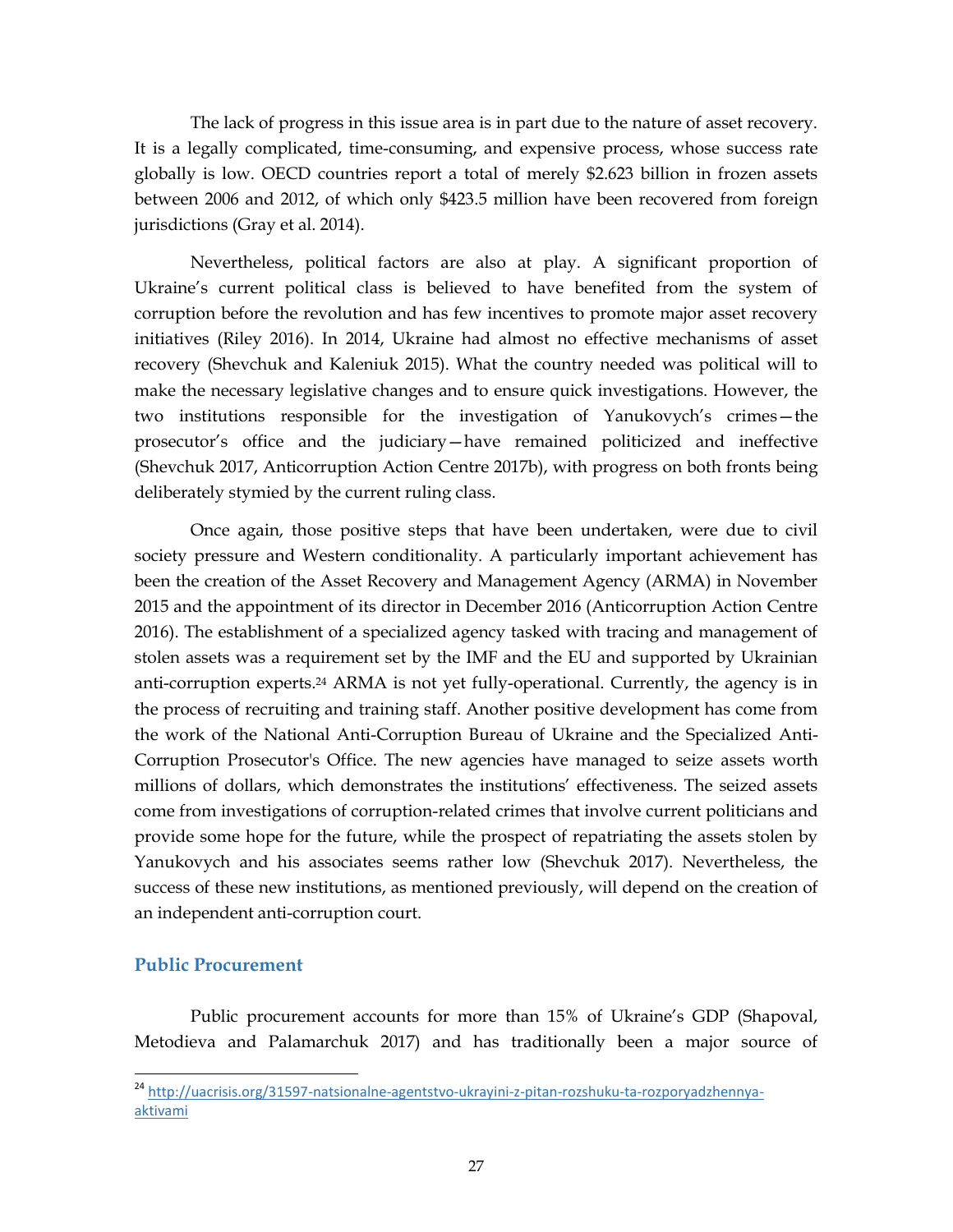corruption. Recognizing the window of opportunity that opened up after the revolution, anti-corruption activists decided to work towards a profound reform of the sector. Their strategic cooperation with pro-reform members of government and parliament, private sector, and international partners, led to the successful establishment of ProZorro, an online public procurement system whose aim is to improve the efficiency of public procurement, increase transparency, and bring about higher levels of business and public trust.

A major strategy civil society activists used to push through the reform was actively seeking out allies in government and parliament. They found political support in two pro-reform economy ministers and several parliamentarians. After he assumed the position of minister of economy in February 2014, Pavlo Sheremeta signaled his commitment to reform by encouraging volunteers to come forward with suggestions about ways to improve the economy (Kyiv School of Economics 2017). A group of activists and experts coalesced around the idea that a comprehensive reform of the procurement sector would require digitization and began developing a concept for an electronic procurement system inspired by international best practices, in particular, public procurement reforms in Georgia. They found support for their ideas at the Ministry of Economic Development and Trade (MEDT) and Parliament, and together with the two institutions drafted legislative changes that would pave the way for digitization of the sector.<sup>25</sup>

However, political support for the reforms was short-lived. In August 2014, Sheremeta resigned and early parliamentary elections were announced. This forced supporters of public procurement reform to work outside of the government. With the support of private sector actors and Transparency International, a new system for small tenders involving commercial marketplaces for bids was created (Kyiv School of Economics 2017).<sup>26</sup> A pilot project was successfully launched in February 2015. The project, however, lacked the official support of the government.

The reform regained impetus under the new economy minister, Aivaras Abromavicius, who was one of several foreigners President Poroshenko appointed to senior positions in government in an attempt to demonstrate commitment to reform and win international support. Abromavicius assigned the portfolio of public procurement reform to his deputy minister, Maxym Nefyodov, previously a manager in a private equity firm. The new leadership facilitated the recruitment of civil society activists as civil servants to work on reform from within the ministry and provided key support on the legislative front. As a result, the law "On Public Procurement" was adopted in December

 $\overline{a}$ <sup>25</sup> [https://www.slideshare.net/ProZorro\\_slides/history-of-prozorro-73379060](https://www.slideshare.net/ProZorro_slides/history-of-prozorro-73379060)

 $26$  Ibid.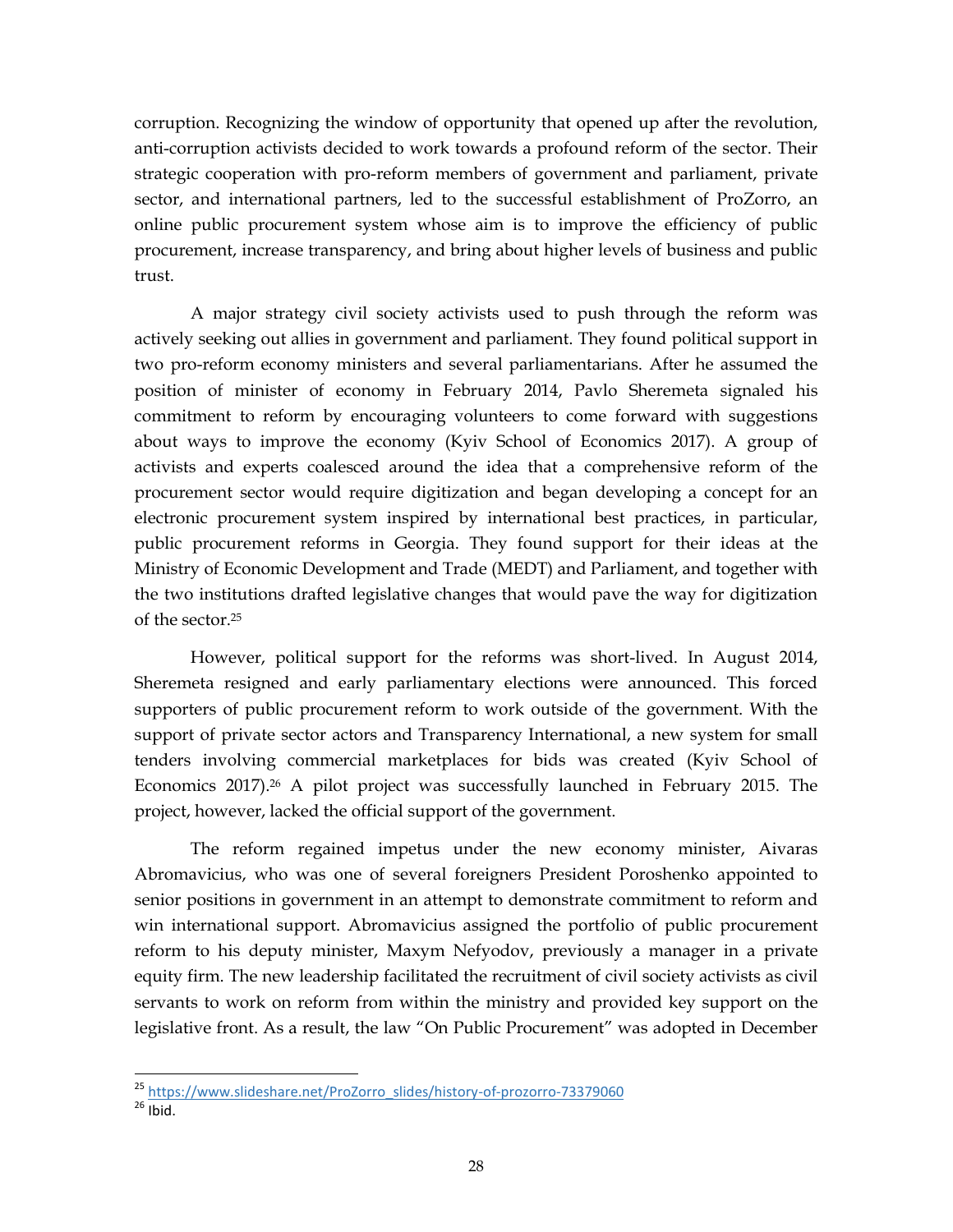2015 and ProZorro became a state-owned enterprise. On April 1, 2016 ProZorro became mandatory for central government bodies and natural state monopolies and began covering all other contracting agencies from August 1, 2016.<sup>27</sup>

Temporary setbacks in the development and introduction of the online procurement system came from political factors. Both economy ministers Pavlo Sheremeta and Aivaras Abromavicius resigned because of their inability to push through economic reforms and fight corruption. The key reason for Abromavicius' resignation, for example, was his conflict with Igor Kononenko, a businessman and MP of the Bloc of Petro Poroshenko. Kononenko allegedly used his ties to President Poroshenko to pressure Abromavicius into making high-level appointments at the ministry and state-owned enterprises (Zinets 2016). Civil society groups and the ambassadors of nine western governments and the EU issued statements expressing support for Abromavicius' work on reforms and disappointment at his resignation.<sup>28</sup> These statements demonstrate the importance civil society and foreign partners attach to having pro-reform allies in government to advance the reform agenda.

Activists dealt with these political challenges by remaining flexible, notably by adapting the concept of public procurement when the first draft law failed and by seeking backing from commercial marketplaces when government support was beyond reach. Later, with MEDT backing the project, ProZorro activists applied for and received much needed funding and expertise from international partners, including the US, Germany, the EU, and EBRD (Kyiv School of Economics 2017).

The results of the reform have been truly remarkable. ProZorro has made public procurement more efficient and transparent by providing all market agents with a single platform of operation and allowing for easy monitoring (Shapoval, Metodieva and Palamarchuk 2017). Systematic analyses show that in 2016 the public procurement market increased by 35% in volume and attracted three times more participants in comparison to 2015 (Shapoval, Metodieva and Palamarchuk 2017).

Moreover, there is also some evidence that ProZorro has played a role in improving corruption perceptions in the business sector. According to a survey conducted in 2016, the majority of Ukrainian entrepreneurs were of the opinion that the new electronic system "significantly (27%) or partially (53%) reduces corruption in

<sup>&</sup>lt;sup>27</sup> [https://www.slideshare.net/ProZorro\\_slides/history-of-prozorro-73379060](https://www.slideshare.net/ProZorro_slides/history-of-prozorro-73379060)

<sup>28</sup> [http://novakraina.org/opinion/spilna-zayava-gromadskikh-organizac;](http://novakraina.org/opinion/spilna-zayava-gromadskikh-organizac)

[http://www.swedenabroad.com/en-GB/Embassies/Kyiv/Current-affairs/News/Statement-on-the-](http://www.swedenabroad.com/en-GB/Embassies/Kyiv/Current-affairs/News/Statement-on-the-Resignation-of-Minister-of-Economic-Development-and-Trade-Aivaras-Abromavicius-sys/)[Resignation-of-Minister-of-Economic-Development-and-Trade-Aivaras-Abromavicius-sys/;](http://www.swedenabroad.com/en-GB/Embassies/Kyiv/Current-affairs/News/Statement-on-the-Resignation-of-Minister-of-Economic-Development-and-Trade-Aivaras-Abromavicius-sys/) [http://eeas.europa.eu/archives/delegations/ukraine/press\\_corner/all\\_news/news/2016/2016\\_02\\_03\\_en.h](http://eeas.europa.eu/archives/delegations/ukraine/press_corner/all_news/news/2016/2016_02_03_en.htm) [tm.](http://eeas.europa.eu/archives/delegations/ukraine/press_corner/all_news/news/2016/2016_02_03_en.htm)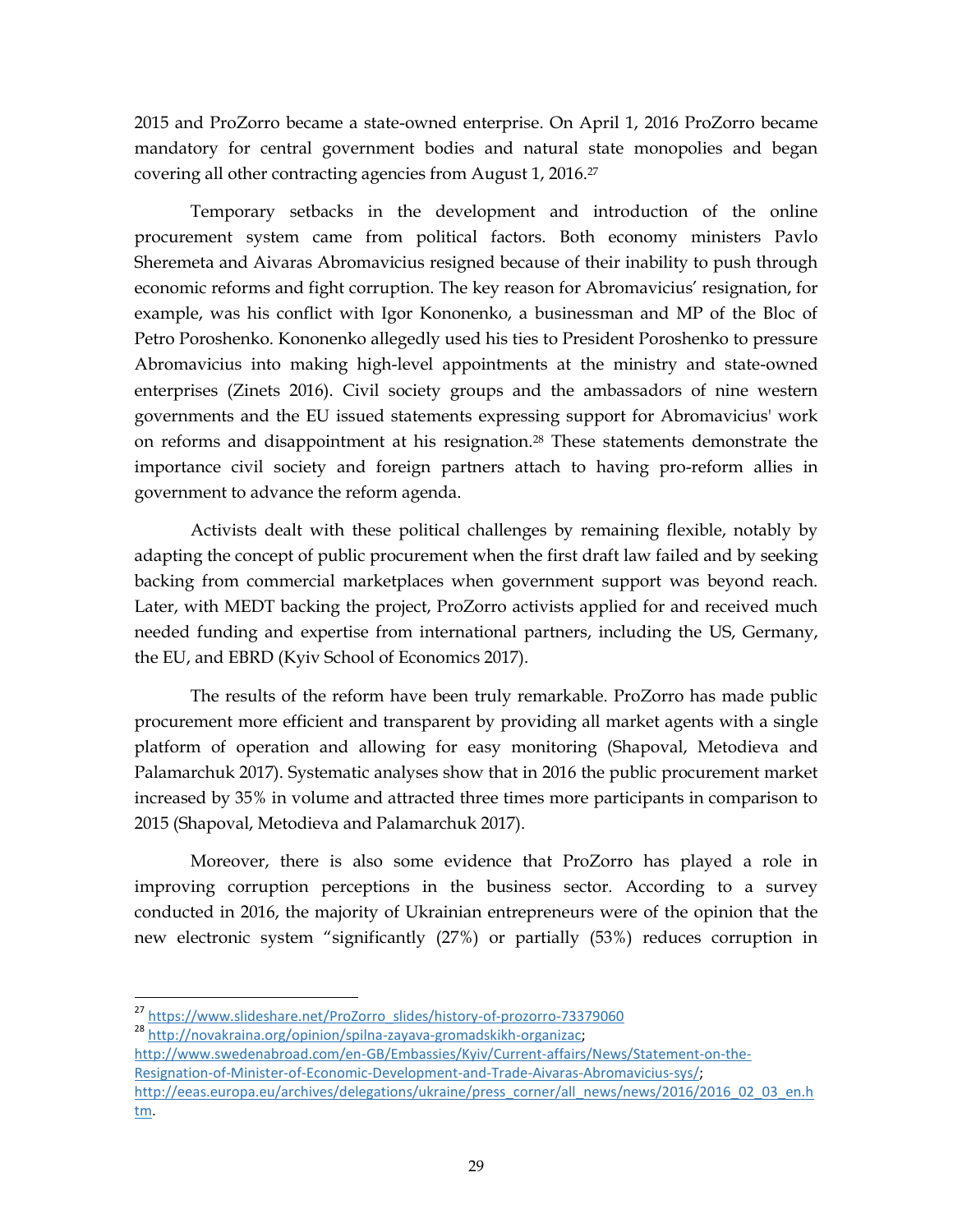procurement."<sup>29</sup> The study further showed that entrepreneurs experienced 25% less corruption in the sector after switching from the traditional paper-based system of public procurement to ProZorro. According to government estimates, by May 2017 ProZorro has saved the state budget some 24 billion hryvnas (approximately \$887 million).<sup>30</sup> For all these achievements, ProZorro has been acclaimed as one of the most successful reforms in Ukraine and has won a number of prestigious awards.

#### <span id="page-34-0"></span>**Reform Effects on Corruption Perceptions**

In this final section we briefly address the question of how the reforms described above have affected citizens' perceptions of corruption among public officials. These public opinion dynamics are important both because they offer one possible metric for assessing Ukraine's governance reforms and because perceptions of the success or failure of anti-corruption measures are likely to shape the broader legitimacy and popularity of the post-Euromaidan political order.

In interpreting these trends, a few caveats are in order. First, it is possible that the time frame of our analysis may be too short to capture the full effect of the most ambitious reforms, such as the asset declarations system and the ProZorro public procurement system. Both of these reforms were implemented in the second half of 2016, which means that by the time of our last survey wave in August-September 2017, they had been in place for only about a year. Even if this time frame were sufficient for these institutions to affect the behavior of public officials, the impact of reforms may not yet be fully reflected in public perceptions. This may be a particular problem given the fact that bitter experience has bred a deep-seated distrust of the political class on the part of many Ukrainians. Second, reforms may actually trigger a short-term increase in corruption perceptions even if they reduce actual corruption. The asset declarations revealed the extent to which many public officials had enriched themselves over the past two decades, while the growing frequency of corruption investigations (and a growing number of convictions) by the newly established anti-corruption agencies may have reinforced the already widespread view that much of this wealth was linked to corruption. Finally, the combination of an increasingly prominent anti-corruption campaign and the greater media freedom following the fall of the Yanukovych regime arguably resulted in greater media coverage of corruption scandals, which can be expected to lead to worsening public perceptions even if the actual incidence of corruption was largely constant.

<sup>&</sup>lt;sup>29</sup> [http://1qswp72wn11q9smtq15ccbuo.wpengine.netdna-cdn.com/wp-content/uploads/Ukraine-](http://1qswp72wn11q9smtq15ccbuo.wpengine.netdna-cdn.com/wp-content/uploads/Ukraine-Corruption_MSI-eTender-D3-Survey-Report-En-FINAL-1.pdf)[Corruption\\_MSI-eTender-D3-Survey-Report-En-FINAL-1.pdf](http://1qswp72wn11q9smtq15ccbuo.wpengine.netdna-cdn.com/wp-content/uploads/Ukraine-Corruption_MSI-eTender-D3-Survey-Report-En-FINAL-1.pdf)

<sup>30</sup> https://censor.net.ua/news/440994/groyisman\_prozorro\_sekonomila\_dlya\_ukrainskogo\_ byudjeta\_24\_mlrd\_griven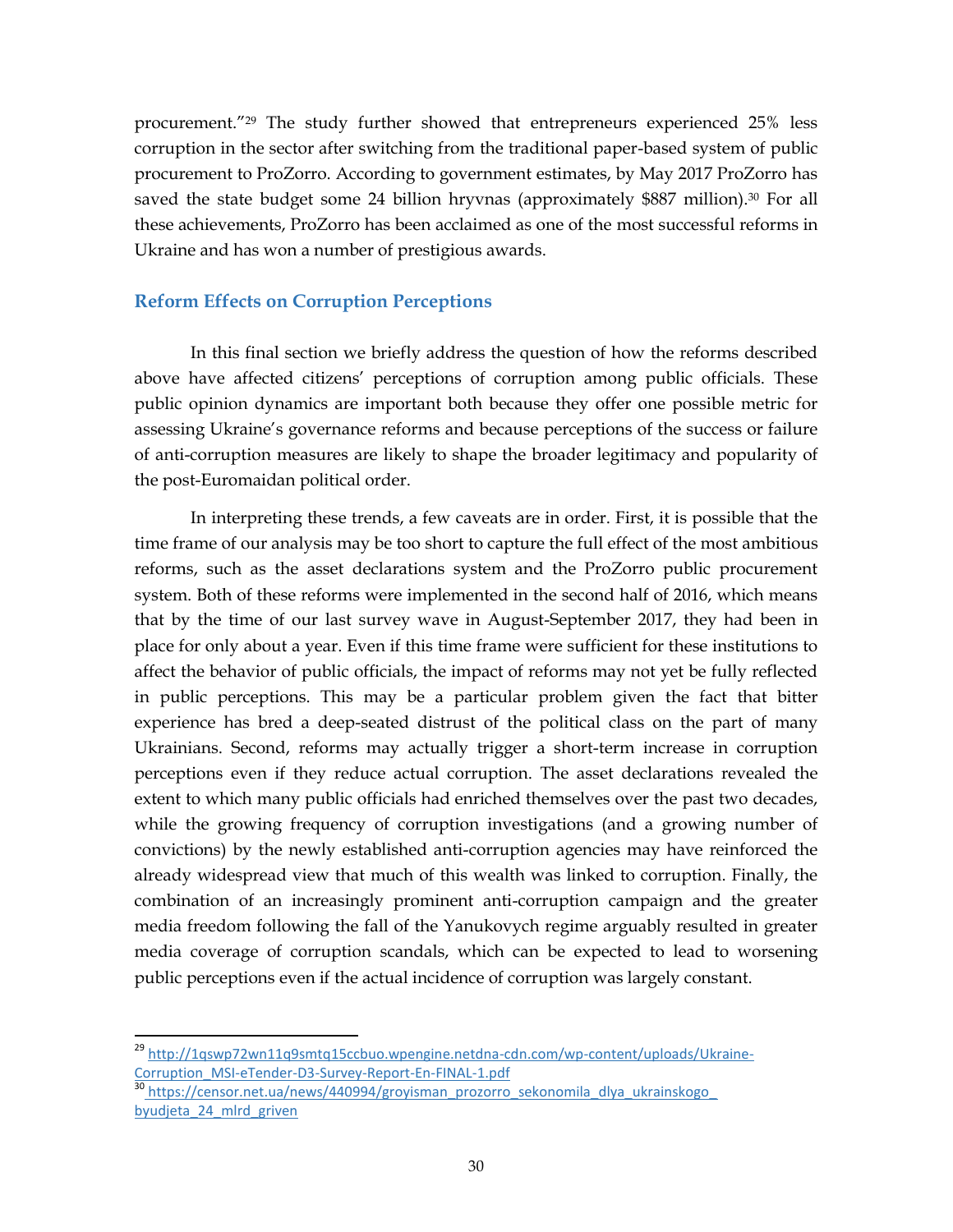To analyze the temporal patterns in corruption perceptions, in Figures 3.1-3.4 below we illustrate the perceived incidence of corruption for three national political institutions (the presidential administration, the government, and Parliament) and elected local government officials. To ensure the comparability of our results, we have restricted our analysis to 553 respondents who participated in all four waves of the survey, thereby ensuring that any changes in national averages are not an artifact of changing sample compositions. Responses are weighted to deal with the possibility that different kinds of people may be more likely to drop out of our survey over time.<sup>31</sup>



The first three figures suggest a pessimistic story—the current reforms have not done much to improve public evaluations of national political institutions. In fact, judging by the results in Figure 3.1 the presidential administration of Petro Poroshenko holds the dubious distinction of being viewed as more corrupt than the notoriously kleptocratic Yanukovych presidency. Perhaps not surprisingly, the 2016 survey, which was fielded a few months after the Panama papers revelations about Poroshenko's offshore accounts, marks the low point of this evolution (when two thirds of respondents thought that all or

 $31$  Response are weighted by the inverse of the probability of someone with a particular set of demographic characteristics being interviewed in all four rounds.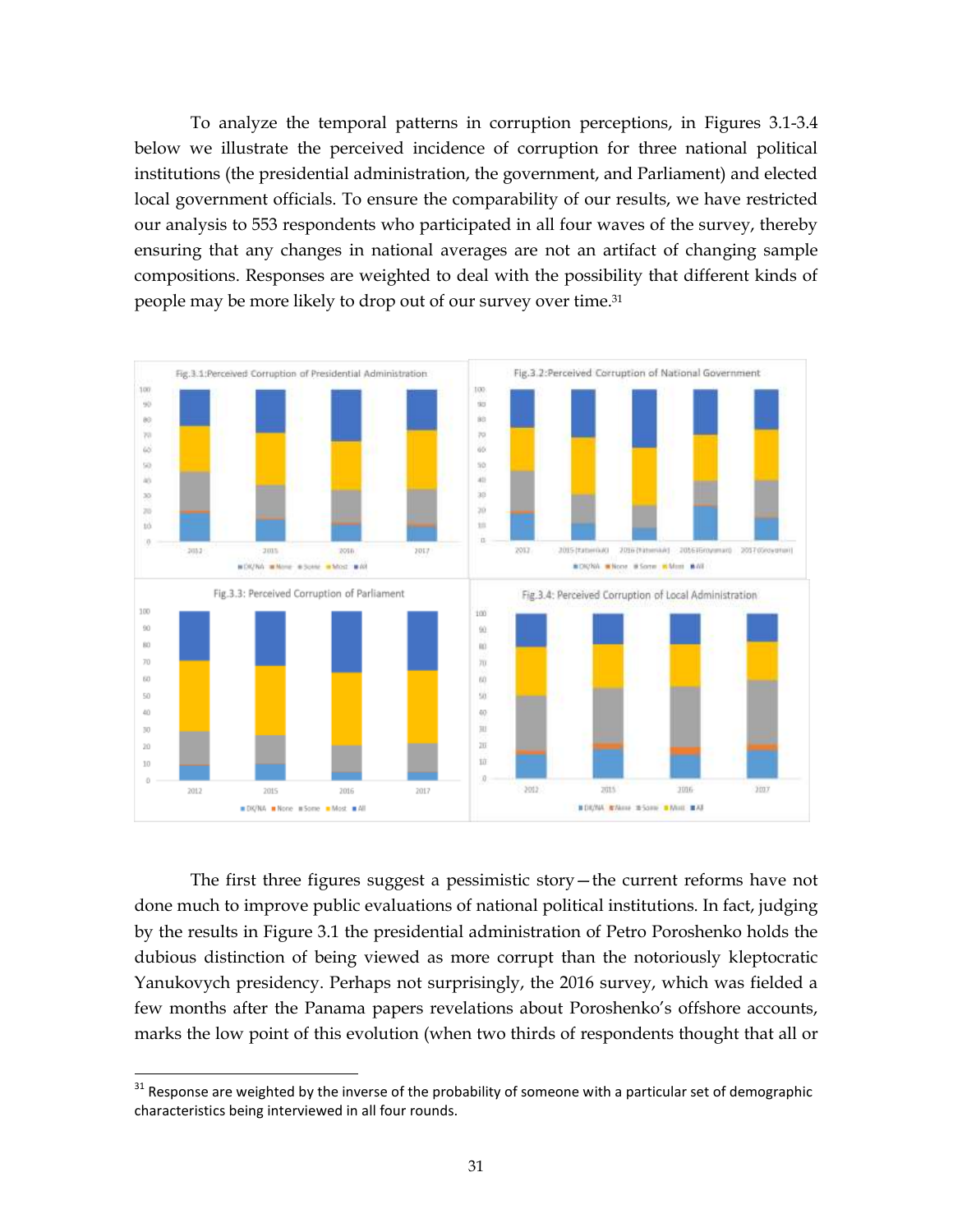most of the members of the presidential administration were corrupt.) However, we cannot put the low rating down to the Panama papers scandal alone: public evaluations of the Poroshenko presidency were only marginally better in 2015 and 2017.

Corruption perceptions for the other main national-level political institutions were also largely disappointing. According to Figure 3.2, the first post-revolutionary government of Arseniy Yatseniuk was seen as noticeably more corrupt than the pre-Euromaidan Azarov government. Furthermore, while the Groysman government receives more favorable evaluations in both 2016 and 2017, it is still seen as broadly corrupt by a majority of Ukrainians. Figure 3.3 reveals a similar pattern for the new parliament, with post-revolutionary MPs receiving worse corruption scores than their predecessors even in the 2015 survey (less than nine months after the October 2014 elections) and deteriorating even further by 2016.<sup>32</sup>

The only relative bright spot in terms of anti-corruption perceptions was with respect to local elected officials. As illustrated in Figure 3.4, local officials had been viewed as less corrupt than national-level politicians even before the Euromaidan, and these evaluations further improved with each successive survey wave. The (albeit minor) improvements in the 2015 and 2016 surveys could plausibly reflect the results of two rounds of post-Euromaidan local elections in May 2014 and October 2015, when many incumbents were defeated (Nitsova, Pop-Eleches, and Robertson 2017). However, the slightly larger improvement between the 2016 and 2017 survey waves cannot be attributed to either turnover or a post-electoral honeymoon. While further research is necessary to confirm this conjecture, this improvement could reflect the reduced leeway for local-level corruption given the national-level rollout of ProZorro in August 2016.

On balance, it appears that Ukrainian citizens seem to distinguish between different political institutions in terms of both levels and trends of corruption, but these assessments so far paint a rather negative picture of the concrete achievements of anticorruption efforts discussed in this section. If recent Ukrainian history is a guide, the pervasive distrust in national-level politicians does not bode well for the political fortunes of the current incumbents and raises questions about the broader viability of the current reform efforts (especially given that much of the opposition is hardly more committed to the anti-corruption agenda). However, this pessimism should be tempered by two considerations. First, there are some modest improvements in corruption perceptions in the most recent survey (from 2017) suggesting that a turnaround may be starting to happen. The small improvements might be particularly significant since the extent of

 $\ddot{\phantom{a}}$ 

<sup>&</sup>lt;sup>32</sup> However, this difference could be at least partly due to the fact that the 2012 survey took place in December 2012 shortly after the late October parliamentary elections. The fairly positive evaluations probably reflect a post-electoral honeymoon effect in 2012, whereas this effect had probably already worn off in the 2015 survey.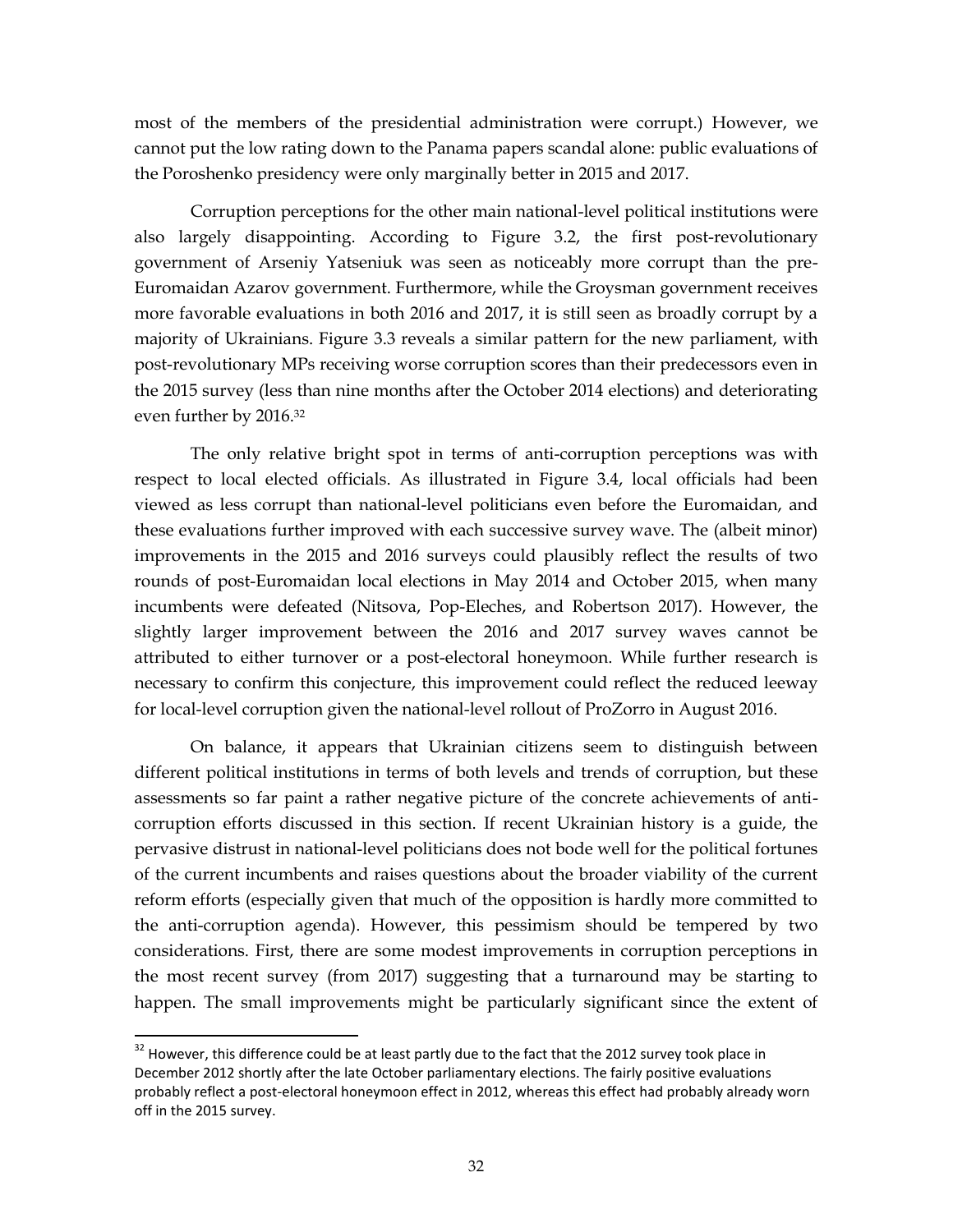corruption has become much clearer in the last year due to both the broad-based asset declarations of the past year and the extensive media coverage of corruption scandals. Second, the noticeably more positive assessment of local-level corruption suggests that Ukrainians are not reflexively opposed to updating their views about the corruption of their elected officials, which provides some grounds for optimism that genuine anticorruption progress could reap at least some political rewards.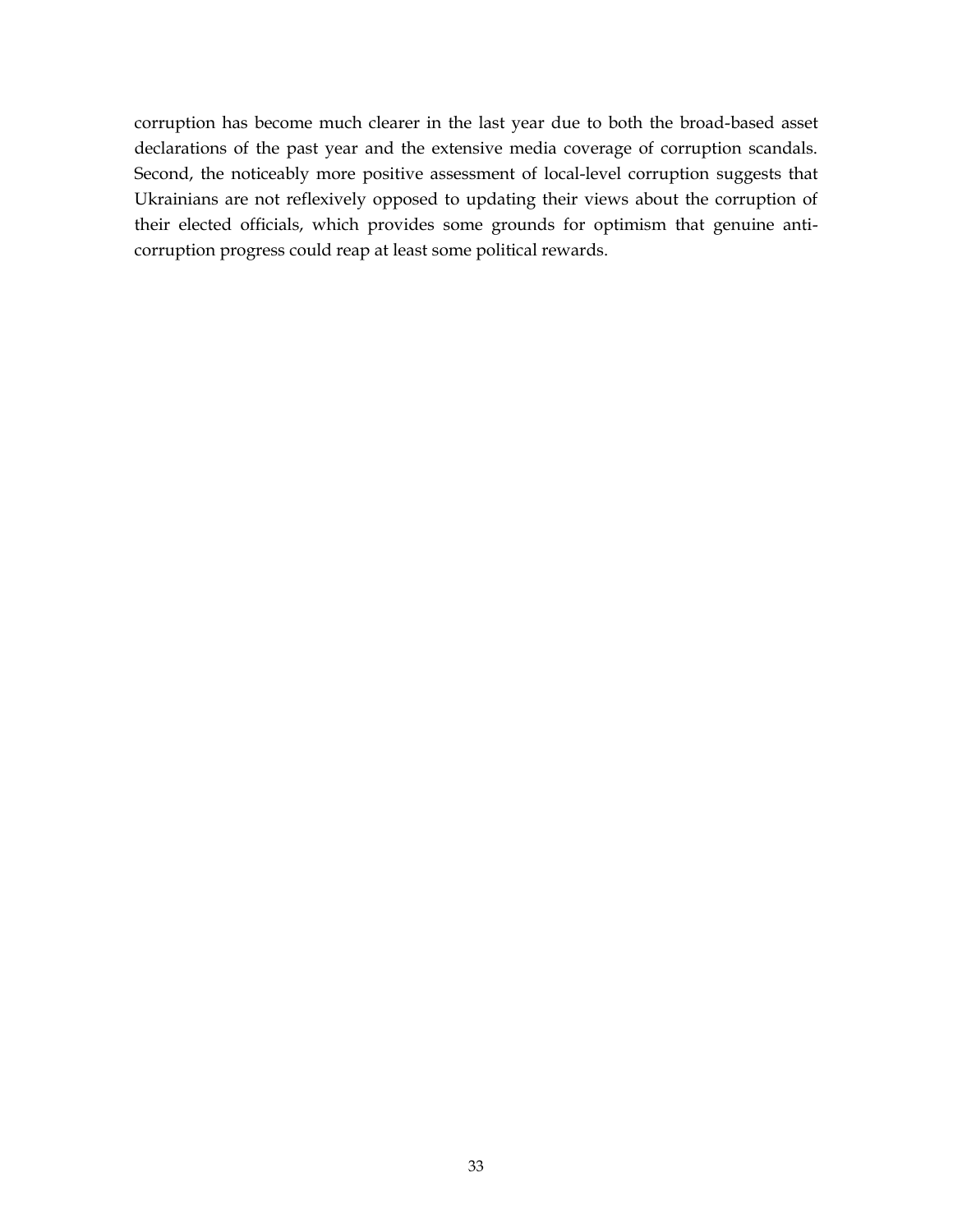### **Chapter 4. Security and Criminal Justice**

<span id="page-38-0"></span>A key lesson from the Orange Revolution was that securing control of the presidency or achieving a parliamentary majority is not enough in a country like Ukraine to achieve real reform. Even though reformers had theoretically controlled key political institutions, their ability to govern was undermined by corrupt courts, an ineffective police force and security services that were at least partially infiltrated by former KGB officers with close relations to Russia. As a result, a major priority of Ukraine's reformers since the Euromaidan has been deep restructuring in the area of courts, criminal justice and security.

However, reforms in the courts, criminal justice and security sectors have proceeded very unevenly, with impressive success in some areas and very little even being attempted in others. In this section, we review progress in three key areas – judicial reform, police reform and security service reform. On the whole we find that progress has been less than in the arenas of public procurement and asset declarations discussed in the previous chapter. We argue that this is in part due to the importance and sensitivity of reforms in this sector. Vested interests are very powerful in this area and the executive branch has jealously guarded its prerogatives, with civil society actors being more likely to be excluded than on other policy dimensions. Nevertheless, with the help of international actors, some changes in the right direction have been made, even if much more needs to be done. We also present some evidence on the effects of reform on public attitudes. Interestingly—and perhaps surprisingly—public perceptions of changes in these areas actually track quite well our own analysis of reform progress. While the public continues to have very little confidence in the honesty of the courts, reforms to the police force have actually had the effect of increasing public confidence.

#### <span id="page-38-1"></span>**Judicial Reform**

Judicial reforms have centered on four goals—replacing judges with links to the Yanukovych regime, increasing judicial independence, improving the efficiency of the courts and eradicating corruption in the court system. Before the Euromaidan, Ukraine's courts and prosecutors were amongst the least trusted institutions in the country. In our 2012 national survey, less than one percent of respondents thought these institutions clean. Three quarters thought that most or all of the judges and prosecutors took bribes. Nevertheless, almost four years after the Revolution, the results of the reform are mixed at best. Some positive results have been achieved, but the process continues to be marked by political and bureaucratic blockages, partial legislative changes, and modest implementation.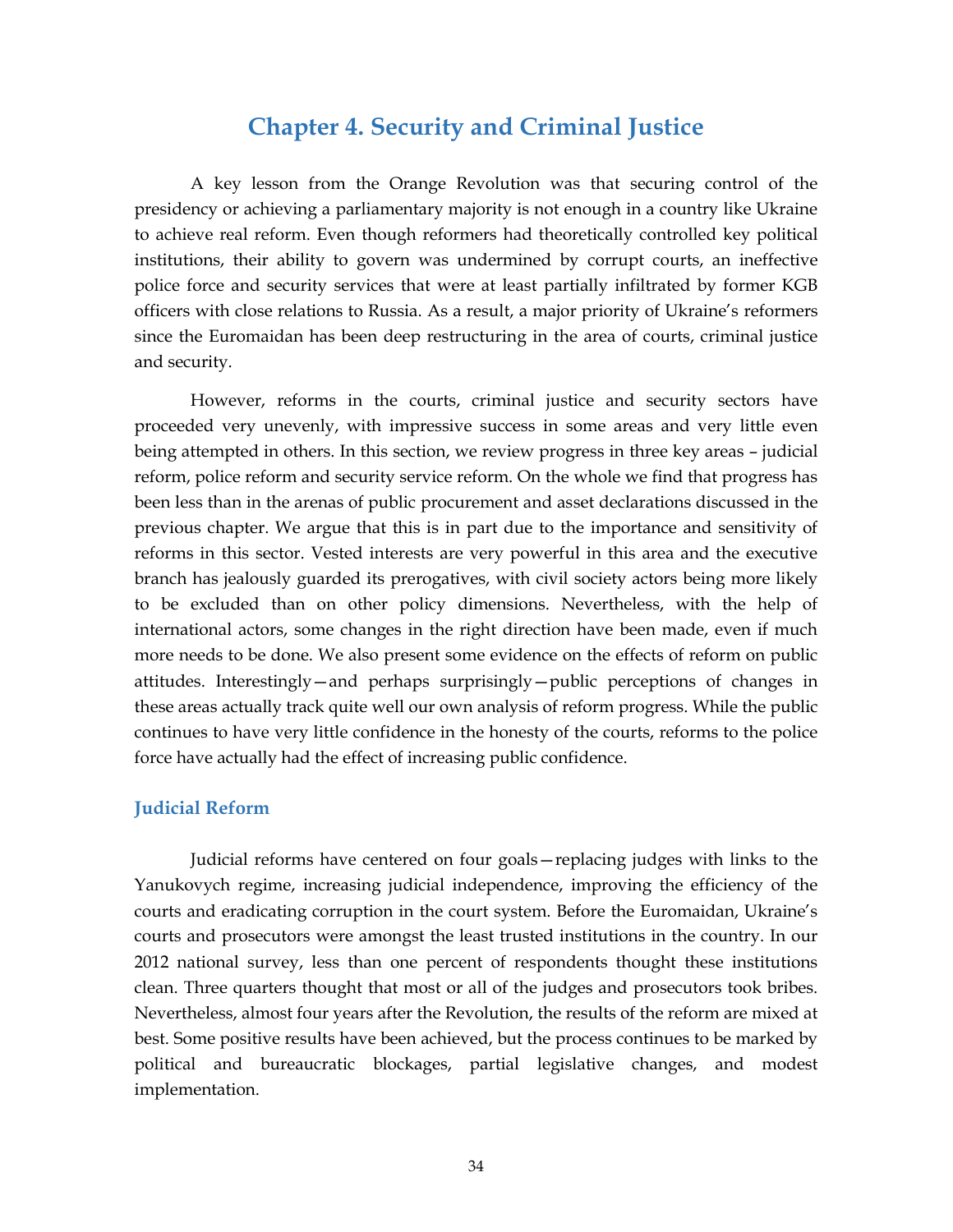Due to the importance and sensitivity of judicial reform to political elites, the effectiveness of civil society in shaping change has been less than in other issue areas such as public procurement or e-declarations. Although civil society has engaged in advocacy work, provided expertise, and has worked with international organizations to have some expert recommendations incorporated into the new legislation (Zhernakov 2016), the Presidential Administration has played the central role in shaping reforms.

The scope and results of the initial reform efforts were undermined by resistance from the judicial system itself and a lack of political will on the part of the Presidential Administration and Ukrainian political elites (Gressel 2016, Zhernakov 2016). The "Law on Restoring Trust in the Judiciary,"which was adopted in April 2014, illustrates well the pushback on the part of judges against reform. The legislation opened up the system to renewal by mandating the removal of all court chairpersons. However, no real change took place—the large majority of courts reelected the same chairpersons (Zhernakov 2016). Some progress was made with regards to the High Qualification Commission of Judges and the High Council of Justice, whose staff was completely renewed (Zhernakov 2016). However, these changes came after considerable delays. Moreover, they did not result in much progress on important issues such as the dismissal of judges linked to the Yanukovych regime. As of fall 2017, only about 10 percent of the judges who had unlawfully prosecuted activists during the Euromaidan, were released from duty (Drik 2017).

The reluctance of political elites to push reform forward became even clearer with the adoption of the "Law on Assuring the Right to Fair Trial" in February 2015. The legislation reflected only some of the recommendations of international experts and failed to introduce meaningful changes that would increase judicial independence and boost public trust in the system (Zhernakov 2016). A central problem was that major reforms could not, as a matter of law, be tackled through regular law-making, but required amendments to the constitution. Amending the constitution, however, would require strong Presidential commitment, which was missing in 2014 and 2015.

However, in 2016, things changed. Due to intense pressure from international donors, the Presidential Administration did finally propose a major reform, attempting to comply with international demands while at the same time keeping control of the process. As a result, the proposed constitutional amendments, and the accompanying legislation expounding these amendments, reflected primarily administration priorities, incorporating only some of the recommendations suggested by international organizations and civil society.

Even with Presidential support, the proposed constitutional and legal changes had to be pushed through the parliament. However, the supposedly pro-reform parliamentary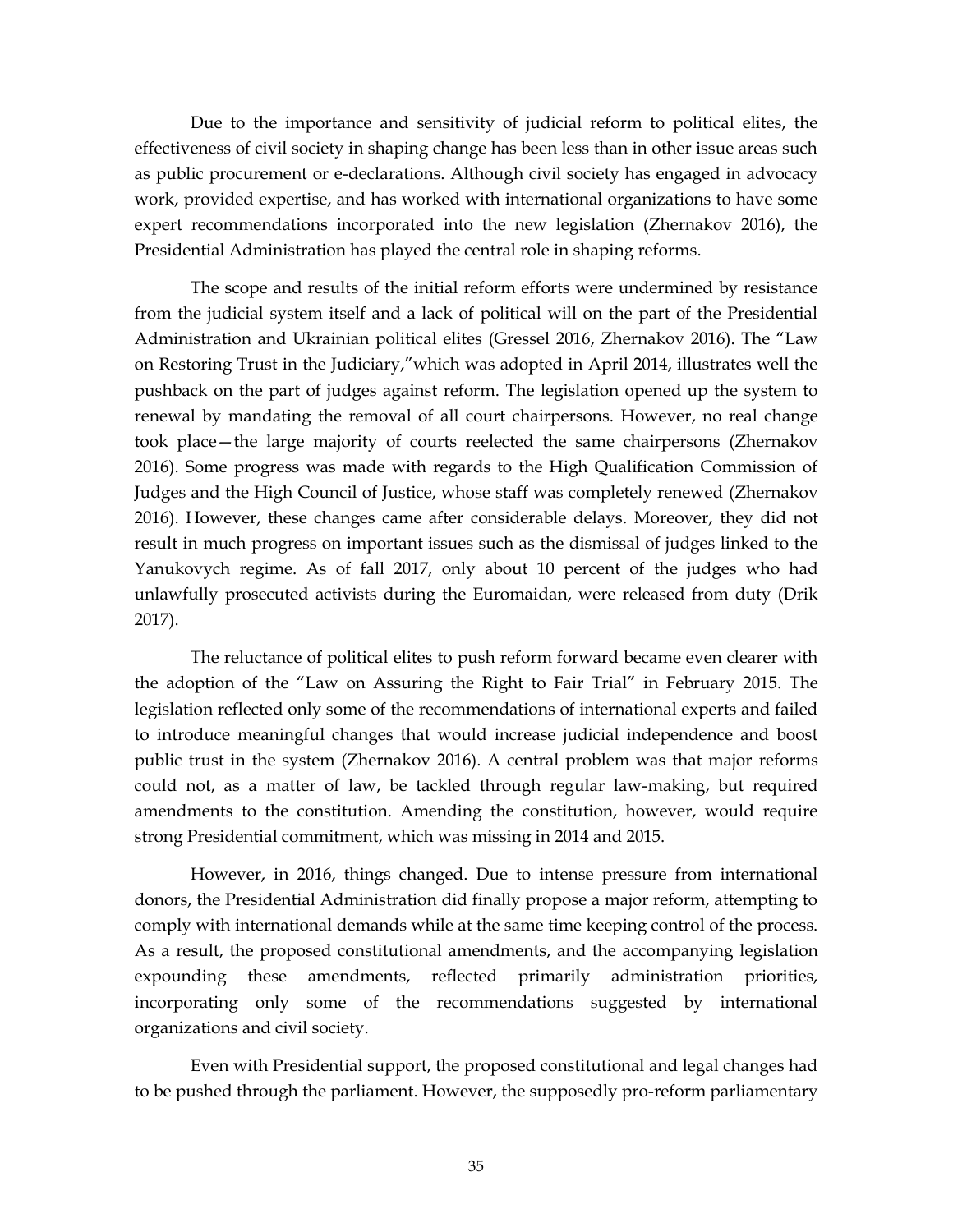factions of Samopomich, the Radical Party and Batkivshchyna were split on judicial reform and many of their deputies abstained during the vote on June 2, 2016. Interestingly, decisive support for the adoption of the legislative package came from the Opposition Bloc, itself under pressure from public support for judicial reform (Olszanski 2016). Speculations about how President Poroshenko managed to ensure the party's votes range from intimidation to secret guarantees and business arrangements with oligarchs (Olszanski 2016).

Nevertheless, the constitutional changes and the Law on the Judiciary and the Status of Judges laid the groundwork for a comprehensive reform. The judicial system was simplified and made more efficient by reducing the number of tiers from four to three: local courts, courts of appeal, and a Supreme Court. The constitutional amendments vested the Supreme Council of Justice, a new judicial body, with the competence to nominate and dismiss judges, thus constraining the powers of the president and parliament and strengthening judicial self-governance. Despite these positive changes aimed at limiting the dependence of judges on politicians, the president's powers remain significant. For example, the president reserves the exclusive right to appoint judges after their nomination by the Supreme Council of Justice (Ukraine Reform Monitor 2017, Yakubovskyy and Vergeles 2016).

Though the reform is still new, there are some signs of positive results. Following the introduction of higher professional standards for judges, including a requirement to submit annual asset declarations, some 1,000 magistrates chose to leave the system instead of complying with the new rules (Zhernakov 2016). As a result of a year-long competitive selection process, the Supreme Court was nearly completely overhauled. In November 2017, President Poroshenko appointed 114 new Supreme Court judges, many of whom would serve the institution for the first time. Somewhat less encouraging was the fact that about a quarter of the judicial candidates selected by the High Qualification Commission of Judges did not meet the requirements for judicial integrity and professional ethics according to the Public Integrity Council, a judicial body with civic control functions over the selection and evaluation process of judges. 33

As noted in the previous chapter, a major sticking point in judicial reform remains the issue of the creation of a High Anti-Corruption Court to deal with cases of high-level corruption. Civil society and international organizations have continuously insisted on the establishment of an independent anti-corruption court, as envisioned by the 2016 Law on the Judiciary and the Status of Judges. The Reanimation Package of Reforms and the Anticorruption Action Centre have participated in the development of the reform concept and played important watchdog and advocacy roles, while the IMF and the EU have used

 $\overline{a}$ <sup>33</sup> <https://www.unian.net/politics/2237781-sudi-obnovlennogo-verhovnogo-suda-prinyali-prisyagu.html>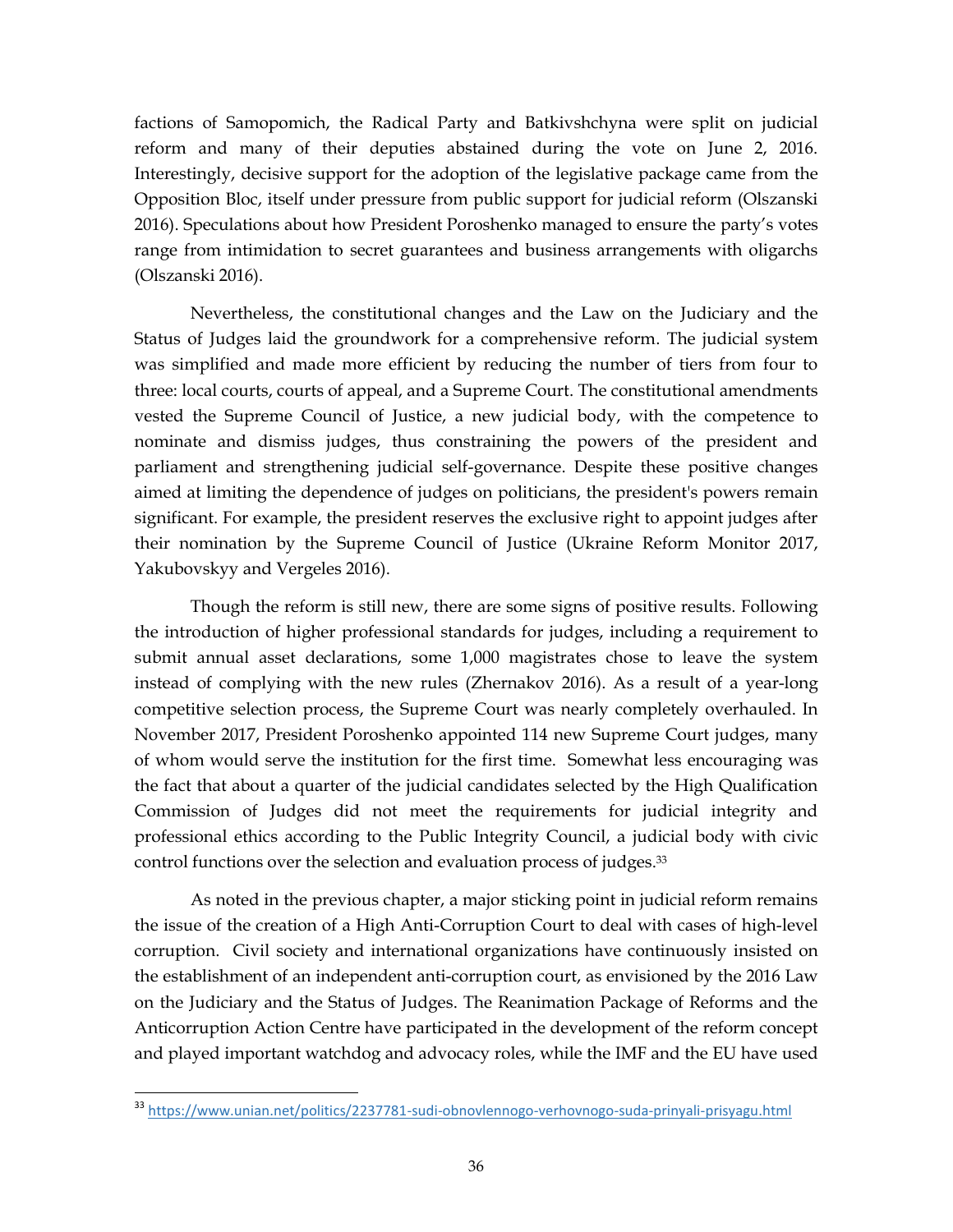conditionality and diplomacy respectively to press the government into adopting the necessary legislation.

So far, the Presidential Administration has demonstrated a remarkable ability to resist pressures from civil society and international partners and has skillfully maneuvered the specifics of the issue. For example, in July 2017 President Poroshenko seemed to have convinced the President of the European Commission Jean-Claude Juncker that the creation of an anti-corruption chamber within the existing court system instead of a separate anti-corruption court was a good enough tool for fighting corruption in Ukraine.<sup>34</sup> The President's proposal reflected a concept registered in Parliament as draft law No. 6529 by an MP from the Block of Petro Poroshenko. The bill was designed as an alternative to another draft law, No. 6011, developed by pro-reform MPs and envisioning the establishment of a specialized High Anti-Corruption Court. In response to this perceived EU endorsement of the President's plan, activists sought clarification on the EU position on anti-corruption courts and demanded consistency in its dialogue with Ukrainian authorities (Kergueno 2017). The EU later expressed full support for the creation of a specialized anti-corruption court, confirming that it stood with Ukrainian civil society, the IMF and other international partners on the side of a decisive reform.<sup>35</sup>

Civil society, pro-reform MPs and international partners made a major breakthrough in October 2017 when President Poroshenko finally agreed to the creation of a separate anti-corruption court. The change in the President's position was most likely the result of international pressure as it came right before the Venice Commission issued an opinion on the two draft laws on anti-corruption courts registered at that time in the Verkhovna Rada. According to the Venice Commission, the draft law initially supported by the President "deviates from the current law and international obligations of Ukraine to set up a specialized anti-corruption court" (Venice Commission 2017, 20). The Venice Commission identified fewer shortcomings of the pro-reform MPs' draft law and recommended its use as the basis for a new bill. The latter had to be submitted to Parliament by the President as to avoid potential problems with regards to constitutionality.

The struggle for a functioning anti-corruption court, however, is not yet over. While President Poroshenko declared readiness to submit his own draft law on the matter, his party in parliament, the Bloc of Petro Poroshenko, and coalition partner, the

 $\ddot{\phantom{a}}$ 

<sup>&</sup>lt;sup>34</sup> [https://www.unian.info/politics/2030349-eu-clarifies-junckers-position-on-anti-corruption-court-in](https://www.unian.info/politics/2030349-eu-clarifies-junckers-position-on-anti-corruption-court-in-ukraine.html)[ukraine.html.](https://www.unian.info/politics/2030349-eu-clarifies-junckers-position-on-anti-corruption-court-in-ukraine.html) See also: https://www.kyivpost.com/ukraine-politics/ti-ukraine-director-eu-hasnt-changeposition-regarding-anti-corruption-court.html

<sup>35</sup> https://www.kyivpost.com/ukraine-politics/ti-ukraine-director-eu-hasnt-change-position-regarding-anticorruption-court.html. See also: [https://www.unian.info/politics/2179671-eu-insists-on-separate-anti](https://www.unian.info/politics/2179671-eu-insists-on-separate-anti-corruption-court-in-ukraine-will-help-select-judges.html)[corruption-court-in-ukraine-will-help-select-judges.html](https://www.unian.info/politics/2179671-eu-insists-on-separate-anti-corruption-court-in-ukraine-will-help-select-judges.html)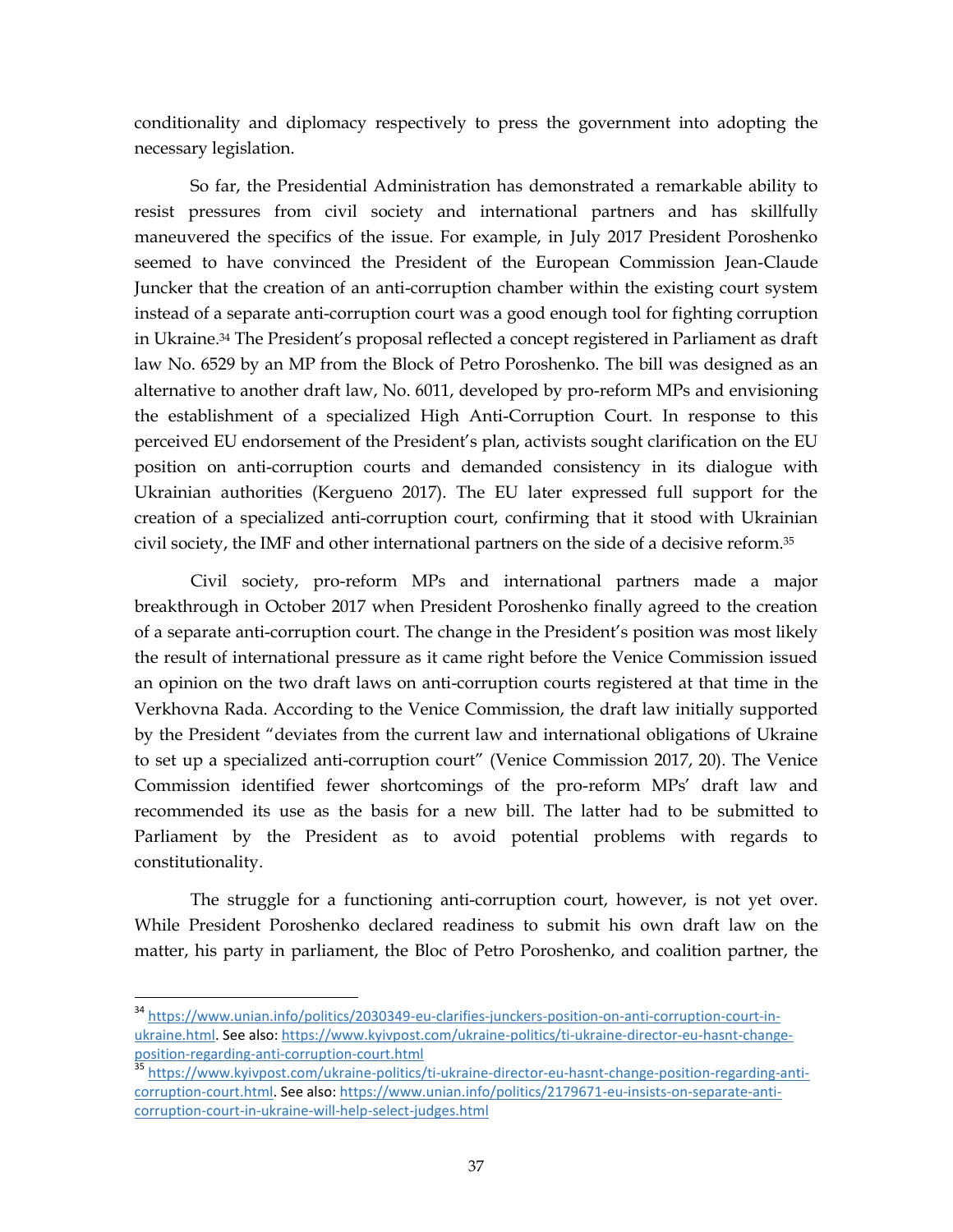People's Front, repeatedly blocked the withdrawal of draft law No. 6011, which would have cleared the way for the submission of a new bill. In an attempt to speed up the process, committed civil society activists organized a rally on October 17 and set up a protest camp near the parliament building. At least partly as a result of their actions, the president finally registered his legislative proposal in parliament on December 22. <sup>36</sup> The draft law, however, fell short of expectations. The IMF and civil society organizations criticized the bill and demanded it be reworked in line with Ukraine's international obligations and the recommendations from the Venice Commission. <sup>37</sup> After much debate and international pressure from the US and EU, notably in connection with the a new round of IMF loans, President Poroshenko and the parliamentary majority agreed to the principle that the Anti-Corruption Court should only consider high level corruption cases—those under the jurisdiction of NABU and SAPO (Specialized Anti-Corruption Prosecutor's Office). A compromise on the role of international experts in the appointment of judges was also reached and on June 7, 2018 the parliament finally adopted the Law on the High Anti-Corruption Court. The new institution is expected to become operational within the next 12 months.

Given the experience with reform so far, the continuous efforts of both international partners and civil society are likely to prove critical for the establishment of an effective anti-corruption court and, thus, for the successful completion of the cycle of anti-corruption reforms started with the Euromaidan Revolution.

#### <span id="page-42-0"></span>**Police Reform**

 $\overline{a}$ 

Alongside courts and prosecutors, the police in post-communist Ukraine was one of the most unreformed and corrupt institutions. Moreover, police behavior was visible to the public and demand for reform was high. In our 2012 survey, 77 percent of Ukrainians thought that most or all police were corrupt. However, the ability of the police to resist reforms was seriously weakened by public outrage over repressive police actions during the Euromaidan. As a result, despite some problems, police reform has been recognized by international donors, civil society, and even the public as one of the signature successes of the post-Euromaidan era. Nevertheless, the most significant change was the introduction of a new patrol police, while the criminal police, border police and financial police remained largely unreformed (Gressel 2016).

The design and implementation of the reforms illustrates a key feature of the reform project in Ukraine—the close involvement of actors from the former communist

<sup>&</sup>lt;sup>36</sup> <https://mailchi.mp/06839681af57/newsletter-february-march-1524409?e=96faed0415>

<sup>37</sup> [http://www.pravda.com.ua/rus/news/2018/01/15/7168394/;](http://www.pravda.com.ua/rus/news/2018/01/15/7168394/) [https://www.kyivpost.com/ukraine](https://www.kyivpost.com/ukraine-politics/ti-proposes-poroshenko-re-work-draft-law-high-anti-corruption-court.html)[politics/ti-proposes-poroshenko-re-work-draft-law-high-anti-corruption-court.html](https://www.kyivpost.com/ukraine-politics/ti-proposes-poroshenko-re-work-draft-law-high-anti-corruption-court.html)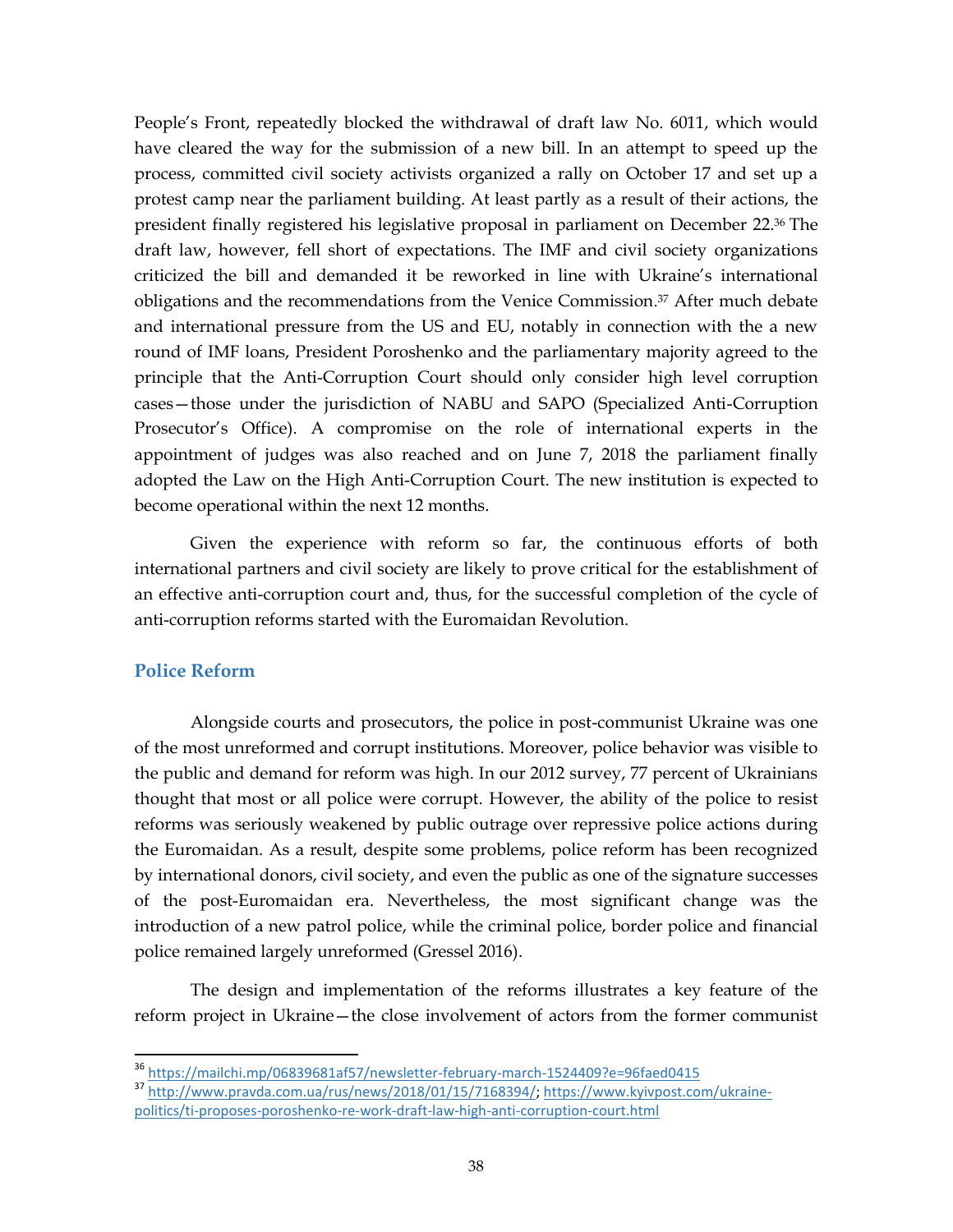space with specific experience of conducting similar reforms in other countries. In this case, the government recruited Georgians—Eka Zguladze, deputy minister of interior, and Khatia Dekanoidze, advisor to the minister, later appointed as head of the National Police – to lead the reform process. The experience and personal involvement of these people has lent the reforms credibility, freeing those leading the reforms from the need to develop long-term careers in Ukraine itself and so making them less vulnerable to the vested interests in the institutions they are charged with reforming. More traditional international support for the reforms has also come from western governments and international agencies in the form of technical and financial support for the payment of salaries for the new police force.<sup>38</sup>

However, civil society has had limited input into the reform process (Gressel 2016). The Ministry of Interior has been criticized for its lack of transparency and failure to actively draw on independent expertise and cooperate with civil society (Gressel 2016, Goncharuk 2016). In fact, the draft law that laid the foundations of the reform of the sector was developed almost entirely by the Ministry of Interior and adopted by parliament in July 2015 without prior public consultation as prescribed by law (Goncharuk 2016).

The reform program has three main elements—establishment of a new National Police, creating a new patrol police and putting in place a vetting program to establish the suitability of existing officers to continue service. The underlying concept of creating a National Police was to create an institution that is separate from the Ministry of Interior and so create a buffer between the police and politicians seeking to influence police actions. While this is a major step forward, the law still makes the Head of the National Police dependent on the Minister of Interior with regards to some personnel and financial questions (Malyshev 2017). This has resulted in a number of non-transparent appointments to senior positions in the police during 2016 (Miskyi 2017).

The other reason to establish a new National Police was to break away from the past where law enforcement was used as a coercive instrument of the state. The new institution was designed to serve the people instead. This change in mission is symbolized by the renaming of the force from the old name of *militsiya* to the new name, *politsiya* ("police*")*. The new mission is also reflected in Article 11 of the Law which makes the level of public trust the main criterion for evaluation of police effectiveness, although implementation of this provision has been delayed (Malyshev 2017).

The second key element of the reform was the replacement of the former traffic police with a new patrol police. The new officers, who are outfitted in new uniforms and drive shiny new Prius hybrid cars, get competitive salaries intended to eliminate the

<sup>&</sup>lt;sup>38</sup> Both the Georgian and Ukrainian police reforms were designed to follow an American model (Gressel 2016).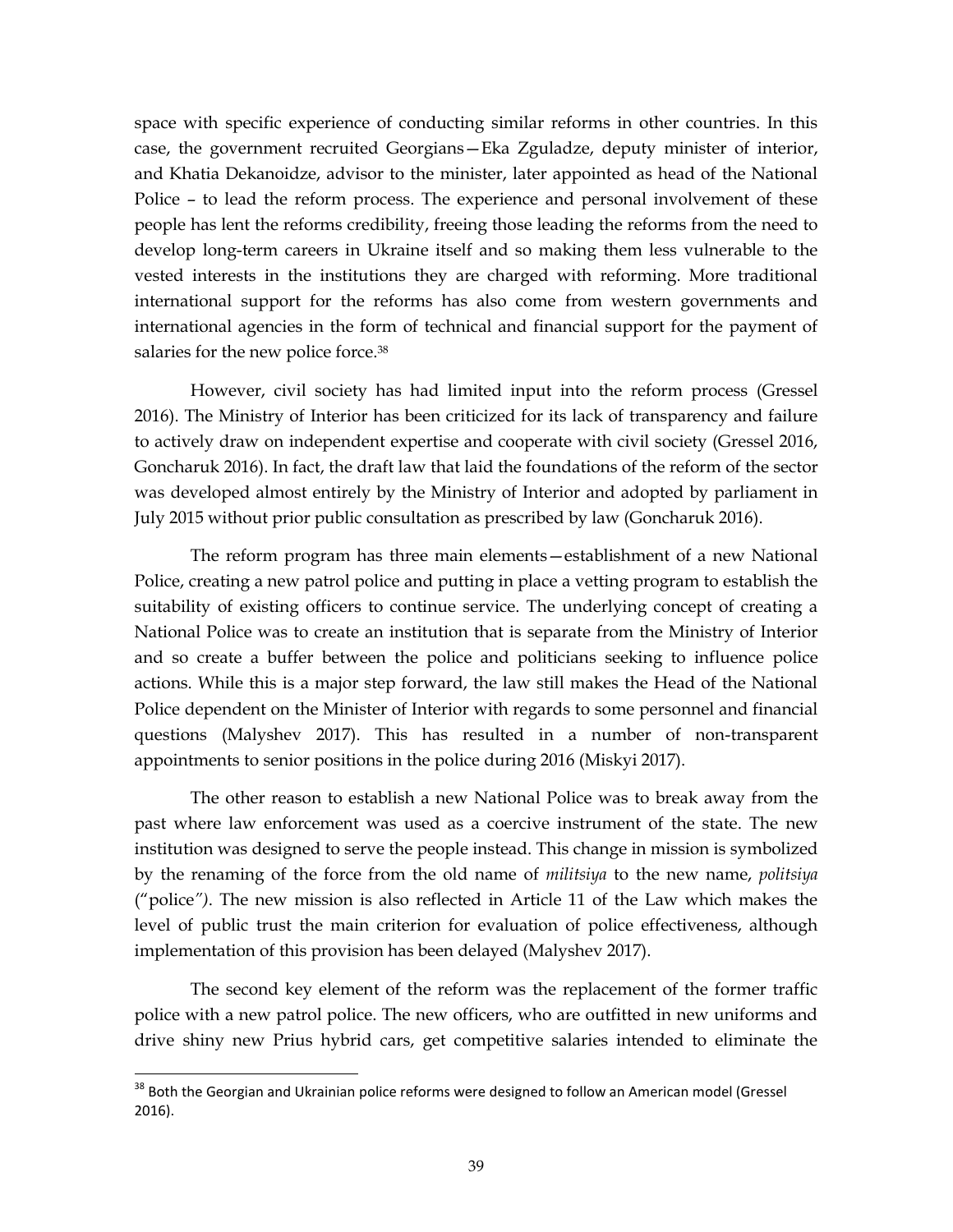"need" to collect bribes from motorists. External donors, US, Canada, EU and Japan paid for the salaries, equipment, and training of the new police. The reform started with a pilot project in Khmeltnisky and by the end of May 2016 new patrol police were operating in 32 cities and 3 regions (Kyiv, Lviv and Kharkiv).

While it was possible to build a functioning patrol police entirely with new people, untainted by the old system, restaffing the National Police as a whole was simply unfeasible. On the other hand, keeping the former *militsiya* officers as members of the National Police could threaten the success of the reforms. To deal with this situation, the Ministry of Interior subjected the remaining *militsiya* officers to an evaluation process to assess their professional qualifications. Only those who passed the evaluation could continue to serve as police officers.

A study by the Association of Ukrainian Human Rights Monitors on Law Enforcement (Krapivin 2017) provides interesting insights into the dynamics and results of the attestation process. The evaluation lasted from November 2015 to October 2016. As a result, only 8 percent of the former *militsiya* officers were released from duty, which may indicate that the process overall was ineffective or at least superficial. Results also varied across regions. The proportion of dismissed officers was higher in the oblasts that started the attestation process earlier (11-18 percent) than in the oblasts that started later (less than 5 percent).

For the first time, civil society representatives and members of the public were given the right to sit on attestation commissions and exercise civic control over the process. However, there were cases in the regions where civic control was compromised and the effectiveness of the evaluation process undermined by "pocket activists" (Krapivin 2017: 5). As a result, the attestation of regional police leadership was relocated to the capital in May 2016 where control could be exercised by genuine civil society organizations.

Ultimately, many of even those police officers who were dismissed as a result of the attestation process were reinstated by court decisions. The Interior Ministry blamed the unreformed judicial system and former police officers in obstructing the reform. However, there were also real systemic problems related to attestation itself. Experts and civil society repeatedly raised concerns over the organization and legality of decisions of attestation commissions (Krapivin 2017).

The future of the reform seems less clear. In December 2017, the Ministry of Interior published a strategic document outlining the development of the institution until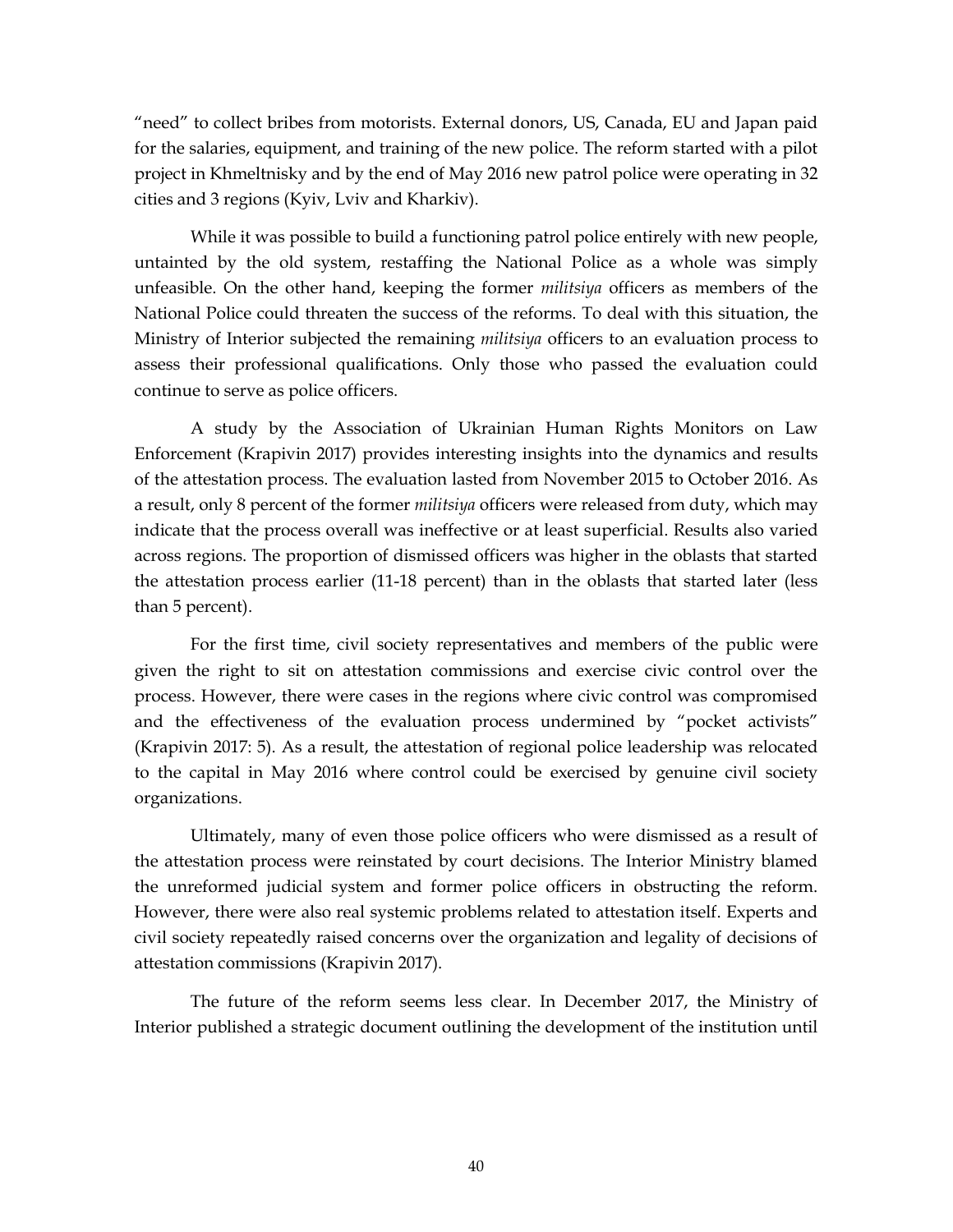<span id="page-45-0"></span>2020. According to analysts, however, the strategy is too broad. <sup>39</sup> This suggests that, while likely to continue, the reform process will probably be uneven and slow.

#### **Security Services Reform**

The third crucial area for reform in the sector of security and criminal justice is the Security Service of Ukraine (SBU). There are myriad problems to be dealt with. The SBU has traditionally been used more as a tool to consolidate power by political elites and less as an intelligence-gathering organ (Kuzio 2015), a practice that continued after the Orange Revolution.<sup>40</sup> Journalistic investigations have recently illuminated continued corrupt practices whereby SBU officers coerce businesses for self-enrichment (Verstyuk 2017, Halushka and Krasnosilska 2018) and the fact that the SBU goes beyond the scope of its lawful powers has been recognized and criticized by international experts. In addition, many have argued that the Secret Service has been infiltrated by Russian spies, with estimates of the proportion of Russian agents running as high as about 30 percent (Usenko and Usenko 2014). Although some 2,000 SBU employees either linked to Yanukovych or claimed to be Russian spies had been replaced by March 2017, analysts still consider progress on lustration to be unsatisfactory (Drik 2017).

Furthermore, since the Euromaidan international observers have noted perhaps the opposite problem from Russian infiltration, namely, the prevalence of the use of torture, physical violence, and political killings, with the SBU allegedly playing a significant role alongside far-right militias such as the Azov and DUK Right Sector battalions in the disappearances of suspected "separatists" (Kudelia 2017). The United Nations Office of the High Commissioner for Human Rights reports at least 115 extrajudicial killings by May 2016 (OHCHR 2016).

Beyond these highly political problems, there are serious organizational issues too. The SBU, has been largely unreformed since it was inherited from the Ukrainian Soviet Republic's KGB and so it continues to suffer from overlap of competences with other law enforcement institutions, responsibilities that are not usually considered within the purview of a security service such as investigation of economic crimes and anticorruption, massive over-staffing (SBU officers number around 30,000), inefficiency, militarization and corruption.

Unlike in other areas of security and criminal justice, no major substantive reforms of the SBU have been launched. Minor changes related to reducing the powers of the SBU

<sup>39</sup> <https://en.hromadske.ua/posts/ukraines-police-reform-whats-really-going-on>

 $40$  Indeed, an unreformed SBU was cited by some in the Yushchenko administration as one of the major obstacles to reform in the Orange Revolution period (Pop-Eleches and Robertson 2014).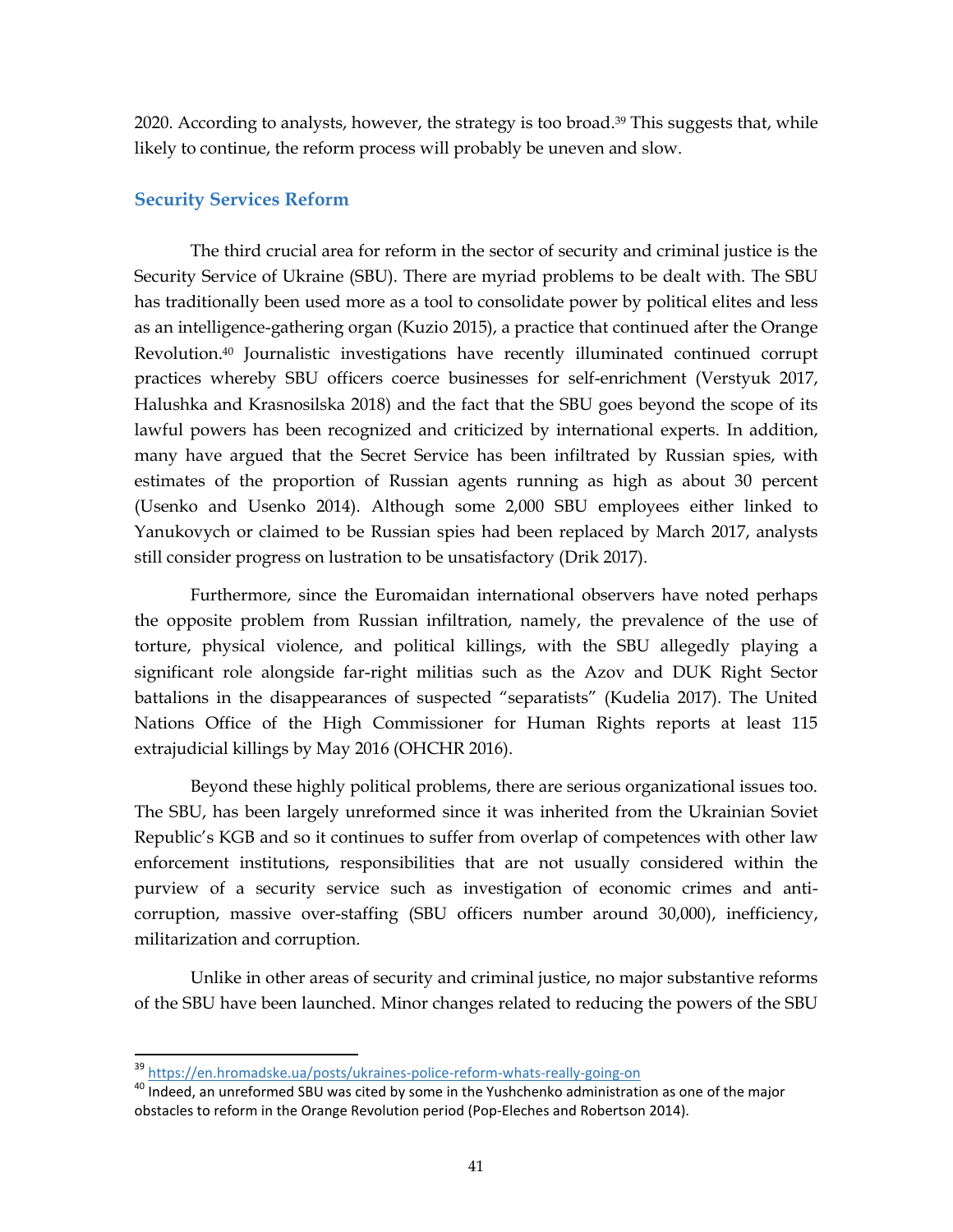in the pre-trial investigation phase of the criminal process were introduced in response to EU visa liberalization requirements, but that is about the extent of reform so far. 41

Nevertheless, the EU and NATO have been pushing for the adoption of a broad SBU reform (Bugriy 2017). In January 2016, an international consultative group tasked with the development of a reform concept was established with EU and NATO help. The concept was finalized and presented for approval to the National Security and Defense Council in the summer of that year. However, the decision of the Council is still pending.

The reform concept envisions three main changes (Gor 2017). First, the SBU would give away some of its powers related to the investigation of cases of organized crime and malfeasance to the National Anti-Corruption Bureau, the State Bureau of Investigations, and the National Police. Second, the institution would expand and strengthen its counterintelligence activity. Third, a mechanism of parliamentary oversight would be introduced, intended to increase the independence of the institution from political influence. Although, international advisors have repeatedly insisted on the oversight measure, experts say this is one of the main reasons for the delay of the reform. In March 2017 President Poroshenko announced that the SBU would soon be reformed in accordance with NATO and EU best practices, but at the time of writing, reform is yet to get seriously underway. Most recently, in June 2018, the parliament adopted a new law on national security that provides for the establishment of a parliamentary oversight committee. However, the law seems to also preserve the right of the SBU to carry out investigative activities associated with economic and corruption-related crimes and effectively postpones the reform of the institution until the end of 2018.<sup>42</sup>

There are many obstacles in the way of reform, including a lack of experienced personnel to substitute released officers, resource constraints, and resistance to change from the SBU itself. A lack of political will on the part of President Poroshenko has also been a major obstacle. It seems plausible that Poroshenko feels the need to retain SBU control of economic and corruption investigations as a traditional lever of presidential power and as a counter-balance to NABU.

Finally, civil society involvement in the reform process seems to have been rather limited. In July 2017, the Reanimation Package of Reforms issued a statement calling on the president to reform the SBU, starting with the adoption of the SBU reform concept developed with NATO and EU assistance, and offered expertise for the development of

<sup>42</sup> <https://www.kyivpost.com/ukraine-politics/new-national-security-law-falls-short-of-expectations.html>; [http://uacrisis.org/67656-ukraine-s-new-law-national-security-key-facts;](http://uacrisis.org/67656-ukraine-s-new-law-national-security-key-facts)

 $\ddot{\phantom{a}}$ 

<sup>&</sup>lt;sup>41</sup> [https://lb.ua/news/2015/11/10/320541\\_rada\\_prinyala\\_bezvizoviy\\_zakon.html](https://lb.ua/news/2015/11/10/320541_rada_prinyala_bezvizoviy_zakon.html)

<https://www.obozrevatel.com/politics/reforma-sbu.htm?obozrevatellang=ru>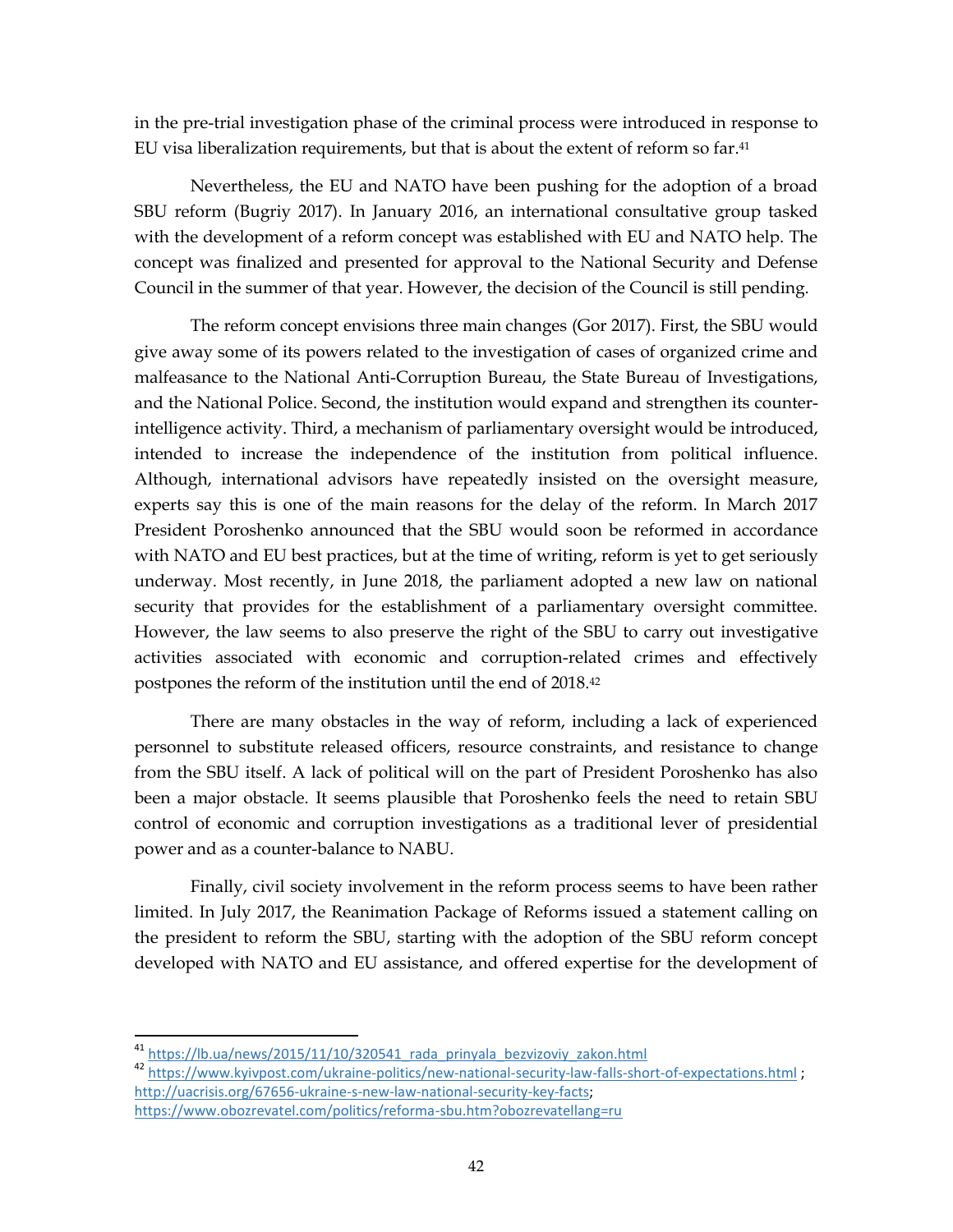the necessary legislation.<sup>43</sup> However, the organization does not seem to have much expertise in this issue area (Bugriy 2017).

#### <span id="page-47-0"></span>**Reform Effects on Corruption Perceptions**

As in the preceding section we conclude the assessment of institutional reforms with a brief survey-based overview of how security sector and judicial reforms (or lack thereof) are reflected in popular attitudes towards these institutions over the course of the almost five years covered by our panel survey. Since the surveys did not include a question about the SBU, we are limited to analyzing corruption perceptions of the judiciary and the police.

The patterns in Figure 4.1 confirm the lack of genuine progress with judicial reforms we discussed in the first subsection. In fact, as in the case of national-level political institutions in Figures 3.1-3.3, the survey suggest that public views of judicial corruption deteriorated sharply from 2012 to 2015, and then largely stabilized at abysmally low levels: roughly 80 percent of respondents considered that most or all prosecutors and judges are corrupt in each of the three post-Euromaidan survey waves. Since personnel turnover has been minimal—and whatever turnover happened should have been at least marginally helpful—it seems safe to assume that these deteriorating evaluations are largely driven by the much greater public scrutiny of judicial corruption in the context of the debates about the need for faster and deeper judicial reforms. This greater transparency is reflected in the lower share of respondents who were unsure of the extent of judicial corruption in the more recent surveys.

By contrast, Figure 4.2 confirms that the genuine progress with police reforms discussed earlier in this section actually resonated strongly with the Ukrainian public. Whereas from 2012 to 2015 police corruption perceptions displayed the same stagnant/slightly deteriorating trend as most other political and state institutions, Figure 4.2 reveals a significant improvement after the introduction of police reforms in late 2015. Between the 2015 and 2016 survey waves, the share of respondents who thought that most or all police members were corrupt declined by 25 percent (from 71 percent to 46 percent). While progress from 2016 to 2017 was more modest despite the continued rollout of reforms, the fact that these improvements persisted in the context of Ukraine's broader political malaise suggests that police reforms yielded significant political dividends. Hopefully these political dividends will provide the impetus for Ukraine's political leaders to broaden the scope of genuine reforms beyond the traffic police.

<sup>43</sup> [http://rpr.org.ua/news/hromadskist-zaklykaje-prezydenta-ta-rnbo-nahalno-reformuvaty-sluzhbu](http://rpr.org.ua/news/hromadskist-zaklykaje-prezydenta-ta-rnbo-nahalno-reformuvaty-sluzhbu-bezpeky-ukrajiny/)[bezpeky-ukrajiny/](http://rpr.org.ua/news/hromadskist-zaklykaje-prezydenta-ta-rnbo-nahalno-reformuvaty-sluzhbu-bezpeky-ukrajiny/)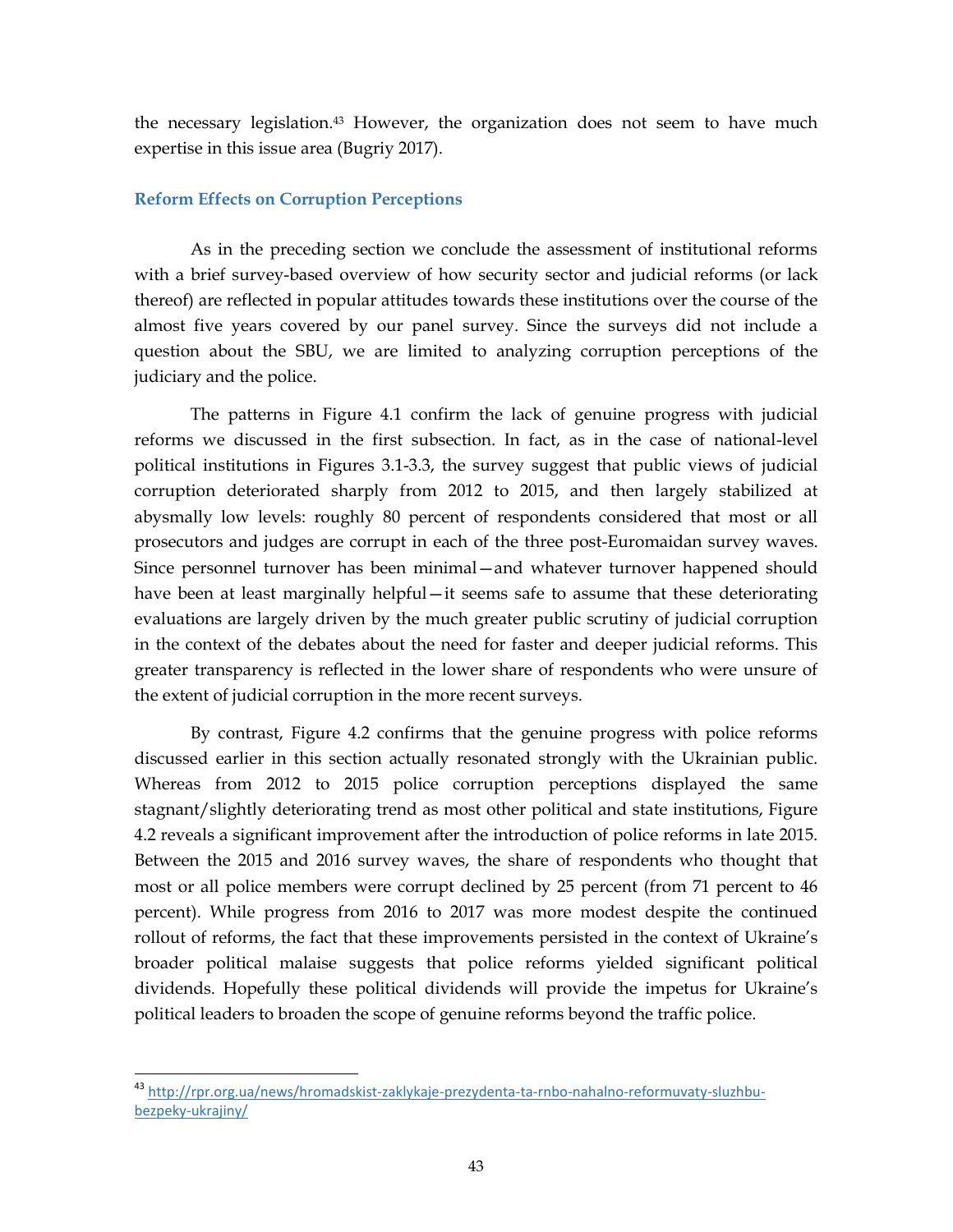<span id="page-48-0"></span>

#### **Conclusion**

Despite the importance of reforms in the area of security and criminal justice, the road has been, perhaps predictably, hard. Given the stakes, the presidential administration has fought hard to retain close control of the reform agenda, largely keeping civil society on the outside looking in. Moreover, the institutions themselves have proven very reluctant to embrace reform and have been successful in pushing back in many areas.

Nevertheless, progress in some key areas has been made. As in other areas of reform, the role of the international community and domestic civil society—the sandwich—has been crucial in securing progress where it has occurred. Where little progress has been made, the sandwich has not been effective. For example, in the Security Service reform there has been consistent pressure from international actors, but domestic civil society has been quite limited in what it has been able to achieve. As in so many other areas, the ultimate success of reforms depends heavily on details that are often hard for international donors themselves to assess without the watchdog role performed by domestic civil society actors. The road to successful reform will require maintaining both domestic and international vigilance over the long term, a task that opponents of reform hope will prove too difficult to achieve.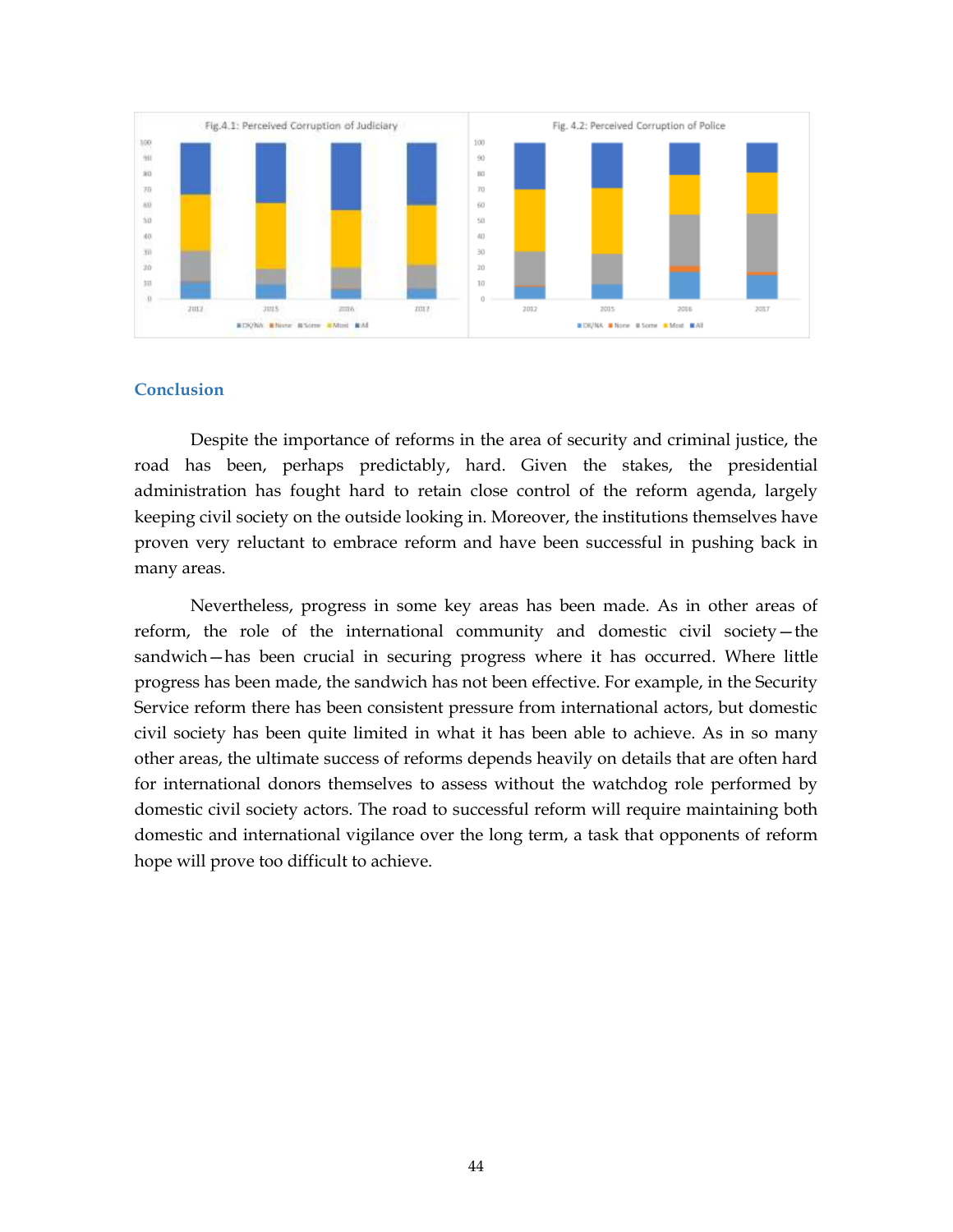### **Chapter 5. Language Policy**

<span id="page-49-0"></span>In this chapter, we turn our attention to language policy. Although undoubtedly an important element of civil and minority rights policy in Ukraine and one that has provoked significant political conflict over the years, progress on finding a policy that is acceptable to both the country's Ukrainian-speaking majority and its large and numerous linguistic minorities has been limited. As we illustrate here, this lack of progress is largely due to an absence of both domestic civil society and international consensus on the appropriate policy, which has left key parts of policy-making in the hands of parliament and its committees.

The area of language policy reforms can serve in many ways as a shadow case to the "sandwich" reform model we have discussed in the preceding chapters. While opposition to the Language Law of 2012 was one of the drivers of public discontent with the Yanukovych regime, and triggered some of the more important protests in the years leading up to the Euromaidan, the evolution of language policy reforms in the post-Euromaidan period has differed in a number of significant ways from the economic and governance reforms discussed above. As we will show below, although language policy is both important and contentious, language policy reforms have been largely absent from the agendas of both international institutions and many of the civil society groups that had been heavily involved in promoting other types of policy reforms. In the absence of such pressures from the "sandwich coalition," reforms have proceeded slowly, and are highly politicized.

On February 23, 2014, just a couple of days after the Euromaidan Revolution, the Verkhovna Rada voted on a bill to revoke the 2012 Law on the Principles of State Language Policy, which had established Ukrainian as the state language, while providing for the use of Russian and seventeen other regional languages in local and regional administrations as working languages. The unexpected vote on the repeal bill provoked protests in the largely Russian-speaking southern and eastern regions of the country and allowed political entrepreneurs in Ukraine and Russia to use the language issue to mobilize opposition to the revolution. Due to domestic and international pressures, acting president Turchynov decided not to sign the repeal bill until a new language law was drafted, leaving the 2012, Yanukovych-era legislation in force. In July 2014, a group of 57 MPs submitted a request to the Constitutional Court to review the constitutionality of the 2012 language law. At the end of February 2018, the Constitutional Court finally came forward with a decision that ruled the 2012 language law unconstitutional. 44

<sup>&</sup>lt;sup>44</sup> [https://censor.net.ua/news/3053131/zakon\\_ukrainy\\_ob\\_osnovah\\_gosudarstvennoyi\\_yazykovoyi\\_](https://censor.net.ua/news/3053131/zakon_ukrainy_ob_osnovah_gosudarstvennoyi_yazykovoyi_politiki_2012_goda_utratil_silu_ks_dokument) politiki 2012 goda utratil silu ks dokument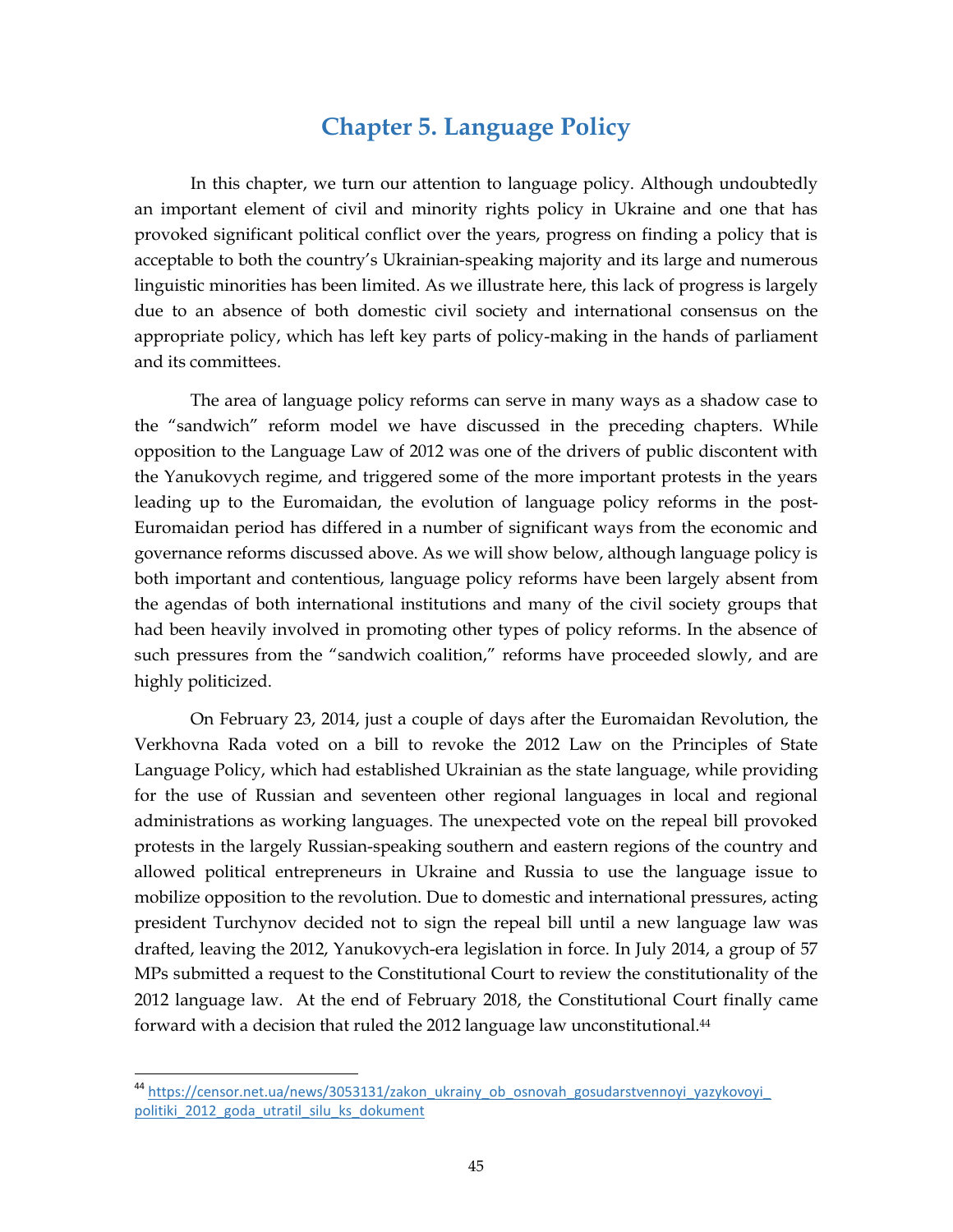Despite the promises of many politicians, a new language law has not made its way through parliament for the last four years. Indeed, the government has avoided formulating its language policy in concrete terms. Nevertheless, at the same time, it has taken steps towards reducing the use of Russian in different policy areas. For example, the Law on Television and Radio Broadcasting was amended in June 2016 and May 2017 to incorporate quotas for Ukrainian-language content and to limit the use of Russian language in radio and television programs. In the area of public service, the Cabinet of Ministers passed a decree in July 2016 that made knowledge of Ukrainian a requirement for holding senior leadership positions in the civil service. The government has been careful to frame the adoption of these legislative measures as matters of national security and not as matters related to language policy *per se*.

The most significant change pertinent to language policy to date came with the adoption of a new education law in September 2017. The education law was promoted by the government as a major step towards bringing the Ukrainian school system closer to European educational standards (Dabrowski, Piechal, and Sadeck 2017). The law lays the foundations of a comprehensive reform of the sector—it extends the school attendance period by one year, resulting in a total of 12 years of education to obtain a high school diploma, provides conditions for the modernization of school curricula and teaching methods, and envisions pay raises for teachers. However, the new legislation also includes provisions that significantly limit the rights of national minorities to obtain education in their native languages. Since the effect of the law is most significant for the Russian-speaking minority, the education law has been seen by experts and commentators as an act aimed at de-Russification rather than an act of modernization (Sasse 2017, Dabrowski, Piechal, and Sadeck 2017).

The issue of the language of education emerged as one the most contentious provisions already during the parliamentary discussions of the bill. A comparison of the original draft that was presented in the Verkhovna Rada and the final version of the bill adopted by MPs on September 5, 2017 and signed into law by President Poroshenko three weeks later reveals significant differences, which were the result of last-minute changes (Dabrowski, Piechal, and Sadeck 2017). The original draft law envisioned separate educational institutions and classes with minority and indigenous languages as the language of instruction together with the Ukrainian language. It also guaranteed the right of students belonging to national minorities and indigenous nations to learn their native languages in public schools without imposing any limits on the schooling period.

By comparison, the law as signed limits the use of minority languages as the language of instruction to separate classes only and does not specify what will happen to existing national minority schools. Moreover, minority students are granted the right to study in their native languages in kindergarten and elementary school only. From fifth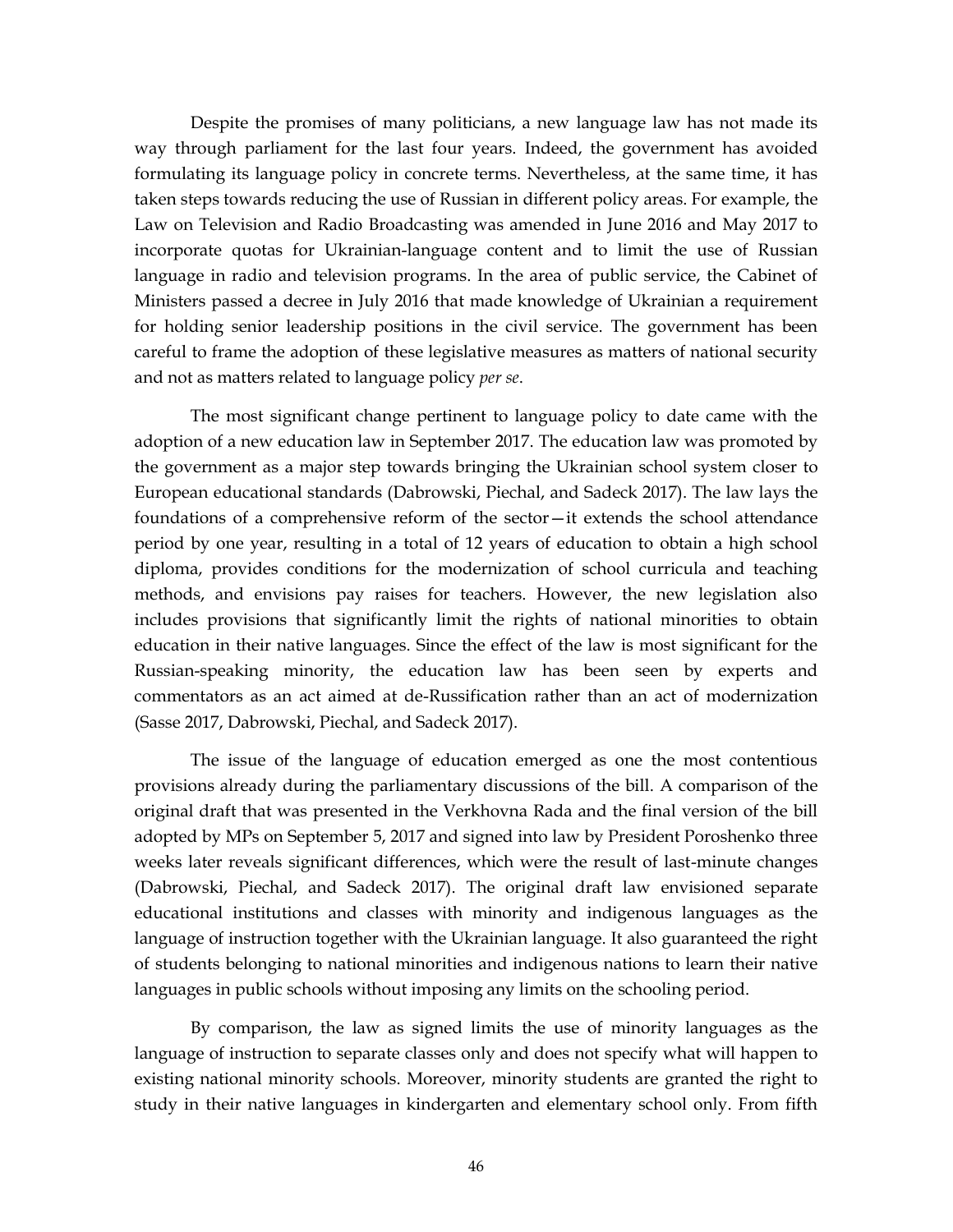grade onwards, Ukrainian becomes the sole language of instruction. The law makes an exception for Crimean Tatars, Karaites and the Gagauz people who will be able to complete their high school education in their respective native language and Ukrainian (Dabrowski, Piechal, and Sadeck 2017).

The law will affect about 400,000 students belonging to national minorities or about 10% of the student population of the country. With its 581 minority schools and 365,000 students, the Russian minority will be hit the hardest. 75 Romanian, 71 Hungarian, 5 Polish and 3 Moldovan minority schools will also face significant challenges.<sup>45</sup>

#### <span id="page-51-0"></span>**Reform Dynamics**

 $\overline{a}$ 

The language question, and minority rights more broadly, are complicated and sensitive issues for both of the key types of actors in the sandwich coalition. For Ukraine's international partners, particularly the US and the European Union, the issue presents difficult tradeoffs between the West's traditional emphasis on minority rights and the significant practical complications arising in the Ukrainian context due to both Russia's rhetorical use of minority rights to justify its military interventions in Crimea and Eastern Ukraine and the reality of widespread Russian language use in large parts of Ukraine's South and East.

Furthermore, unlike the broad agreement about the importance of certain economic and governance reforms, there is much more heterogeneity in minority rights standards across different Western countries, which has undermined the EU's ability to speak with one voice on many of these issues. Therefore, language policy has not figured very prominently on the agenda of international organizations. While this lack of involvement is unsurprising for the international financial institutions, since the issue may not be seen as directly relevant to the economic and governance challenges they are dealing with, it also extends to institutions with a broader political mandate. For example, the EU Advisory Mission in Ukraine has focused primarily on the reform of the civilian security sector, and while the EU Delegation to Ukraine has supported a broader range of projects, ranging from infrastructure to women's rights, language policy issues have been conspicuously absent from the agenda.<sup>46</sup>

<sup>45</sup> https://www.slovoidilo.ua/2017/09/26/infografika/polityka/skilky-ditej-ukrayini-navchayutsya-movamynaczionalnyx-menshyn

<sup>46</sup> [http://www.euam-ukraine.eu/our-mission/our-priorities/.](http://www.euam-ukraine.eu/our-mission/our-priorities/) See also: [https://eeas.europa.eu/delegations/ukraine/1938/eu-projects-ukraine\\_en](https://eeas.europa.eu/delegations/ukraine/1938/eu-projects-ukraine_en) http://www.euamukraine.eu/our-mission/our-priorities/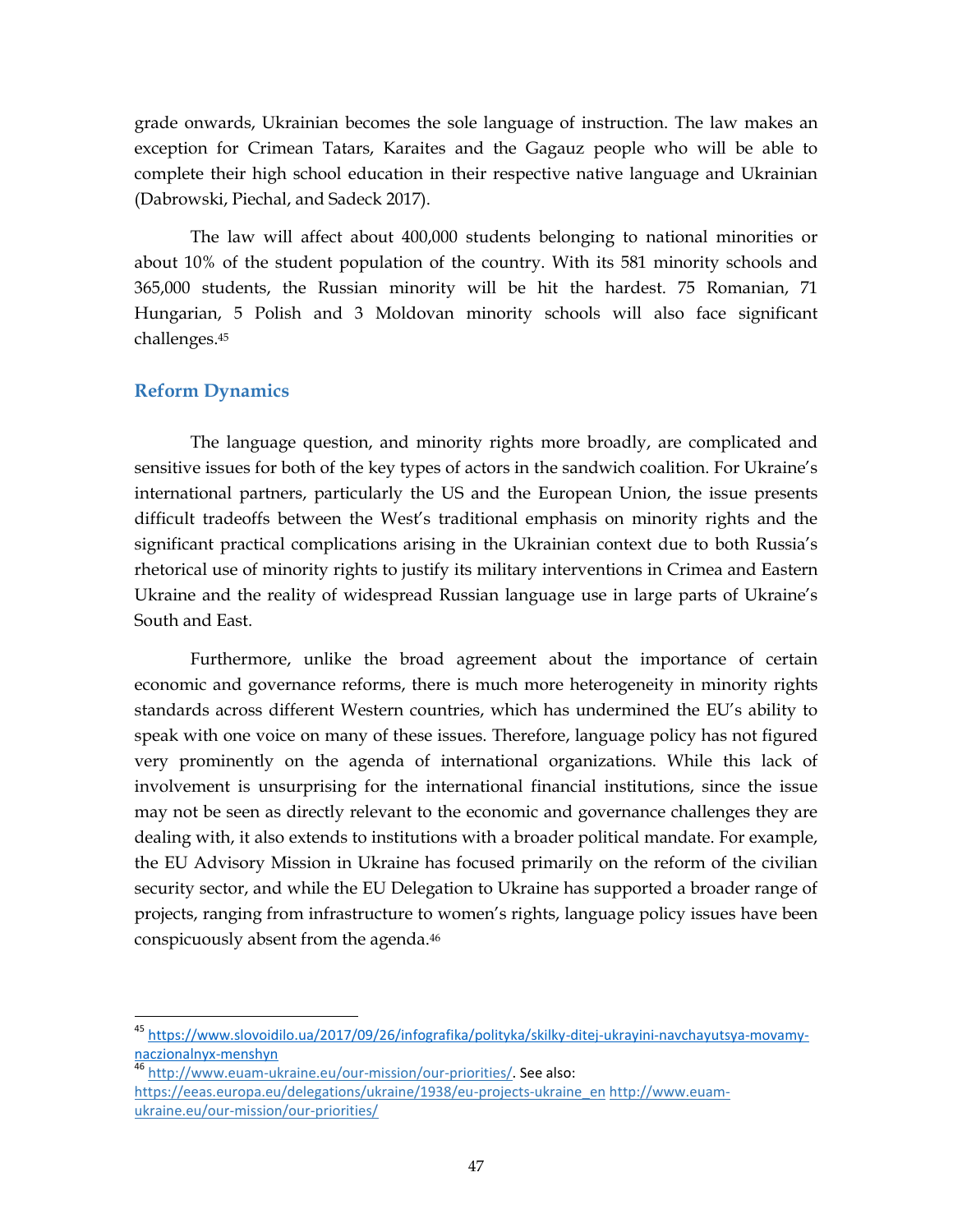Similarly, civil society has been split between Euromaidan activists eager to reverse what they consider to be the consequences of centuries of Russification and other actors committed to a civic and multi-ethnic/multi-lingual vision of Ukraine. To prevent such disagreements from undermining the broader reform agenda, language policy was also largely absent from the reform blueprint of the Reanimation Package of Reforms, the main umbrella organization that had promoted many of the governance reforms discussed in earlier sections.<sup>47</sup> For example, in the RPR's *Roadmap of Reforms for Ukraine* document for 2016-17, there is no dedicated working group for language policy, which is only mentioned as part of the National Memory Policy agenda. Furthermore, while the discussion highlights language policy as an important area, it is vague about the specifics, merely noting that "the first stage of reform should involve the implementation of detailed analysis to identify key challenges and problems." (RPR 2016, 59)

In fact, while its general record of professionalism, non-partisanship and liberalism is strong, issues of language and history and memory represent much more challenging terrain for civil society groups in Ukraine in general and for RPR in particular. This has been evident in the National Memory Policy subgroup which has been heavily criticized by a broad range of experts in Ukraine and the west for whitewashing the reputation of the OUN(b) and "advancing a heroic, quasi-mythological rendition of the "Liberation Movement" (Rudling 2017:158-9).<sup>48</sup>

In the absence of clear policy pressures from the two key actors shaping the governance agenda in other issue areas, language policy reforms have been driven by a different set of actors and interests. For example, the initial parliamentary repeal of the 2012 Language Law was initiated by Vyacheslav Kyrylenko, a Batkivshchyna MP, and received broad parliamentary support on February 23, 2014, before a combination of domestic backlash and international concerns prompted acting President Turchynov to refuse to sign the repeal bill until a replacement was adopted. Even though Turchynov at the time appointed a working group to draft a replacement, that initial urgency has not produced tangible results. Similarly, a parliamentary request to review the constitutionality of the 2012 law has taken more than three years to work its way through the Constitutional Court review process.

The controversial changes to article 7 of the Law on Education in 2017, which introduced the language requirement, were not included in the original draft law submitted to the Rada, but were instead added as an amendment in the context of a turbulent parliamentary meeting. Despite opposition from many MPs representing

<sup>47</sup> Authors' interview with Olena Halushka, RPR, October 2016.

<sup>48</sup> <http://foreignpolicy.com/2016/05/02/the-historian-whitewashing-ukraines-past-volodymyr-viatrovych/>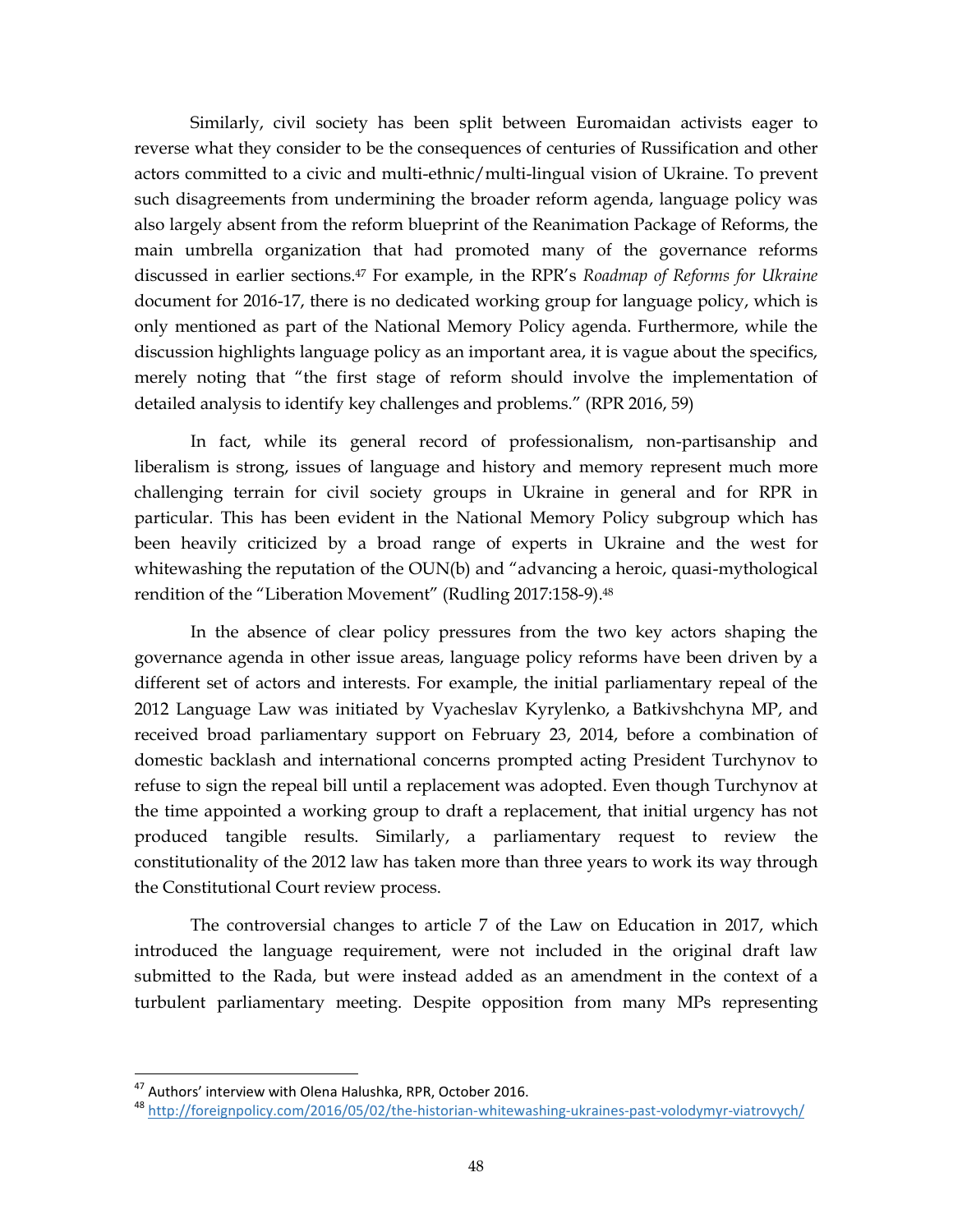Russian-speaking areas in the East and South, the law was adopted in Parliament on September 5th and signed into law by President Poroshenko on September 25.

The reaction to the adoption of the education law also differs from other issue areas. Internationally, the law was met with vehement criticism not only from Russia but also from other countries with ties to ethnic minorities affected by the change, including Hungary, Romania, Poland, Moldova, Bulgaria and Greece. The Hungarian reaction went as far as to call for revising Ukraine's EU Association agreement and insisted that the issue be placed on the agenda of the meeting of the EU Council for Foreign Ministers.<sup>49</sup> The Hungarian (and Romanian) efforts eventually resulted in a resolution of the Parliamentary Assembly of the Council of Europe, which criticized the Ukrainian education law on both procedural grounds and for not being conducive to minority protections, and recommended that the government comply with the forthcoming recommendations of the Venice Commission (PACE Resolution 2189).

Nevertheless, unlike the very explicit reactions to reform setbacks in other policy areas, the reaction from the EU and the US was quite muted.<sup>50</sup> The issue was covered critically by a number of international observers and media outlets, but the emphasis was primarily on the tactical disadvantages of the law for Ukraine's European integration (Sasse 2017, Stormont 2017). Overall, while the international reactions are still evolving and it is conceivable that they could trigger more intense and concrete policy pressures, it is fair to conclude that language policy in education (and more broadly) has not been subject to the type of clear and consistent international policy conditionality as some of the governance and economic reforms discussed earlier. <sup>51</sup>

Similarly, on the domestic front, the RPR issued a press release on September 5 (signed by a number of additional NGOs) urging parliament to adopt the Education Law but its justification did not mention the minority language issue in any way and instead focused on a range of issues related to the modernization of the Ukrainian education system.<sup>52</sup>

<sup>49</sup> <http://www.dw.com/en/hungary-threatens-ukraines-eu-ties-over-new-education-law/a-40944967>

 $50$  This may in part reflect the fact that bilingual education is limited in the US and several EU countries and that Ukrainians in neighboring countries are not entitled to monolingual/bilingual education (PACE Resolution 2189, Article 12).

<sup>&</sup>lt;sup>51</sup> In particular, the current version of the law seems to be at odds with the OSCE recommendation that "in secondary school, a substantial part of the curriculum should be taught through the medium of the minority language." (See Article 13 of The Hague Recommendations Regarding the Education Rights of National Minorities & Explanatory Note: [http://www.osce.org/hcnm/32180?download=true\)](http://www.osce.org/hcnm/32180?download=true).

<sup>52</sup> [http://rpr.org.ua/en/news/the-public-calls-on-the-president-of-ukraine-to-finally-launch-the-reform-of](http://rpr.org.ua/en/news/the-public-calls-on-the-president-of-ukraine-to-finally-launch-the-reform-of-the-national-commission-for-state-regulation-of-energy-and-public-utilities/)[the-national-commission-for-state-regulation-of-energy-and-public-utilities/](http://rpr.org.ua/en/news/the-public-calls-on-the-president-of-ukraine-to-finally-launch-the-reform-of-the-national-commission-for-state-regulation-of-energy-and-public-utilities/)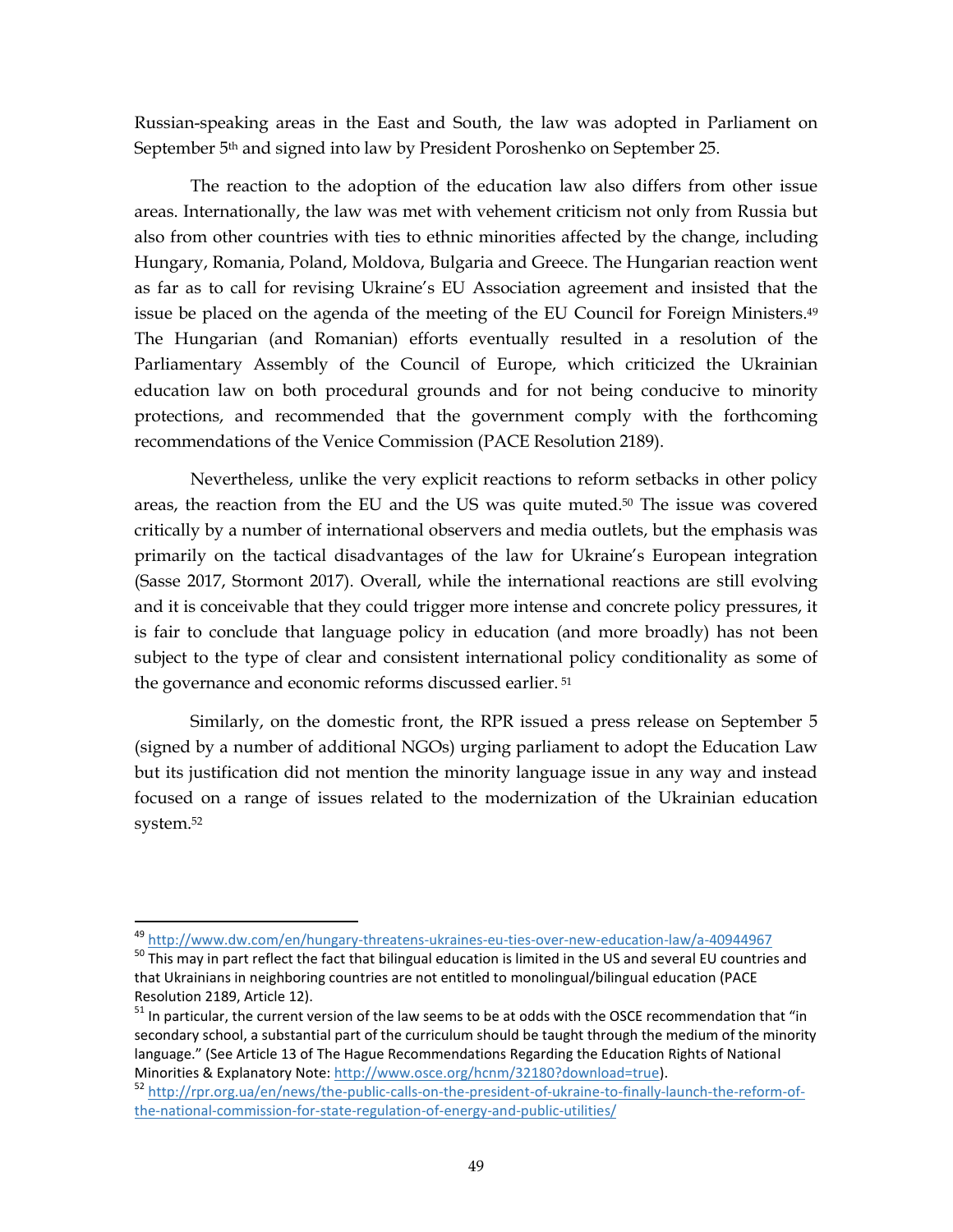Domestic opposition to the law was muted. There were protests organized by both the Hungarian and Romanian minorities.<sup>53</sup> Interestingly, however, there appears to have been little public protest on the part of those likely to suffer most—the large Russianspeaking minority. Of course, as is well known, there are many factors that are necessary for protest, including organization and sense of political efficacy, the absence of which might have mitigated against open political action on the part of Russian speakers. As in all cases, a lack of protest should not necessarily be equated with a lack of grievance.

Given the absence of coherent pressure from international actors or domestic civil society on behalf of linguistic minorities, the future of language policy is likely to continue in the general direction of promoting the use of Ukrainian at the expense of other languages. With the 2012 language law no longer in force, the Verkhovna Rada is likely to move forward with the review of the draft laws on language policy already registered in parliament. <sup>54</sup> All three of these bills envision broadening the use of the Ukrainian language in the spheres of politics, governance, media, education and culture.<sup>55</sup>

#### <span id="page-54-0"></span>**Public Opinion**

 $\overline{a}$ 

The fact that both the Language Law repeal in February 2014 and Education Law of September 2017 were passed along partisan lines in the Rada raises the possibility that these measures reflect the political incentives of parliamentary elites to attract popular support in the context of the low overall popularity of the country's political class. To illustrate this, we turn once again to public opinion data from our panel surveys. While our surveys did not include a question about language policy preferences in education, we did ask respondents what languages public officials should have to speak, with the options being "Ukrainian only," "Ukrainian and Russian," and "Ukrainian, Russian and the languages of other ethnic minorities with strong local presence." Although this question is general rather than specific, it can serve as a useful guide to public opinion on the issue of language use in different aspects of policy.

<sup>53</sup> [http://www.pravda.com.ua/rus/news/2017/09/8/7154433/;](http://www.pravda.com.ua/rus/news/2017/09/8/7154433/) [http://www.pravda.com.ua/rus/news/2017/09/21/7155909/;](http://www.pravda.com.ua/rus/news/2017/09/21/7155909/) [http://www.pravda.com.ua/rus/news/2017/09/8/7154433/;](http://www.mukachevo.net/ua/news/view/240647)

<http://www.rfi.ro/politica-97577-romanii-din-ucraina-sunt-nemultumiti-de-noua-lege-educatiei> <sup>54</sup> <https://www.pravda.com.ua/rus/news/2018/03/1/7173245/>

<sup>55</sup> https://apostrophe.ua/article/politics/2017-01-24/sovkovyie-metodyi-k-chemu-privedet-nasilstvennayaukrainizatsiya/9727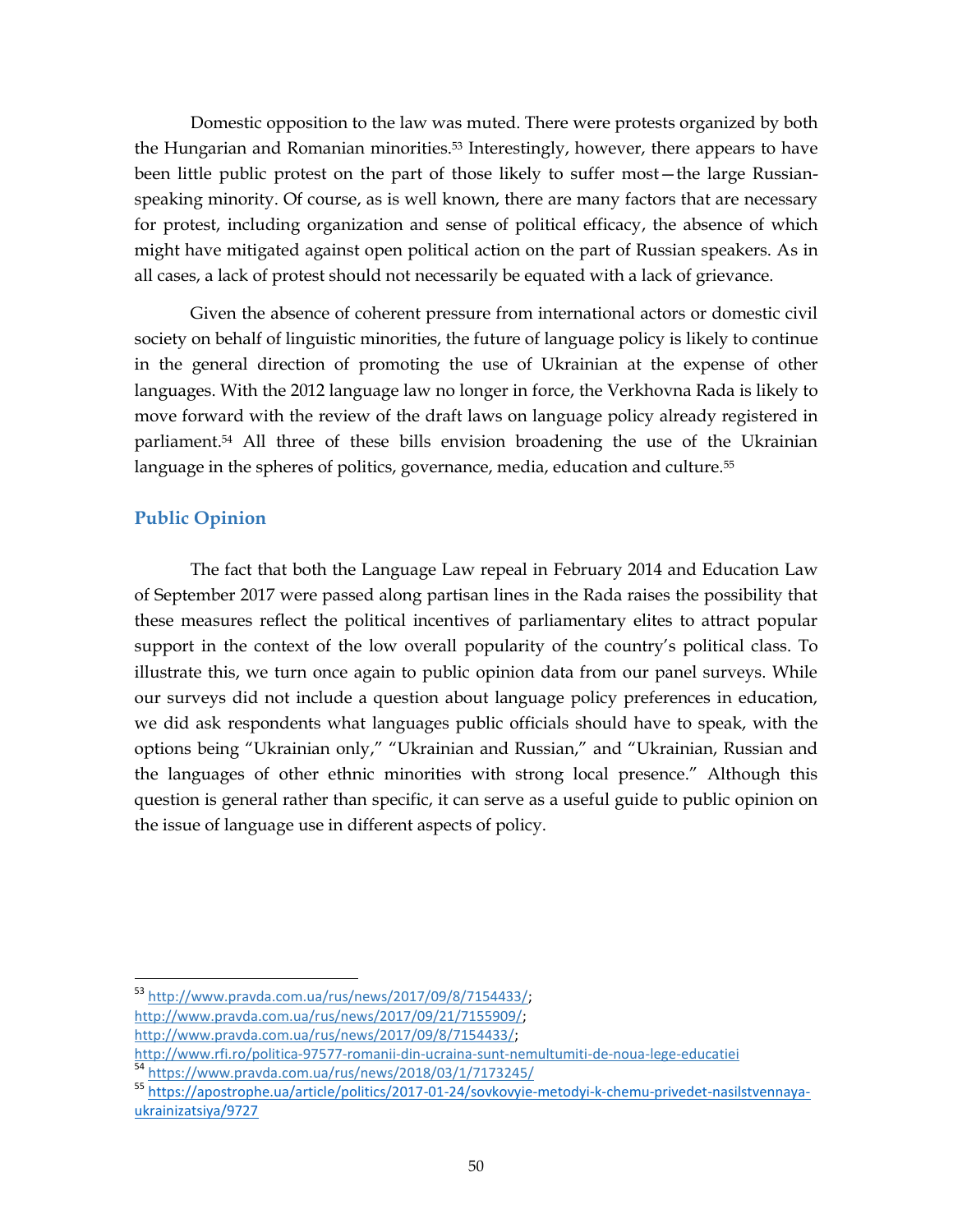

In Figure 5.1 we illustrate the temporal evolution of responses to this question using a common sample of citizens who were included in the 2012, 2015 and 2016 waves of our survey. In line with the findings in Pop-Eleches and Robertson (2018), the patterns in Figure 5.1 suggest that support for restricting official interactions to Ukrainian-only actually declined significantly from 45% in 2012 to 27% in the 2015 survey, and while the proportion bounced back a bit (to 31%) in 2016, it was nevertheless well below pre-Euromaidan levels. It is also worth noting that the increase in support for multilingual official interactions was driven by the response category which included other locally important languages in addition to Russian, which suggests that, in the context of the ongoing military conflict with Russia, the option that emphasized a broader set of languages was more politically palatable than the one that singled out Russian as a linguistic alternative. From this perspective, the strong negative reactions of non-Russian minorities to the language provisions of the Education Law might undermine popular support for the law to some extent.

Views on language policy, of course, are not evenly distributed across the country. In Figure 5.2, we breakdown language preferences by region and by a respondent's vote choice in the 2014 parliamentary elections (Figure 5.3). These figures are based on data from a public opinion survey from August 2017, just prior to the adoption of the Law on Education.<sup>56</sup>

<sup>&</sup>lt;sup>56</sup> The survey was part of a second panel (with waves in 2015, 2016 and 2017), and included an oversample of voters from Eastern Ukraine, including the government-held parts of the Donbas.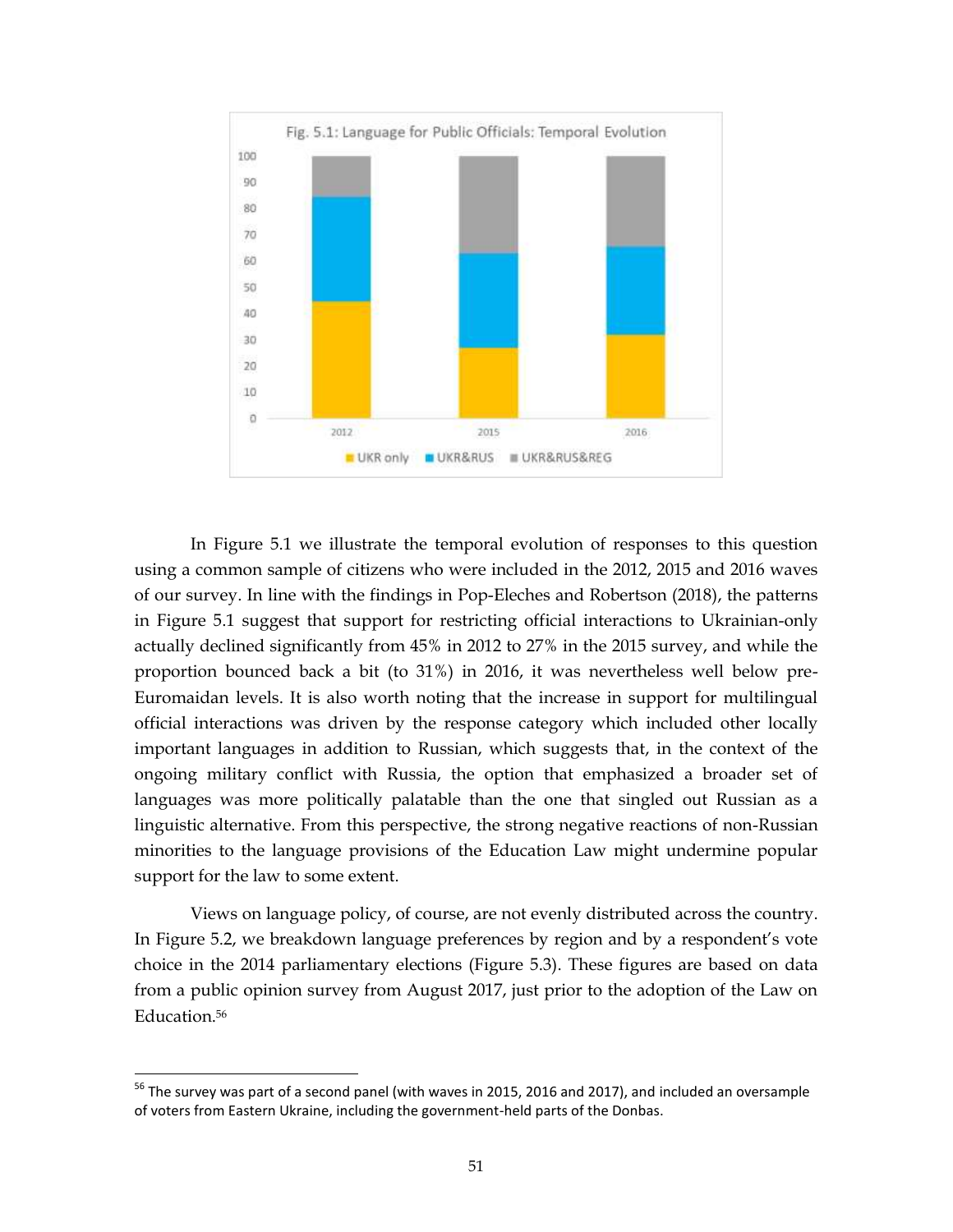

We find qualified support for the idea that the greater restrictions on minority language use are driven by populist desires to appease particular constituencies. Figure 5.2 suggests that support for minority language use was significantly weaker in Western and especially Central Ukraine than in the more Russian-speaking East and South. This means that for politicians targeting voters from the West and Center, where roughly half the electorate supported monolingualism, promoting more restrictions against minority languages could be politically advantageous. However, such an approach would presumably entail significant political losses in other parts of the country, where large majorities supported bilingual/multilingual policies. Similarly, judging by Figure 5.3, support for monolingualism was higher among voters of several of the parties that supported the Law on Education (particularly Petro Poroshenko Bloc, Radical Party and Samopomich) than for the Opposition Bloc voters. However, it is worth keeping in mind that monolingualism supporters represented less than half of the voters of all parliamentary parties (as well as among non-voters). Therefore, unless preferences for minority language use in education is significantly different than for interactions with public officials, the immediate political payoffs of more restrictive language policies are not entirely clear.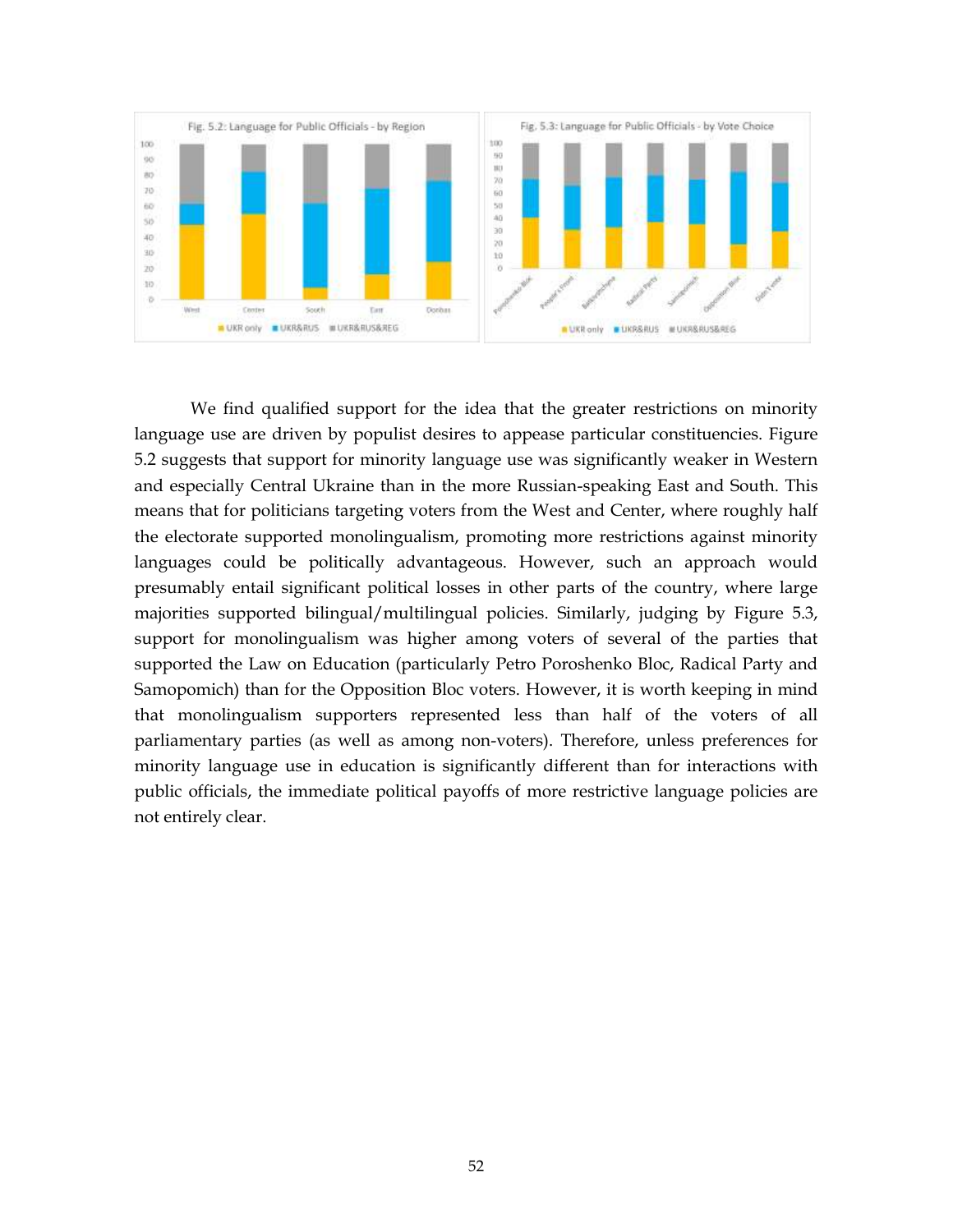### **Chapter 6. Conclusions**

<span id="page-57-0"></span>The Euromaidan Revolution, or the Revolution of Dignity, meant different things to different people, but if there was a shared sense of the meaning of the revolution it was that the people of Ukraine deserve the chance to live in a modern state with a decent government that provides citizens with the security and opportunities they need to pursue their goals in life. Four years after the revolution, it is possible to make at least an interim assessment of the progress achieved along this path. This is what we have tried to do.

No single analysis can do full justice to all the different areas of reform and change in the past four years. However, by focusing on some key areas of reform in the economy, governance, security and language reforms, we have tried to draw attention to crucial dynamics in the reform process and to evaluate the strengths and weaknesses that time has revealed.

It is safe to say that Ukraine has made more substantive progress towards the goals of a democratic, well-governed state in the last four years than at any time since independence. This, however, is a low bar and it is equally clear that progress has been uneven and that the ultimate success of the reform agenda is far from secured.

The progress that has been made so far can in large part be credited to the enormous efforts of Ukrainians themselves. Over the last decade and half, but particularly in the years since the Euromaidan, Ukraine has seen extraordinary development in the sphere of civil society. The development of civil society in the country is unparalleled in the rest of the former Soviet space, not so much in terms of the number of organizations, but more importantly in the quality of the engagement of those organizations with public policy and the political process.

However, Ukraine has lacked some of the other ingredients that the experience of other countries has shown to be important in achieving large-scale political and economic reform. Neither the party in power nor the opposition has shown itself consistently committed to a pro-reform agenda. Instead, the Ukrainian political system remains heavily influenced by oligarchs and political players with a vested interest in limiting the scope of reforms. In the absence of a pro-reform constellation of domestic forces, those fighting for change in Ukraine have had to rely repeatedly upon the support of the international community. This support has been crucial at various stages and, as we were reminded by moves against the National Anti-Corruption Bureau (NABU) and the leadership of the parliamentary anti-corruption committee towards the end of 2017, an active and engaged international community is likely to remain a crucial element of the reform process moving forward.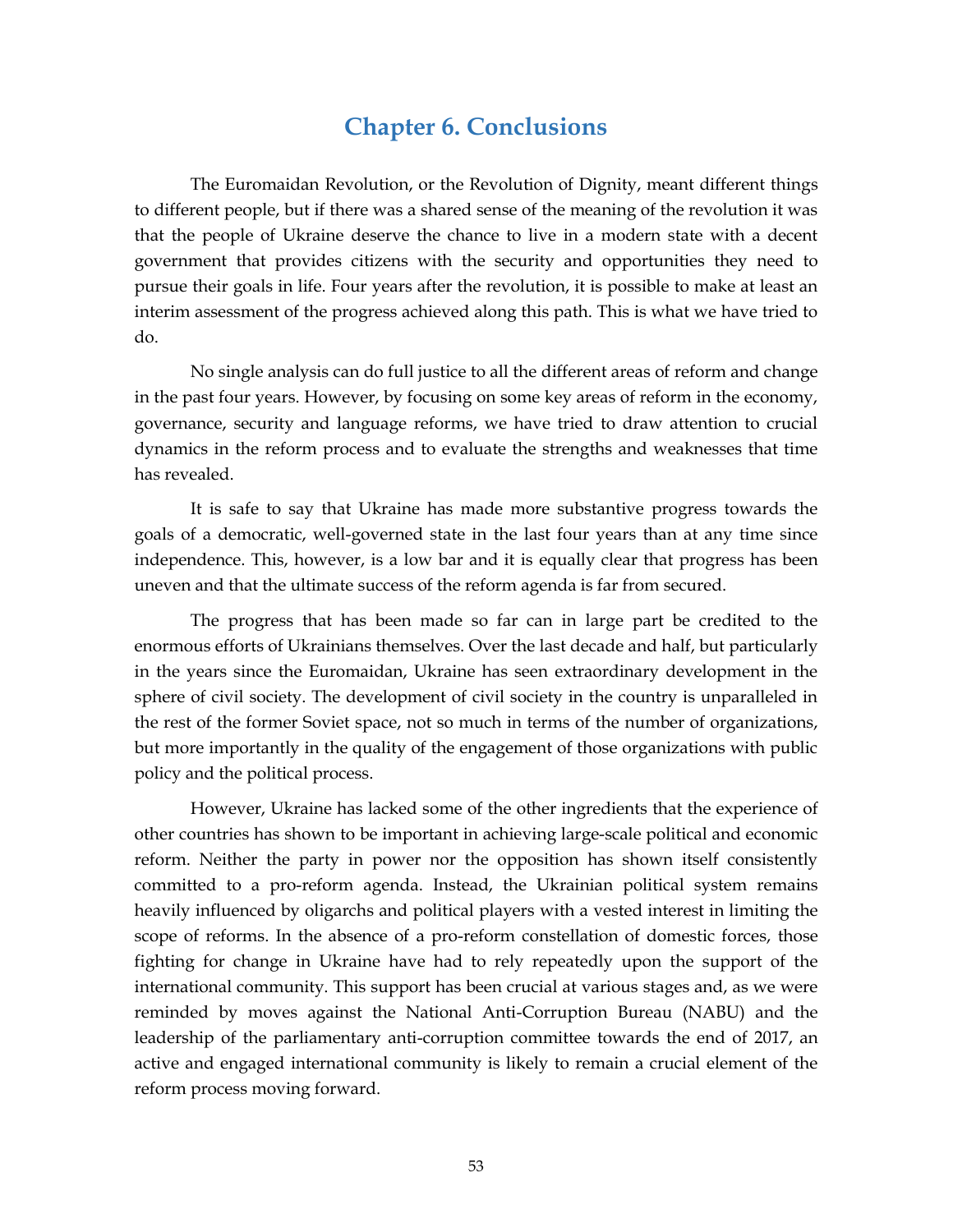#### <span id="page-58-0"></span>**The Sandwich**

The model of reform in Ukraine that we have tried to illustrate is sometimes thought of as a "sandwich." As we have noted, this term refers to a rather unusual situation in which reform is produced by an alliance of domestic civil society and international actors, even in a context in which neither the government nor the opposition —the political forces most political scientists think of as crucial to reform—is a consistent source of pressure for change. In the sandwich model, domestic activists act both as a source of ideas for reforms and as a watchdog that calls out backsliding or sabotage on the part of anti-reform forces in the elite. The international community, for its part, provides the pressure on the other side, using detailed and active conditionality to help discourage deviation from the reform path.

Table 6.1 illustrates the importance of "the sandwich" to the success of reforms. The columns of the table identify areas of policy that we have examined in this analysis. Specifically, these are tax reform, gas liberalization, police reform, public procurement, asset declarations, anti-corruption institutions, judicial reform and language policy. The rows represent a summary assessment of progress in each of the areas and the position of key actors on the issues as suggested by our analysis—civil society, western donors, political elites and the population as a whole.

Creating such a table is necessarily a reductive exercise. Reducing the complexity of the reform experience across these different headings (which themselves are amalgamations of a range of different policies and issues) to simple statements like no progress, some progress and substantial progress requires judgment calls on which there is room for legitimate disagreement and debate. In the same vein, summarizing interested parties as supportive, opposed, split or indifferent leaves enormous scope for debate. Nevertheless, efforts to model political outcomes and understand their sources by definition require us to abstract from the complexity of "real life" in order to draw meaningful lessons.

Table 6.1, we think, does provide meaningful lessons about the reform process in the time since the Euromaidan. Across all the areas we analyzed, significant progress (on gas liberalization, police reform, public procurement, asset declaration and building anticorruption institutions) has only been made where civil society and western donors have worked closely together to keep the government held firmly in "the sandwich." This is true even in areas such as gas liberalization or asset declaration where much of the political elite has publicly or privately opposed reforms. Where either part of the sandwich lacked a coherent policy position (language policy) or where the two parts of the sandwich were unable to coordinate sufficiently (tax policy), progress has been much more limited.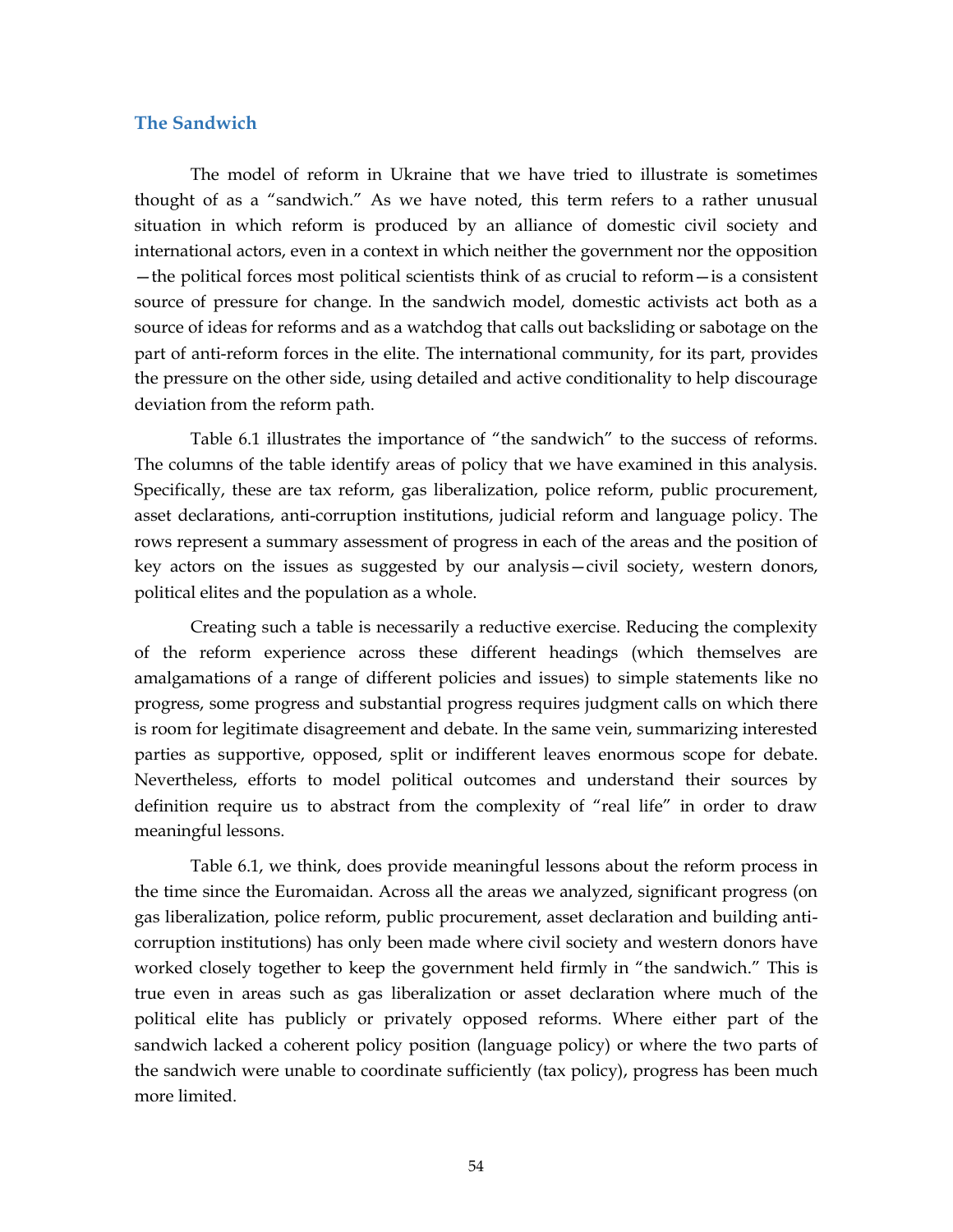However, while united pressure from international donors and domestic civil society might be necessary for reform, it does not appear to be sufficient. Most notably, this has been true in the area of judicial reform and SBU reform where a combination of foot dragging on the part of the political elites and a policy-making context that reserves a high degree of control for the president, has meant that progress in this areas has been very limited despite more or less coordinated support from both international institutions and domestic civil society.

Finally, it is interesting to note that public support for reforms, while fairly consistent in the areas we have analyzed, is not as important as a straightforward reading of democratic politics might lead one to expect. Particularly in the area of gas liberalization, where our surveys show significant public opposition, the more technocratic approach of civil society and the international donors has prevailed. Moreover, even in those areas where there seems to be consistent and strong support for reforms, such as anti-corruption, the absence of strong political accountability in the parliament has meant that popular attitudes have at best an arms-length relationship with policy. This phenomenon is, of course, familiar from the whole history of reforms in the post-Soviet space where popular sectors have generally taken a back seat to elites in either driving reform ahead or blocking it (see, for example, Hellman 1998).

<span id="page-59-0"></span>

| Area                      | Tax<br>reform | Gas<br>liberalization | Public<br>procurement | Asset<br>declaration | Anti-corr.<br>institutions<br>(NABU) | Police<br>reform | <b>Iudicial</b><br>reform | <b>SBU</b><br>reform | Language<br>policy |
|---------------------------|---------------|-----------------------|-----------------------|----------------------|--------------------------------------|------------------|---------------------------|----------------------|--------------------|
| <b>Reform</b><br>progress | None          | Significant           | Significant           | Significant          | Significant                          | Significant      | Limited                   | None                 | Limited            |
| Civil<br>society          | Support       | Support               | Support               | Support              | Support                              | Support          | Support                   | Excluded             | Split              |
| Western<br>donors         | Split         | Support               | Support               | Support              | Support                              | Support          | Support                   | Support              | Split              |
| Political<br>elites       | Oppose        | Oppose                | Oppose                | Oppose               | Oppose                               | Oppose           | Oppose                    | Oppose               | Split              |
| Population                | Unclear       | Oppose                | Support               | Support              | Support                              | Support          | Support                   | Support              | Split              |

**Table 6.1. The Importance and Success of Reforms**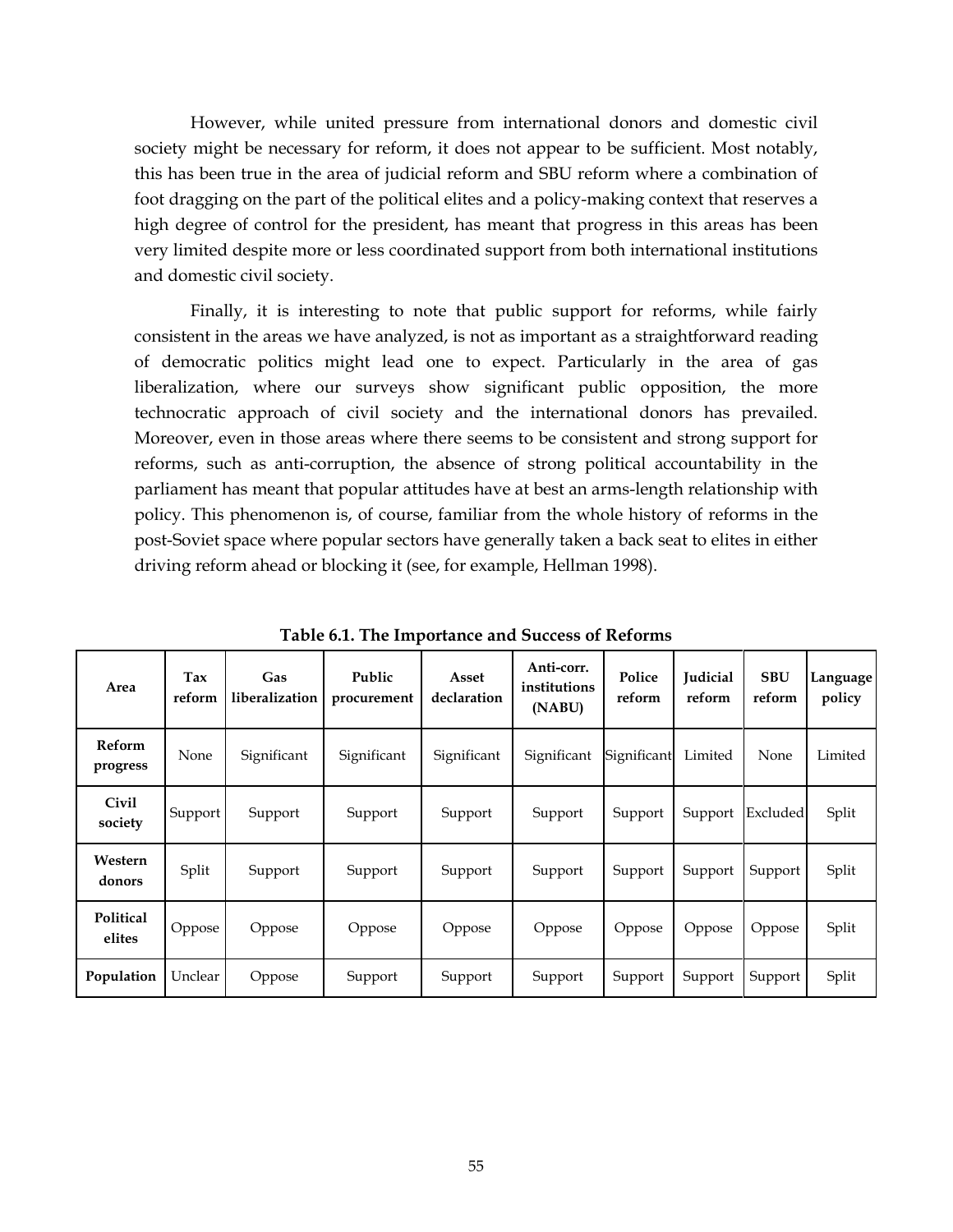#### **Looking Forward**

 $\overline{a}$ 

Analyzing the progress of reforms as of June 2018 can, of course, only give us a partial and interim picture of the process as a whole. We have neither reached a stage where reform has been consolidated and Ukraine has passed a point of no return, nor a position whereby the hopes and dreams of those in the Euromaidan have been irretrievably lost. As Ukraine of all places has reminded us, the road to reform is full of unexpected moments of hope and despair.

Whether one assesses progress in Ukraine as encouraging or disappointing (or more likely somewhere in between) depends very much on expectations and the particular framework of analysis. To our minds, the situation is clearly very challenging. Recent attacks on NABU and other key elements of the reform have led some important reformers, including the former Chair of the Rada anti-corruption committee, Iegor Soboliev, to characterize the situation as critical.<sup>57</sup> Nevertheless, while the threat is real, the progress to date is also real. And that progress was achieved largely in the absence of consistent support for reform either from the Presidency or from the parliament. If the electoral process is somehow able to move either or both of these institutions in a clearly more reformist direction, the prospects for lasting change in Ukraine—and in the region more broadly—could improve significantly.

However, this optimism needs to be tempered by an acute awareness of the potential vulnerabilities inherent in the very nature of the sandwich reform model, which requires a combination of consistent and effective external conditionality and relentless domestic pressure. As a result, a weakening of either component or of the coordination between them could critically undermine the effectiveness of the model.

Probably the greatest challenge to the sustainability of the sandwich model is the difficulty of maintaining the right mix of external pressures and incentives to attain effective policy conditionality. International conditionality could be undermined by a number of factors originating in the current political challenges facing Ukraine's Western allies. One such factor is the possibility of Ukraine fatigue, as Western partners become frustrated with the pace of Ukrainian reforms and focus on other more pressing domestic or international challenges. Another possibility could be a growing rift between different international allies, driven either by the increasingly visible foreign policy disagreements between the US and the EU or by tensions between the prescriptions of different international organizations.

Alternatively, even if Western governments and international institutions maintain a unified front about the need for certain governance reforms, it may be difficult

<sup>57</sup> <https://us12.campaign-archive.com/?u=96326c07261e11663fc2a63d6&id=bee1135df7>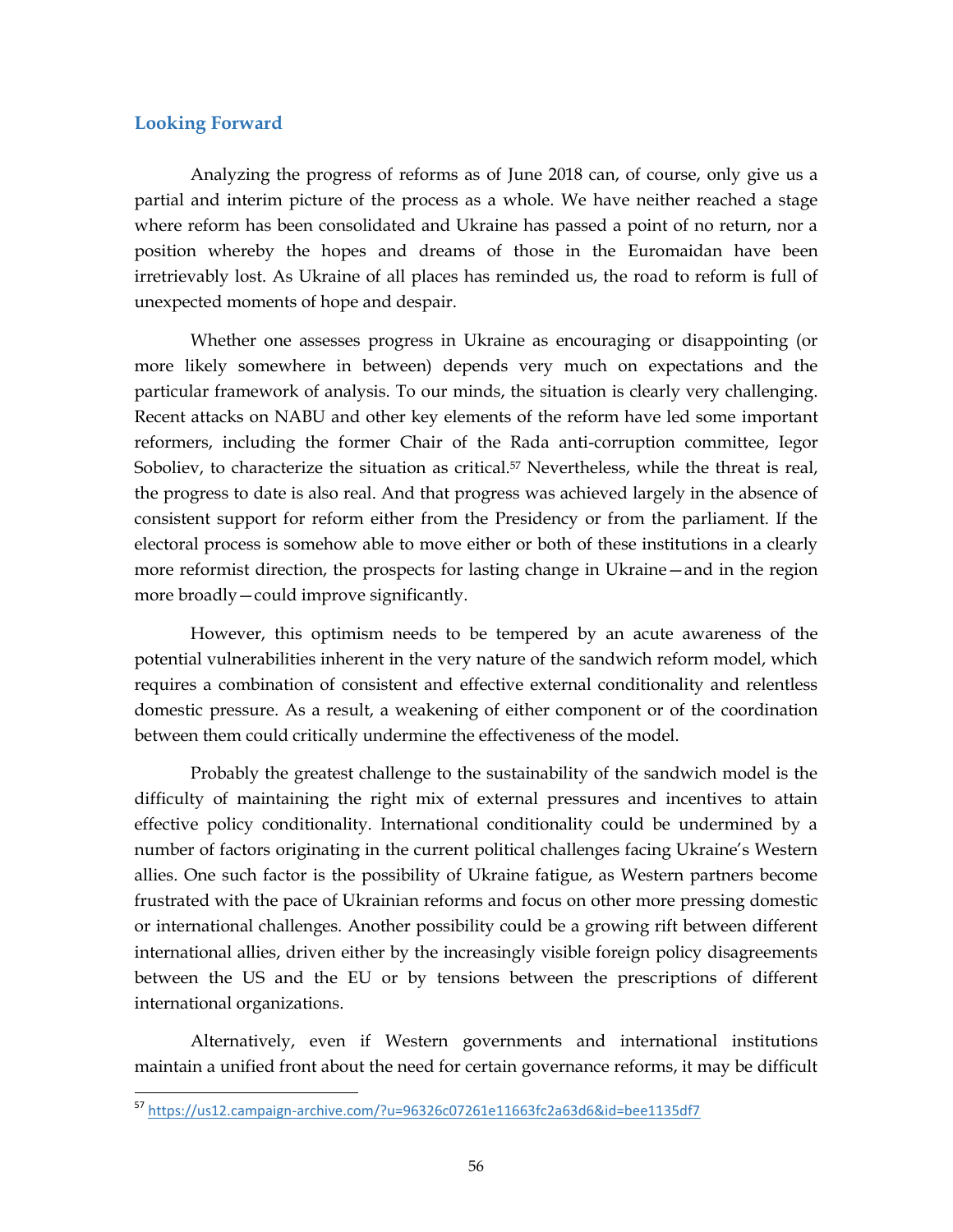to find the right mix of incentives to overcome the domestic obstacles to certain reforms. For example, while the promise of EU visa liberalization played an important role in promoting anti-corruption reforms until late 2016, it is less clear what the next big "carrot" would be (given that EU membership is not a realistic medium-term goal at this point.) Moreover, to the extent that Ukraine's economic situation continues to improve, such a recovery is likely to reduce the government's dependence on bilateral and multilateral financial support, which in turn would weaken the effectiveness of Western conditionality. Finally, it is conceivable that future elections could strengthen antireform/populist forces in the Ukrainian parliament, in which case external incentives would have to be further strengthened to overcome the growing domestic political costs to the government of implementing certain elements of the Western-backed reform agenda.

On the civil society side, two threats seem particularly important. The first is the danger of a split within the pro-reform camp due to disagreements over reform pace or tactics or along some unrelated cleavage such as the nationality/language divide. Arguments and disagreements are inevitable, but recent signs of more significant splits are worrying. Without strong civil society voices and some connection between them and the policy process—which may mean at least a partial consolidation of pro-reform activists in a political movement—civil society's ability to act as an effective watchdog of government reforms will be limited. The second, and related, danger is that civil society could lose its legitimacy (either domestically or internationally) as the "domestic conscience" of the reform process. Were such a legitimacy loss to happen (either because of the types of divisions mentioned above or because of corruption scandals affecting key reformers), this would weaken its political clout and undermine its ability to coordinate with international institutions.

Transforming a state takes time, commitment and intelligence. But it also takes good luck and strong political will. All of these qualities have helped Ukraine get half way along the road of successful reform. Much more will be needed both from Ukraine and from the international community to complete the journey.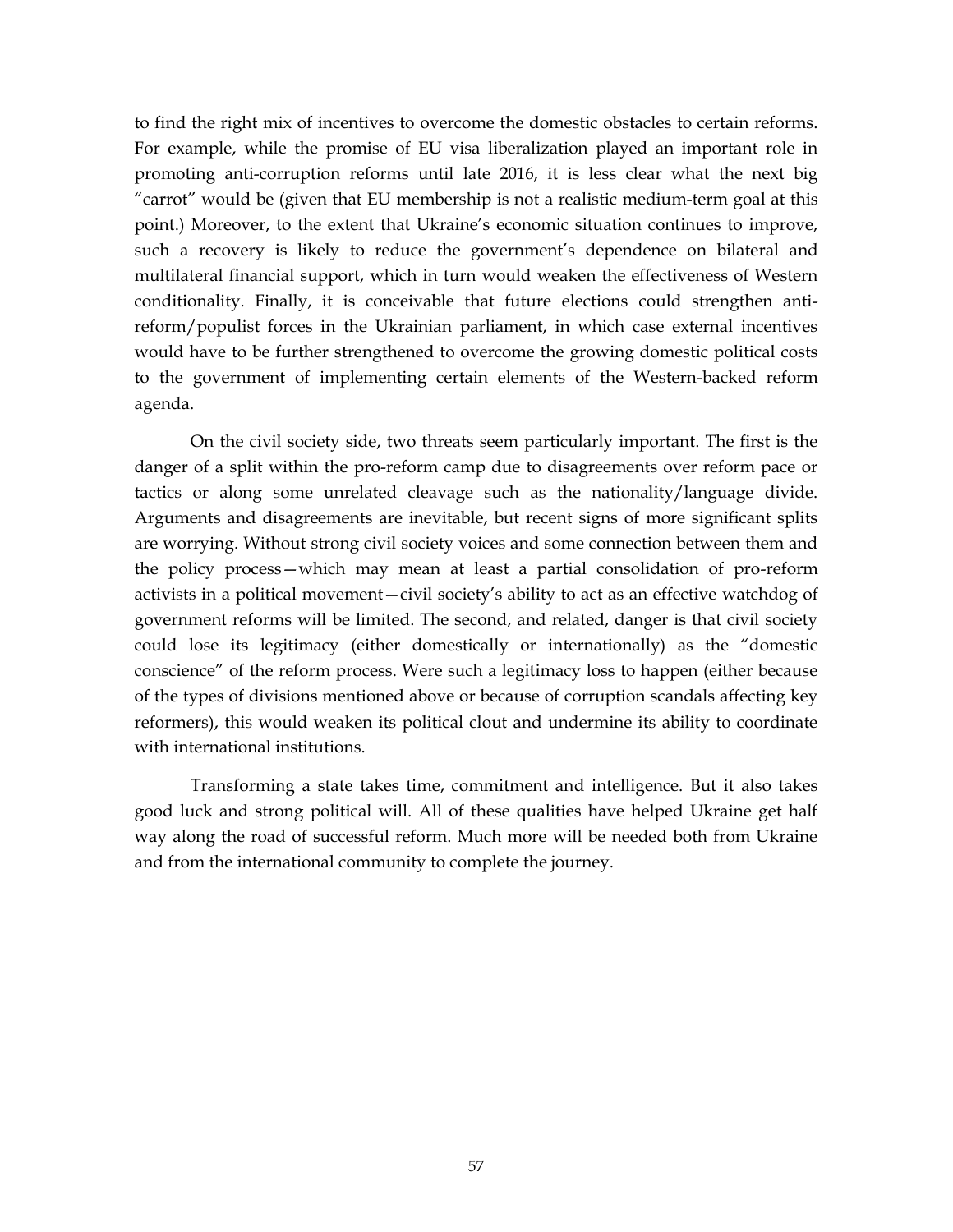## **Bibliography**

<span id="page-62-0"></span>Anticorruption Action Centre. 2016. "Recovery of Proceeds of Grand Political Corruption in Ukraine: What has been Done in 2014-2016?" Analytical Note. [https://drive.google.com/file/d/0B4ui487xb0SpdlZRd0J0V3AxbE0/view.](https://drive.google.com/file/d/0B4ui487xb0SpdlZRd0J0V3AxbE0/view)https://drive.google.co m/file/d/0B4ui487xb0SpdlZRd0J0V3AxbE0/view.

Anticorruption Action Centre. 2017a. "Due to the lifting of EU sanctions from crony of Yanukovych Yura Yenakiyevskyi Ukraine lost 5.4 billion USD – activists." [https://antac.org.ua/en/publications/due-to-the-lifting-of-eu-sanctions-from-crony-of](https://antac.org.ua/en/publications/due-to-the-lifting-of-eu-sanctions-from-crony-of-yanukovych-yura-yenakiyevskyi-ukraine-lost-5-4-billion-usd-activists/)[yanukovych-yura-yenakiyevskyi-ukraine-lost-5-4-billion-usd-activists/.](https://antac.org.ua/en/publications/due-to-the-lifting-of-eu-sanctions-from-crony-of-yanukovych-yura-yenakiyevskyi-ukraine-lost-5-4-billion-usd-activists/)

Anticorruption Action Centre. 2017b. "Ukraine's Experience in Asset Recovery." Report prepared for the Global Forum on Asset Recovery (Washington, D.C., December 4-6, 2017). [http://uncaccoalition.org/files/Asset-Recovery-Ukraine-Full-Report.pdf.](http://uncaccoalition.org/files/Asset-Recovery-Ukraine-Full-Report.pdf)

Ash, Timothy. 2017. "Timothy Ash: Is Poroshenko playing IMF, markets for fools?" *Kyiv Post* 10/2/2017. [https://www.kyivpost.com/article/opinion/op-ed/timothy-ash-poroshenko-playing](https://www.kyivpost.com/article/opinion/op-ed/timothy-ash-poroshenko-playing-imf-markets-fools.html)[imf-markets-fools.html.](https://www.kyivpost.com/article/opinion/op-ed/timothy-ash-poroshenko-playing-imf-markets-fools.html)

Ban, Cornel. 2016. *Ruling ideas: How global neoliberalism goes local*. Oxford University Press.

Beissinger, Mark R. 2013. "The semblance of democratic revolution: Coalitions in Ukraine's orange revolution." American Political Science Review, 107(3), 574-592.

Bugriy, Maksym. 2017. "Intelligence Reform in Ukraine Falls Short." [https://jamestown.org/program/intelligence-reform-in-ukraine-falls-short/.](https://jamestown.org/program/intelligence-reform-in-ukraine-falls-short/)

Bunce, Valerie. J., & Sharon L. Wolchik. 2011. *Defeating authoritarian leaders in postcommunist countries*. Cambridge University Press.

Civic Lustration Committee. 2017. "Через шахрайство влади Україна може залишитись без грошей і з корупцією." [https://lku.org.ua/press\\_articles/713.](https://lku.org.ua/press_articles/713) 

Cohen, Josh. 2016. "E-Declaration—and Ukraine's Anti-Corruption Strategy—in Jeopardy." [http://www.atlanticcouncil.org/blogs/ukrainealert/e-declaration-and-ukraine-s-anti-corruption](http://www.atlanticcouncil.org/blogs/ukrainealert/e-declaration-and-ukraine-s-anti-corruption-strategy-in-jeopardy)[strategy-in-jeopardy.](http://www.atlanticcouncil.org/blogs/ukrainealert/e-declaration-and-ukraine-s-anti-corruption-strategy-in-jeopardy)http://www.atlanticcouncil.org/blogs/ukrainealert/e-declaration-andukraine-s-anti-corruption-strategy-in-jeopardy.

Dąborowski, Tomasz, Tomasz Piechal, and Andrzej Sadecki. 2017. "Ukraine: a blow against the national minorities' school system." [https://www.osw.waw.pl/en/publikacje/analyses/2017-09-](https://www.osw.waw.pl/en/publikacje/analyses/2017-09-27/ukraine-a-blow-against-national-minorities-school-system) [27/ukraine-a-blow-against-national-minorities-school-system.](https://www.osw.waw.pl/en/publikacje/analyses/2017-09-27/ukraine-a-blow-against-national-minorities-school-system)

De Waal, Thomas. 2016. "Fighting a Culture of Corruption in Ukraine." [http://carnegieeurope.eu/2016/04/18/fighting-culture-of-corruption-in-ukraine-pub-63364.](http://carnegieeurope.eu/2016/04/18/fighting-culture-of-corruption-in-ukraine-pub-63364)

Dixi Group. 2016a. 2015 Annual Activity Report NGO "DiXi Group." [https://issuu.com/uaenergy/docs/web\\_dixi\\_group\\_activity\\_report\\_2015\\_7e8a86c9b0641c.](https://issuu.com/uaenergy/docs/web_dixi_group_activity_report_2015_7e8a86c9b0641c)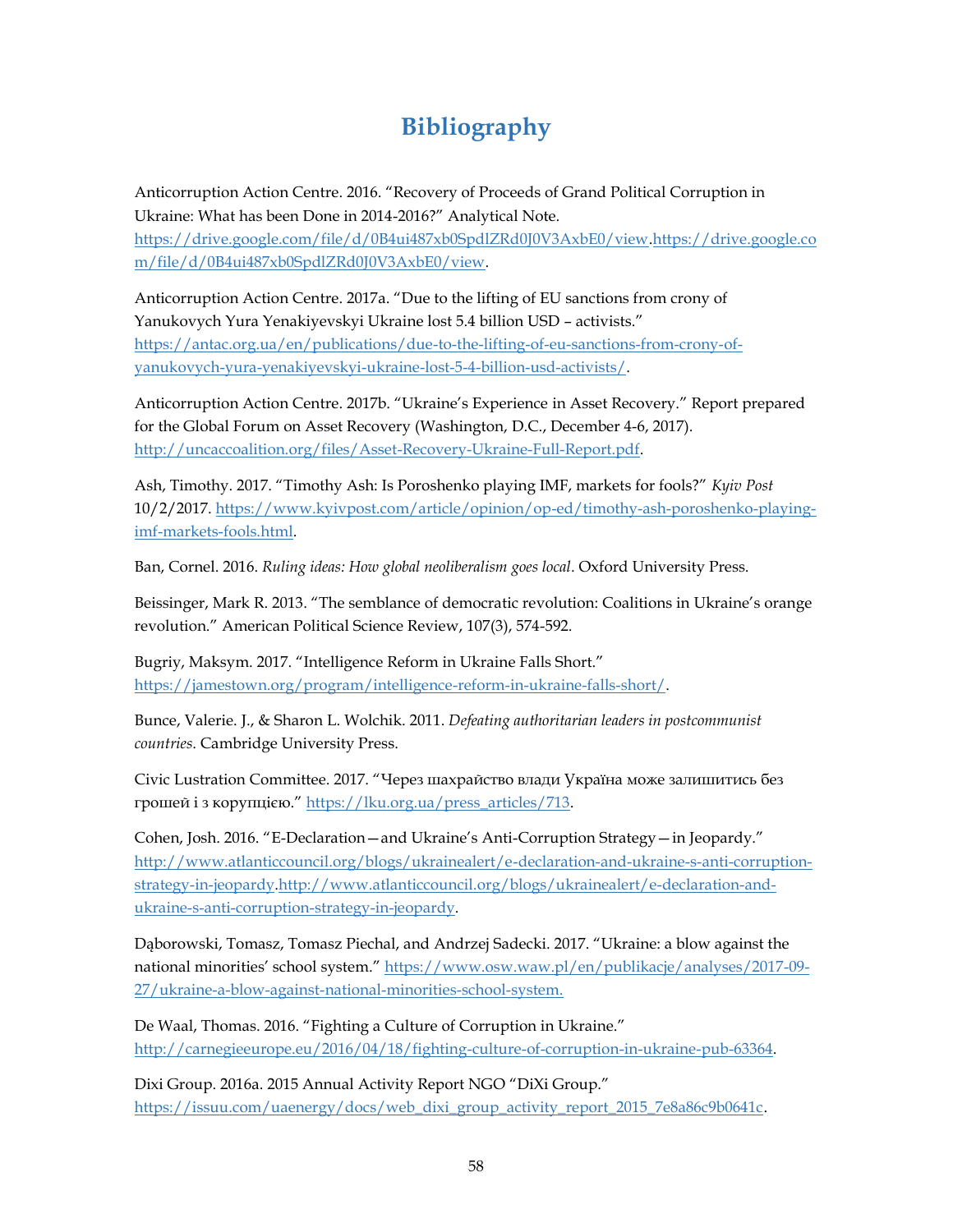Dixi Group. 2016b. Public appeal on importance of the draft law on regulator.

[http://dixigroup.org/eng/news/zvernennya-shchodo-vazhlivosti-priynyattya-zakonoproektu](http://dixigroup.org/eng/news/zvernennya-shchodo-vazhlivosti-priynyattya-zakonoproektu-pro-regulyatora/)[pro-regulyatora/.](http://dixigroup.org/eng/news/zvernennya-shchodo-vazhlivosti-priynyattya-zakonoproektu-pro-regulyatora/)

Drik, O., ed. 2017. *Report on the results of monitoring implementation of the Laws of Ukraine On Government Cleansing and On Restoring Confidence in the Judiciary*. Kyiv: Civic Lustration Committee.

Economist Intelligence Unit (EIU). 2016. Ukraine Country Report September 2016.

European Commission. 2016. Ukraine's reform achievements and the EU's support. [http://europa.eu/rapid/press-release\\_MEMO-16-3573\\_en.pdf.](http://europa.eu/rapid/press-release_MEMO-16-3573_en.pdf)

Goncharuk, Tetiana. 2016. "One year after launch of police reform. Have Ukrainian police changed?"

[https://humanrights.org.ua/en/material/rik\\_pislja\\_pochatku\\_reformi\\_chi\\_zminilasja\\_ukrajinska](https://humanrights.org.ua/en/material/rik_pislja_pochatku_reformi_chi_zminilasja_ukrajinska_policija) [\\_policija.](https://humanrights.org.ua/en/material/rik_pislja_pochatku_reformi_chi_zminilasja_ukrajinska_policija)

Gor, Artur. 2017. "СБУ: как реформируют и почему не спешат." *Apostrophe*, March 28. [https://apostrophe.ua/article/politics/government/2017-03-28/sbu-kak-reformiruyut-i](https://apostrophe.ua/article/politics/government/2017-03-28/sbu-kak-reformiruyut-i-pochemu-ne-speshat/11278)[pochemu-ne-speshat/11278.](https://apostrophe.ua/article/politics/government/2017-03-28/sbu-kak-reformiruyut-i-pochemu-ne-speshat/11278)

Gray, Larissa, Kjetil Hansen, Pranvera Recica-Kirkbride, and Linnea Mills. 2014. *Few and Far: The Hard Facts on Stolen Asset Recovery.* DOI: 10.1596/978-1-4648-0274-4. Washington, DC: World Bank and OECD. License: Creative Commons Attribution CC BY 3.0 IGO.

Group of States against Corruption (GRECO). 2017. Fourth Evaluation Round: Corruption prevention in respect of members of parliament, judges and prosecutors. Evaluation Report Ukraine. [https://rm.coe.int/grecoeval4rep-2016-9-fourth-evaluation-round-corruption](https://rm.coe.int/grecoeval4rep-2016-9-fourth-evaluation-round-corruption-prevention-in-/1680737207)[prevention-in-/1680737207.h](https://rm.coe.int/grecoeval4rep-2016-9-fourth-evaluation-round-corruption-prevention-in-/1680737207)ttps://rm.coe.int/grecoeval4rep-2016-9-fourth-evaluation-roundcorruption-prevention-in-/1680737207.

Gressel, Gustav. 2016. *Keeping up appearances: how Europe is supporting Ukraine's transformation.* London: European Council on Foreign Relations (ECFR).

Hale, Henry E. 2014. *Patronal Politics: Eurasian Regime Dynamics in Comparative Perspective*. New York, NY: Cambridge University Press.

Halushka, Olena and Anastasia Krasnosilska. 2018. "Ukraine's Next Reform Challenge May Be the Toughest One Yet."

[http://www.atlanticcouncil.org/blogs/ukrainealert/ukraine-s-next-reform-challenge-may-be-the](http://www.atlanticcouncil.org/blogs/ukrainealert/ukraine-s-next-reform-challenge-may-be-the-toughest-one-yet)[toughest-one-yet.](http://www.atlanticcouncil.org/blogs/ukrainealert/ukraine-s-next-reform-challenge-may-be-the-toughest-one-yet)

Hellman, Joel. 1998. "Winners Take All: The Politics of Partial Reform in Postcommunist Transitions." *World Politics*, Vol. 50, No. 2, pp. 203-234.

Homenko, Sviatoslav. 2016. "Что такое е-декларирование и в чем его проблема?" *BBC Ukraine*, October 29.

[http://www.bbc.com/ukrainian/ukraine\\_in\\_russian/2016/10/161029\\_ru\\_s\\_e\\_declarations.](http://www.bbc.com/ukrainian/ukraine_in_russian/2016/10/161029_ru_s_e_declarations)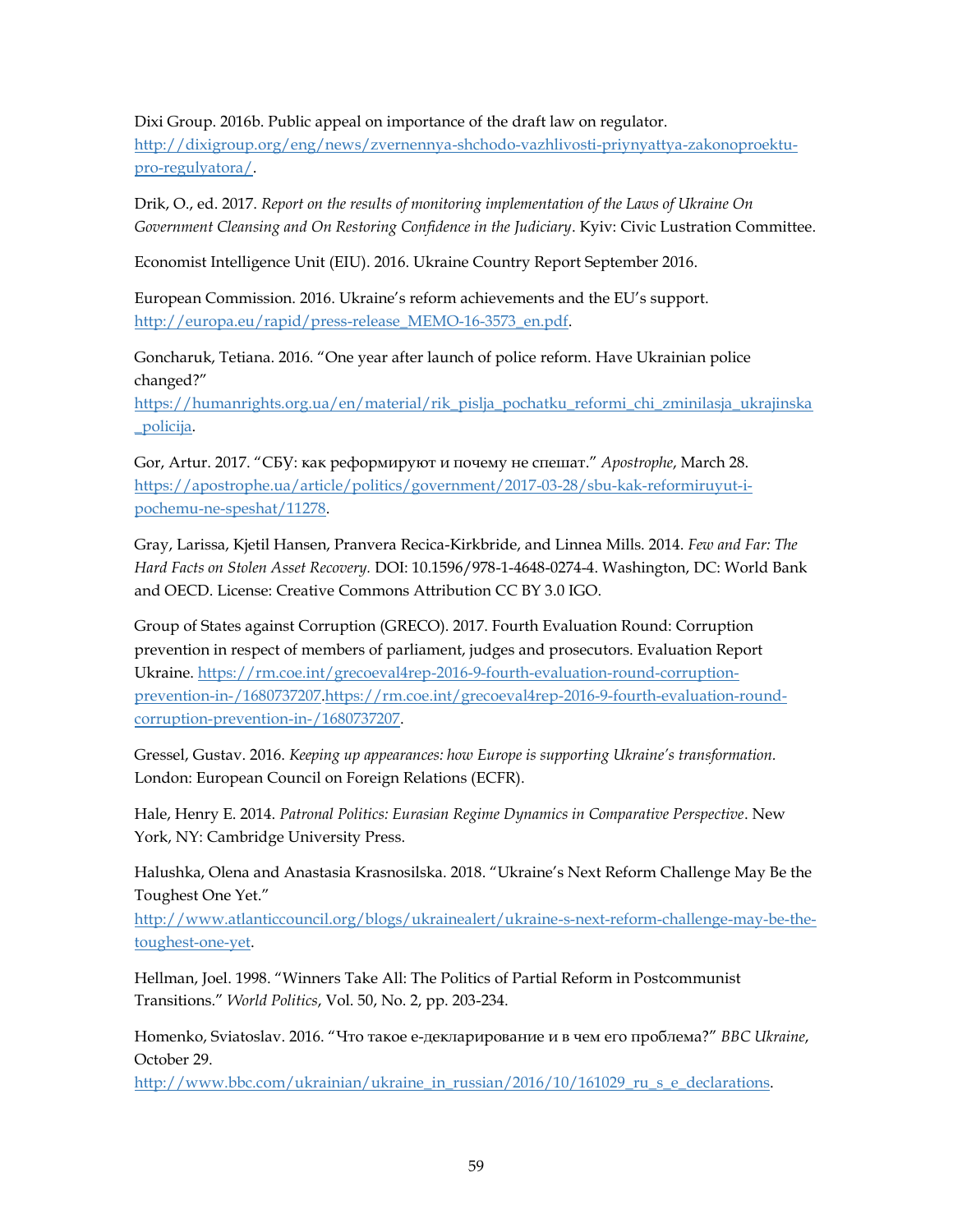IMF. 2015. Ukraine: Letter of Intent, Memorandum of Economic and Financial Policies, andTechnical Memorandum of Understanding. February. [http://www.imf.org/external/np/loi/2015/ukr/022715.pdf.](http://www.imf.org/external/np/loi/2015/ukr/022715.pdf)

IMF. 2016. IMF Country Report No. 16/319 – Ukraine. September. [https://www.imf.org/external/pubs/ft/scr/2016/cr16319.pdf.](https://www.imf.org/external/pubs/ft/scr/2016/cr16319.pdf)

Interfax Ukraine. 2017. "Groysman denies possibility of raising gas prices for public from April 1." *Kyiv Post,* February 15. [https://www.kyivpost.com/ukraine-politics/groysman-denies-possibility](https://www.kyivpost.com/ukraine-politics/groysman-denies-possibility-raising-gas-prices-public-april-1.html)[raising-gas-prices-public-april-1.html.](https://www.kyivpost.com/ukraine-politics/groysman-denies-possibility-raising-gas-prices-public-april-1.html)

Kalandadze, Katya and Mitchell A. Orenstein. "Electoral protests and democratization beyond the color revolutions." *Comparative Political Studies,* 42.11 (2009): 1403-1425.

Kergueno, Raphaël. 2017. "Thumbs up for corruption: EU drops plans for independent court in Ukraine." https://transparency.eu/ac-court-ukraine/.

Kononczuk, Wojciech. 2015. "Reform #1. Why Ukraine has to reform its gas sector." [https://www.osw.waw.pl/en/publikacje/osw-commentary/2015-09-02/reform-1-why-ukraine](https://www.osw.waw.pl/en/publikacje/osw-commentary/2015-09-02/reform-1-why-ukraine-has-to-reform-its-gas-sector)[has-to-reform-its-gas-sector.](https://www.osw.waw.pl/en/publikacje/osw-commentary/2015-09-02/reform-1-why-ukraine-has-to-reform-its-gas-sector)

Krapivin, Eugene. 2017. "Accreditation of the Police in Ukraine: Outcomes and Conclusions." A translation of Chapter 2 of the report "Human rights in the activity of the Ukrainian police – 2016." Expert group "Police under control." [http://umdpl.info/police-experts.info/wp](http://umdpl.info/police-experts.info/wp-content/uploads/2017/03/Krapivin.-Accreditation....pdf)[content/uploads/2017/03/Krapivin.-Accreditation....pdf.](http://umdpl.info/police-experts.info/wp-content/uploads/2017/03/Krapivin.-Accreditation....pdf)

Kudelia, Serhiy. 2017. "Extrajudicial Violence in Donbas and Its Consequences for Ukraine." PONARS Eurasia Policy Memo No. 486.

[http://www.ponarseurasia.org/memo/extrajudicial-violence-donbas-and-its-consequences](http://www.ponarseurasia.org/memo/extrajudicial-violence-donbas-and-its-consequences-ukraine)[ukraine.](http://www.ponarseurasia.org/memo/extrajudicial-violence-donbas-and-its-consequences-ukraine)

Kuzio, Taras. 2015. *Ukraine: Democratization, Corruption, and the New Russian Imperialism*. Santa Barbara: Praeger Security International.

Kyiv International Institute of Sociology. 2015. *Ставлення населення України до енергозбереження: результати всеукраїнського соціологічного опитування*.

Kyiv School of Economics. 2017. "Co-creation of ProZorro: An Account of the Process and Actors." Transparency International.

[https://www.transparency.org/whatwedo/publication/co\\_creation\\_of\\_prozorro\\_an\\_account\\_of\\_](https://www.transparency.org/whatwedo/publication/co_creation_of_prozorro_an_account_of_the_process_and_actors) [the\\_process\\_and\\_actors.](https://www.transparency.org/whatwedo/publication/co_creation_of_prozorro_an_account_of_the_process_and_actors)

Mammadova, Jeylan. 2016. "Ukraine's Gas Liberalization Process" (May 9, 2016). Available at SSRN: [https://ssrn.com/abstract=2828416.](https://ssrn.com/abstract=2828416) 

Malyshev, Borys. 2017. "Legal Regulation of the Police in the Reform Context." A translation of Chapter 1 of the report "Human rights in the activity of the Ukrainian police – 2016." Expert group "Police under control." [http://umdpl.info/police-experts.info/wp](http://umdpl.info/police-experts.info/wp-content/uploads/2017/03/Malyshev.-Legal-regulation...pdf)[content/uploads/2017/03/Malyshev.-Legal-regulation...pdf.](http://umdpl.info/police-experts.info/wp-content/uploads/2017/03/Malyshev.-Legal-regulation...pdf)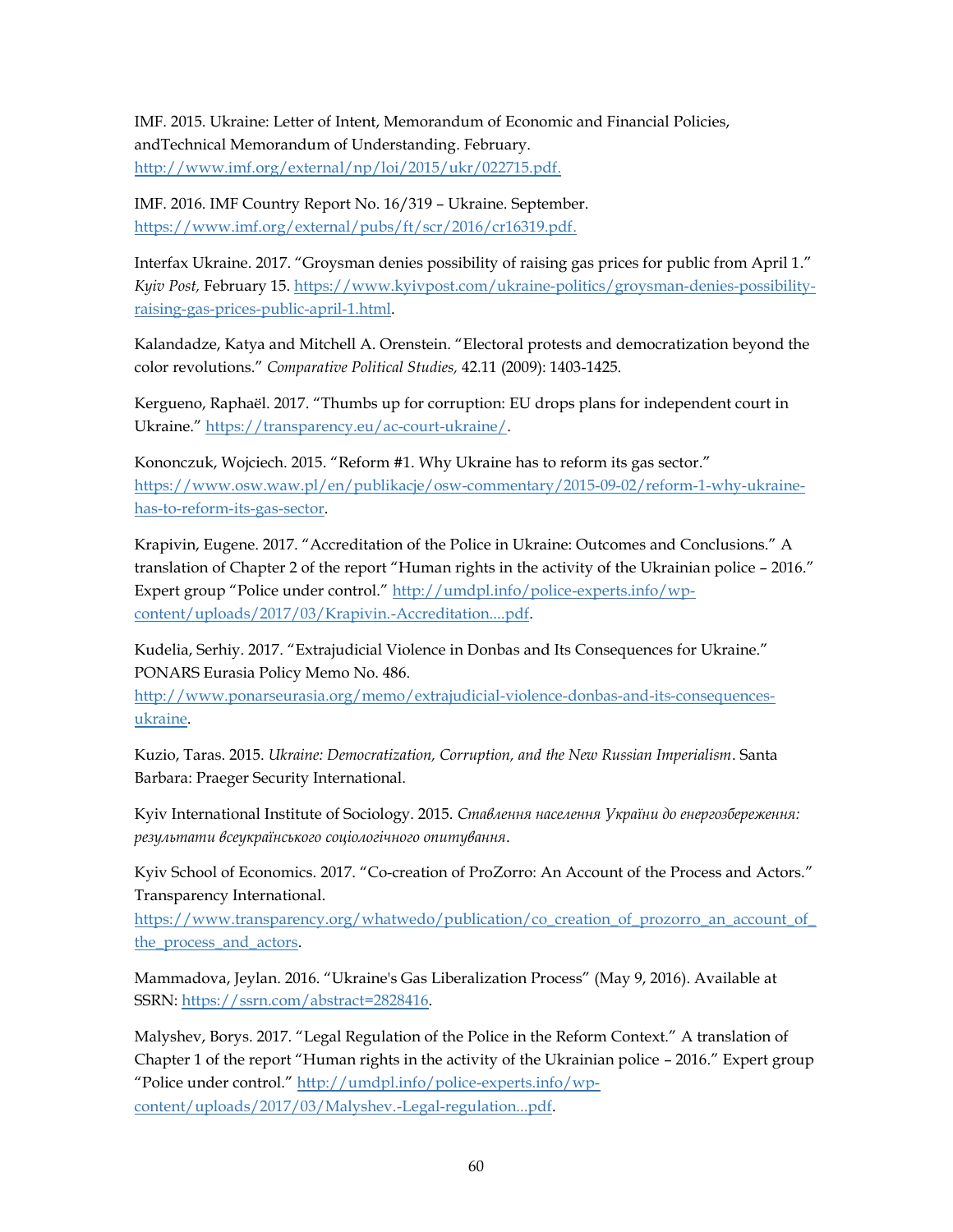Maksymenko. 2017. "Ukraine Energy Tariffs and Subsidies."

[http://ibs.org.pl/app/uploads/2016/08/Maksymenko-Ukraine.-Energy-Tariffs-and-Subsidies-](http://ibs.org.pl/app/uploads/2016/08/Maksymenko-Ukraine.-Energy-Tariffs-and-Subsidies-2014-2017.pdf)[2014-2017.pdf.](http://ibs.org.pl/app/uploads/2016/08/Maksymenko-Ukraine.-Energy-Tariffs-and-Subsidies-2014-2017.pdf)

Miskyi, Vadym, ed. 2017. "Reforms under the Microscope (as of April 2017)." http://rpr.org.ua/wp-content/uploads/2017/07/rpr-reforms-en-web.pdf.

Miskyi, Vadym and Olena Halushka, eds. 2016. "Roadmap of Reforms for Ukraine (September 2016–December 2017)." [http://rpr.org.ua/wp-content/uploads/2016/09/RPR-Roadmap-of-](http://rpr.org.ua/wp-content/uploads/2016/09/RPR-Roadmap-of-Reforms-for-Ukraine.pdf)[Reforms-for-Ukraine.pdf.](http://rpr.org.ua/wp-content/uploads/2016/09/RPR-Roadmap-of-Reforms-for-Ukraine.pdf)

NABU. 2017a. "Report July-December 2017." [https://nabu.gov.ua/sites/default/files/reports/zvit\\_ii\\_pivrichchya\\_eng\\_2017\\_1.pdf.](https://nabu.gov.ua/sites/default/files/reports/zvit_ii_pivrichchya_eng_2017_1.pdf)

NABU. 2017b. "In 26 out of 86 NABU's proceedings the trials have not started yet." [https://nabu.gov.ua/en/novyny/26-out-86-nabus-proceedings-trials-have-not-started-yet.](https://nabu.gov.ua/en/novyny/26-out-86-nabus-proceedings-trials-have-not-started-yet)

Naftogaz. 2016. Gas imports in Ukraine, 2015-2016. [https://naftogaz](https://naftogaz-europe.com/article/en/gasimportsinukraine20152016)[europe.com/article/en/gasimportsinukraine20152016.](https://naftogaz-europe.com/article/en/gasimportsinukraine20152016)

Nitsova, Silviya, Grigore Pop-Eleches and Graeme Robertson. 2017. "Corruption, Revolution and Reform: Perceptions of Change in Post-Maidan Ukraine." Paper presented at the Council for European Studies. Glasgow. July, 2017.

Nizhnikau, Ryhor and Arkady Moshes. 2016. "Three Years after the Euromaidan: Is Ukraine still on the Reform Track?" FIIA Briefing Paper 208. [https://storage.googleapis.com/upi](https://storage.googleapis.com/upi-live/2017/04/bp208_three_years_after_the_Euromaidan.pdf)[live/2017/04/bp208\\_three\\_years\\_after\\_the\\_Euromaidan.pdf.](https://storage.googleapis.com/upi-live/2017/04/bp208_three_years_after_the_Euromaidan.pdf)

Office of the High Commissioner for Human Rights (OHCHR). 2016. Accountability for killings in Ukraine from January 2014 to May 2016.

[http://www.ohchr.org/Documents/Countries/UA/OHCHRThematicReportUkraineJan2014-](http://www.ohchr.org/Documents/Countries/UA/OHCHRThematicReportUkraineJan2014-May2016_EN.pdf) [May2016\\_EN.pdf.](http://www.ohchr.org/Documents/Countries/UA/OHCHRThematicReportUkraineJan2014-May2016_EN.pdf)http://www.ohchr.org/Documents/Countries/UA/OHCHRThematicReportU kraineJan2014-May2016\_EN.pdf.

Olszanski, Tadeusz. 2016. "The beginning of reforms to the Ukrainian judicial system." [https://www.osw.waw.pl/en/publikacje/analyses/2016-06-08/beginning-reforms-to-ukrainian](https://www.osw.waw.pl/en/publikacje/analyses/2016-06-08/beginning-reforms-to-ukrainian-judicial-system)[judicial-system.](https://www.osw.waw.pl/en/publikacje/analyses/2016-06-08/beginning-reforms-to-ukrainian-judicial-system) 

Pop-Eleches, Grigore. 2008. *From economic crisis to reform: IMF programs in Latin America and Eastern Europe*. Princeton University Press.

Pop-Eleches, Grigore and Graeme Robertson. 2014. "After the Revolution: Long-term Effects of Electoral Revolutions." *Problems of Post-Communism*, July-August 2014, Vol. 61, No. 4.

Pop-Eleches, Grigore and Graeme Robertson. 2018. "Identity and political preferences in Ukraine– before and after the Euromaidan." *Post-Soviet Affairs*, 34(2-3):107-118.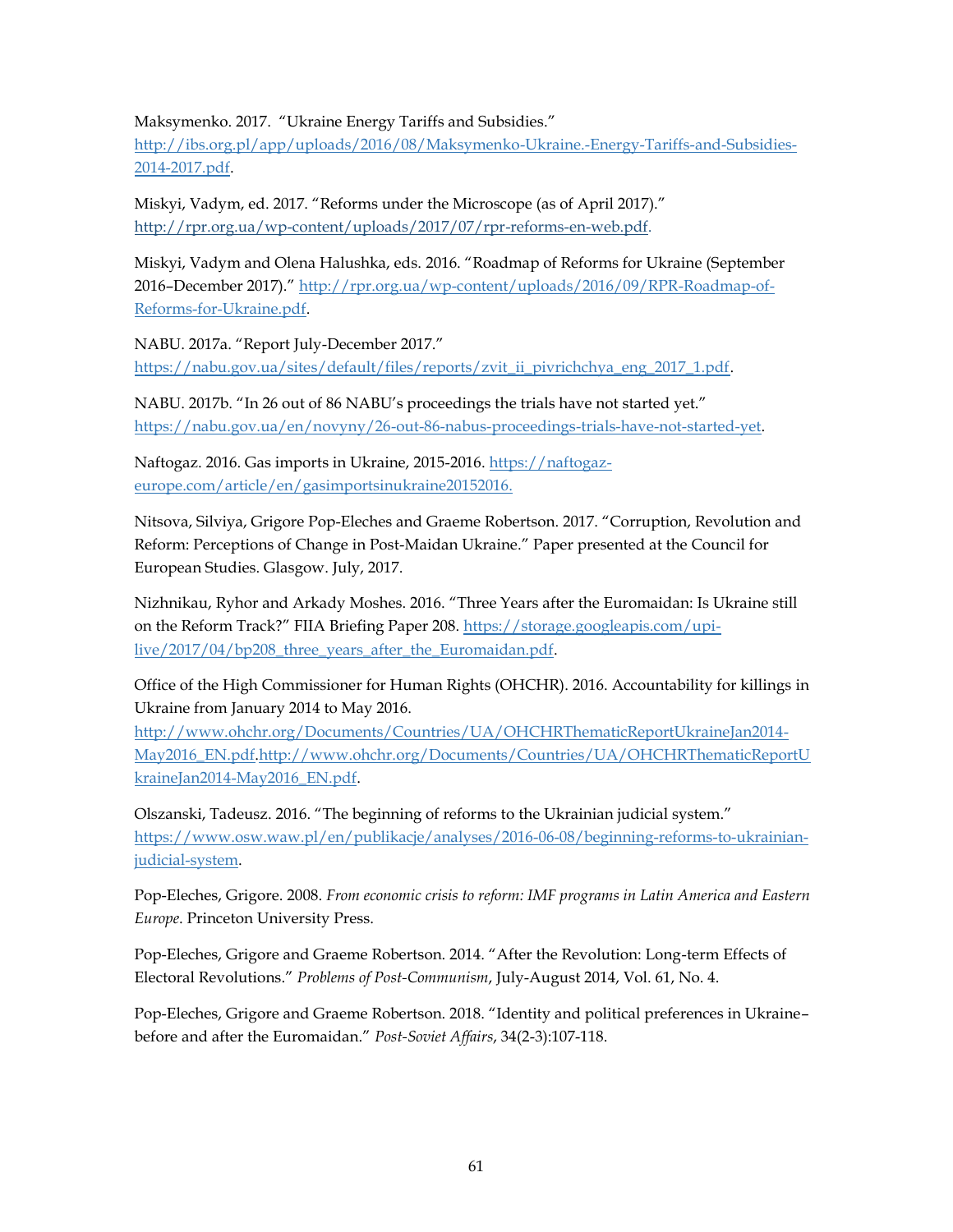Press Service of the Ministry of Energy and Coal Industry. 2015. Parliament adopted Law "On natural gas market."

[http://www.kmu.gov.ua/control/en/publish/article?art\\_id=248086149&cat\\_id=244314975.](http://www.kmu.gov.ua/control/en/publish/article?art_id=248086149&cat_id=244314975)

Reanimation Package of Reforms (RPR). 2017. "Newsletter for February-August 2017." [http://rpr.org.ua/wp-content/uploads/2017/09/rpr-newsletter-2017.pdf.](http://rpr.org.ua/wp-content/uploads/2017/09/rpr-newsletter-2017.pdf)

Reanimation Package of Reforms (RPR). 2017. "The public calls on the President of Ukraine to finally launch the reform of the National Commission for State Regulation of Energy and Public Utilities." [http://rpr.org.ua/en/news/the-public-calls-on-the-president-of-ukraine-to-finally](http://rpr.org.ua/en/news/the-public-calls-on-the-president-of-ukraine-to-finally-launch-the-reform-of-the-national-commission-for-state-regulation-of-energy-and-public-utilities/)[launch-the-reform-of-the-national-commission-for-state-regulation-of-energy-and-public-utilities/.](http://rpr.org.ua/en/news/the-public-calls-on-the-president-of-ukraine-to-finally-launch-the-reform-of-the-national-commission-for-state-regulation-of-energy-and-public-utilities/)

RFE-RL. 2015. "Ukraine Adopts Tax Reforms Sought By IMF – Temporarily." December 25. [https://www.rferl.org/a/ukraine-adopts-tax-reforms-sought-by-imf-temporarily/27448445.html.](https://www.rferl.org/a/ukraine-adopts-tax-reforms-sought-by-imf-temporarily/27448445.html)

RFE-RL. 2017. "PACE Criticizes Ukraine Over New Law On Education." November 13. [https://www.rferl.org/a/ukraine-pace-criticizes-language-law/28790456.html.](https://www.rferl.org/a/ukraine-pace-criticizes-language-law/28790456.html)

Replianchuk, Dmytro. 2017. "Inside Ukraine's Anti-Corruption Bureau: Five Takeaways From Its Report." *Hromadske International*, August 12. [https://en.hromadske.ua/posts/inside-ukraines-anti](https://en.hromadske.ua/posts/inside-ukraines-anti-corruption-bureau-five-takeaways-from-its-report)[corruption-bureau-five-takeaways-from-its-report.](https://en.hromadske.ua/posts/inside-ukraines-anti-corruption-bureau-five-takeaways-from-its-report)

Reuters. 2017. "Ukraine PM sees no reason for IMF-backed gas price adjustment" [https://www.reuters.com/article/ukraine-gas-imf/ukraine-pm-sees-no-reason-for-imf-backed](https://www.reuters.com/article/ukraine-gas-imf/ukraine-pm-sees-no-reason-for-imf-backed-gas-price-adjustment-idUSL8N1MN32S)[gas-price-adjustment-idUSL8N1MN32S.](https://www.reuters.com/article/ukraine-gas-imf/ukraine-pm-sees-no-reason-for-imf-backed-gas-price-adjustment-idUSL8N1MN32S)https://www.reuters.com/article/ukraine-gasimf/ukraine-pm-sees-no-reason-for-imf-backed-gas-price-adjustment-idUSL8N1MN32S.

Riley, Alan. 2016. "Ukraine v. Russia and the Kleptocrats: The Legal Route to Recover Ukraine's Losses." [http://www.atlanticcouncil.org/images/publications/Ukraine\\_v\\_Russia\\_and\\_the\\_](http://www.atlanticcouncil.org/images/publications/Ukraine_v_Russia_and_the_Kleptocrats_web_0404.pdf) [Kleptocrats\\_web\\_0404.pdf.](http://www.atlanticcouncil.org/images/publications/Ukraine_v_Russia_and_the_Kleptocrats_web_0404.pdf)

Romanyuk, Roman. 2017. "Війна з(а) НАБУ, або Кишеньковий аудитор Банкової." *Ukraïnska Pravda*, March 17. [http://www.pravda.com.ua/articles/2017/03/17/7138444/.](http://www.pravda.com.ua/articles/2017/03/17/7138444/) 

Rudling, Per Anders. 2017. "Yushchenko's Fascist: The Bandera Cult in Ukraine and Canada," Journal of Soviet and Post-Soviet Politics and Society, 3(2), 135-184.

Rzheutskaia, Lilia. 2016. "Электронная декларация доходов украинцев в обмен на безвизовый режим." *Deutsche Welle*, March 15. [https://bit.ly/2IDrmqL.](https://bit.ly/2IDrmqL)

Sachs, Jeffrey, and David Lipton. 1990. "Poland's economic reform." *Foreign Affairs*, 69(3): 47-66.

Sasse, Gwendolyn. 2008. "The European neighbourhood policy: Conditionality revisited for the EU's Eastern neighbours." *Europe-Asia Studies*, 60(2), 295-316.

Sasse, Gwendolyn. 2017. "Ukraine's Poorly Timed Education Law" [http://carnegieeurope.eu/strategiceurope/73272.](http://carnegieeurope.eu/strategiceurope/73272)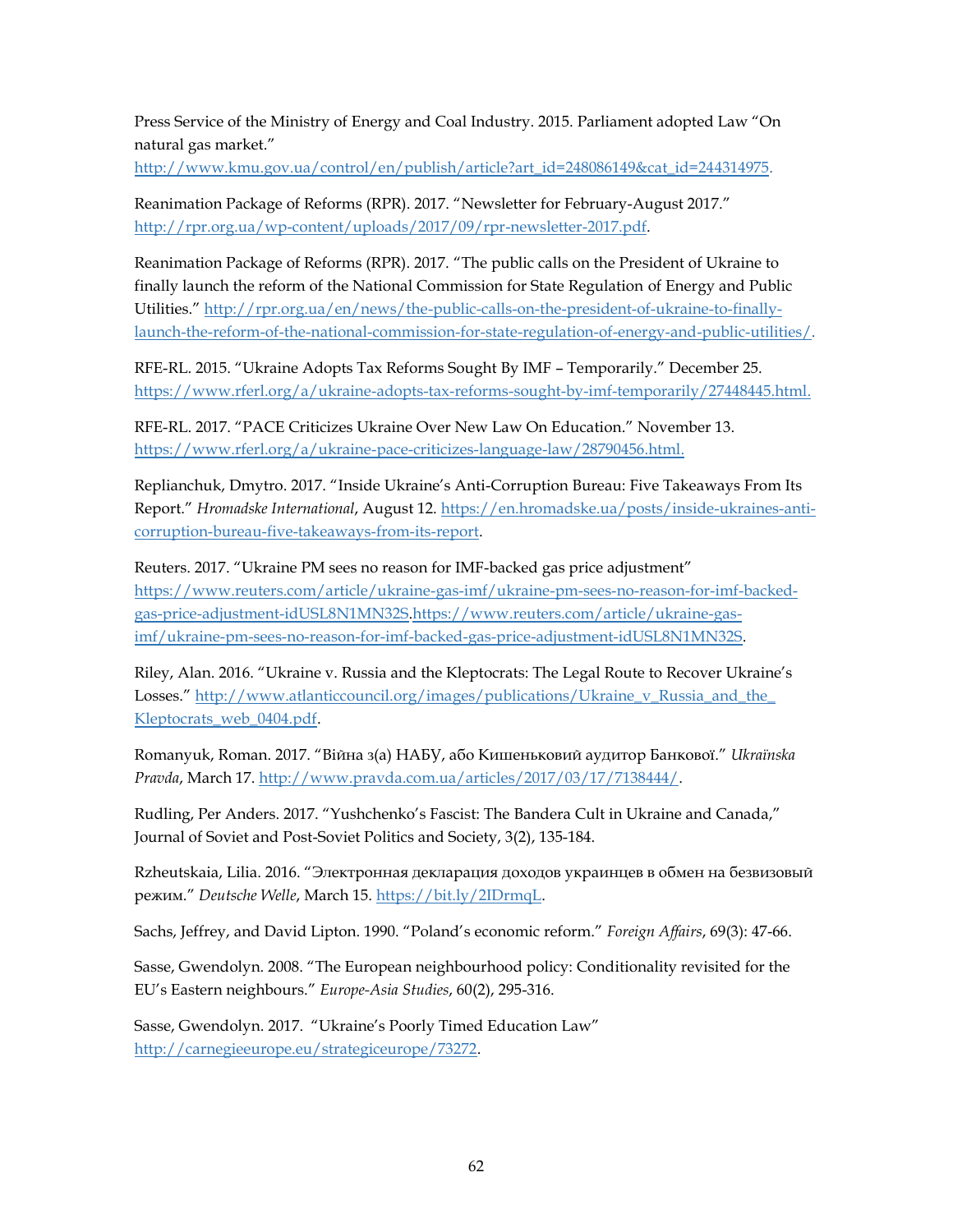Shapoval, Natalia, Inna Memetova and Dmytro Palamarchuk. 2017. "ProZorro Anniversary: Overview of Public Procurement Reform Сhanges." [https://voxukraine.org/2017/04/25/prozorro-anniversary-en/.](https://voxukraine.org/2017/04/25/prozorro-anniversary-en/)

Shevchuk, Tetiana. 2017. "Recovery of Stolen Assets in Ukraine: Losing Time and Money." [https://antac.org.ua/en/publications/recovery-of-stolen-assets-in-ukraine-losing-time-and](https://antac.org.ua/en/publications/recovery-of-stolen-assets-in-ukraine-losing-time-and-money/)[money/.](https://antac.org.ua/en/publications/recovery-of-stolen-assets-in-ukraine-losing-time-and-money/)

Shevchuk, Tetiana and Daria Kaleniuk. 2015. *Recovery of Proceeds of Corruption in Ukraine: What is Lacking*. Kyiv: Anticorruption Action Centre.

Shleifer, Andrei and Daniel Treisman. 2000. *Without a Map: Political Tactics and Economic Reform in Russia*. MIT Press.

Stormont, Nathan. 2017. "Ukraine's Education Law May Needlessly Harm European Aspirations." [https://freedomhouse.org/blog/ukraine-s-education-law-may-needlessly-harm-european](https://freedomhouse.org/blog/ukraine-s-education-law-may-needlessly-harm-european-aspirations)[aspirations.](https://freedomhouse.org/blog/ukraine-s-education-law-may-needlessly-harm-european-aspirations)

Eugen Theise. 2017. "Hungary threatens Ukraine's EU ties over new education law." *Deutsche Welle*, October 13. [http://www.dw.com/en/hungary-threatens-ukraines-eu-ties-over-new](http://www.dw.com/en/hungary-threatens-ukraines-eu-ties-over-new-education-law/a-40944967)[education-law/a-40944967.](http://www.dw.com/en/hungary-threatens-ukraines-eu-ties-over-new-education-law/a-40944967)

Ukraine Reform Monitor Team. 2017. "Ukraine Reform Monitor April 2017." [http://carnegieendowment.org/2017/04/19/ukraine-reform-monitor-april-2017-pub-68700.](http://carnegieendowment.org/2017/04/19/ukraine-reform-monitor-april-2017-pub-68700)

Usenko, Vitalii and Dmytro Usenko. 2014. "30% of Ukrainian SBU officers were Russian FSB and GRU agents." *Euromaidan Press*, April 24. [http://Euromaidanpress.com/2014/04/24/30-of](http://euromaidanpress.com/2014/04/24/30-of-ukrainian-sbu-officers-were-russian-fsb-and-gru-agents/)[ukrainian-sbu-officers-were-russian-fsb-and-gru-agents/.](http://euromaidanpress.com/2014/04/24/30-of-ukrainian-sbu-officers-were-russian-fsb-and-gru-agents/)

Vachudova, Milada Anna. 2005. *Europe Undivided: Democracy, Leverage, and Integration After Communism*. Oxford: Oxford University Press.

Venice Commission. 2017. Opinion on the draft law on anti-corruption courts and on the draft law on amendments to the law on the judicial system and the status of judges (concerning the introduction of mandatory specialisation of judges on the consideration of corruption and corruption-related offences) Adopted by the Venice Commission at its 112th Plenary Session (Venice, October 6-7, 2017).

[http://www.venice.coe.int/webforms/documents/default.aspx?pdffile=CDL-AD\(2017\)020-e.](http://www.venice.coe.int/webforms/documents/default.aspx?pdffile=CDL-AD(2017)020-e)

Verstyuk, Ivan. 2017. "Служба беспредела Украины." *Novoe vremya*, August 11. [https://magazine.nv.ua/journal/2553-journal-no-28/sluzhba-bespredela-ukrainu.html.](https://magazine.nv.ua/journal/2553-journal-no-28/sluzhba-bespredela-ukrainu.html)

Vreeland, James Raymond. 2003. *The IMF and economic development*. Cambridge University Press.

Wolczuk, Kataryna. 2016. "Managing the flows of gas and rules: Ukraine between the EU and Russia." *Eurasian Geography and Economics.* [http://dx.doi.org/10.1080/15387216.2016.1174072.](http://dx.doi.org/10.1080/15387216.2016.1174072)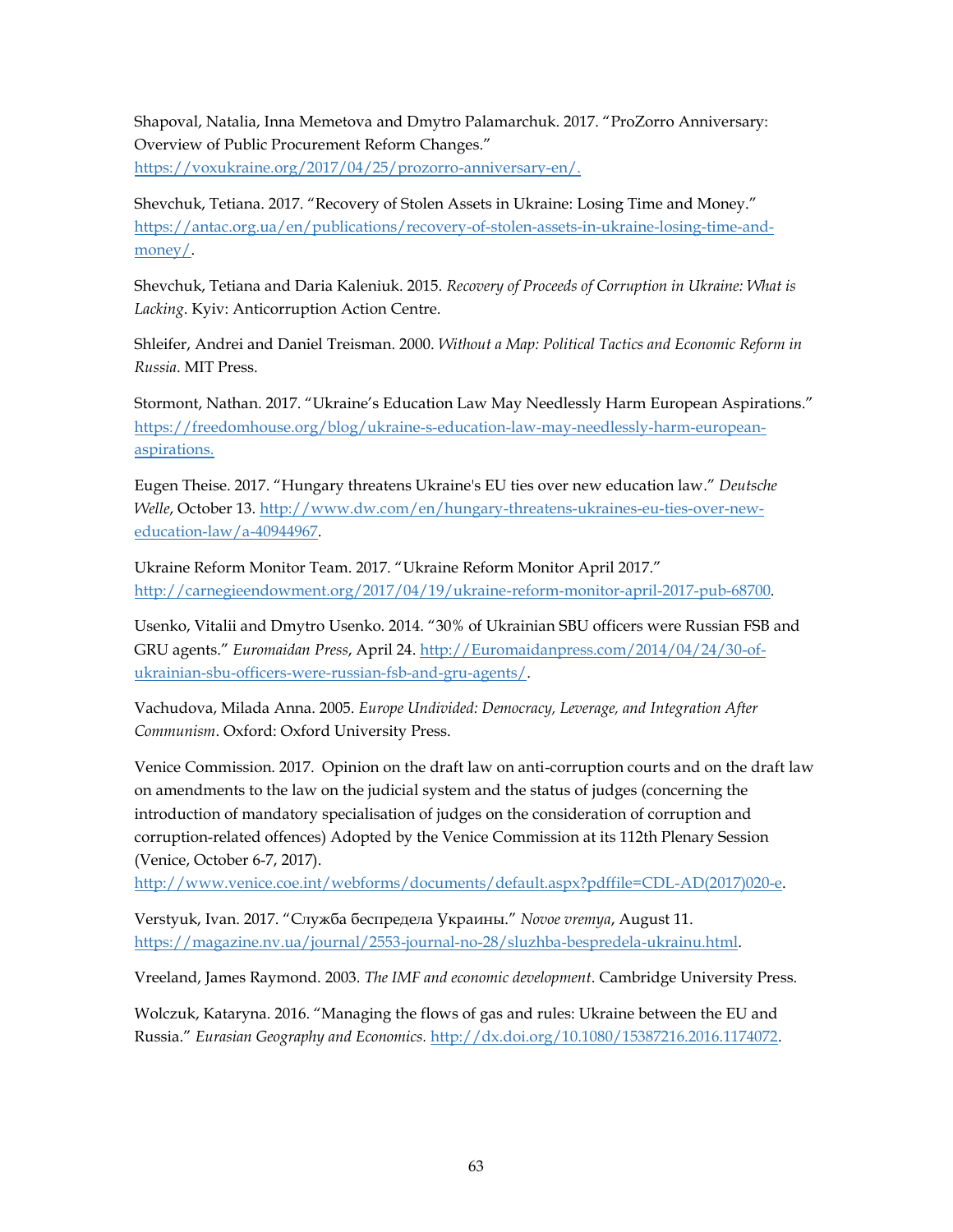World Bank. 2013. *Ukraine 2013 Enterprise Survey.*

[http://www.enterprisesurveys.org/~/media/GIAWB/EnterpriseSurveys/Documents/Profiles/](http://www.enterprisesurveys.org/~/media/GIAWB/EnterpriseSurveys/Documents/Profiles/English/ukraine-2013.pdf) [English/ukraine-2013.pdf.](http://www.enterprisesurveys.org/~/media/GIAWB/EnterpriseSurveys/Documents/Profiles/English/ukraine-2013.pdf)

Yakubovskyy, Volodymyr and Denys Vergeles. 2016. "Legal Alert: Constitutional Judicial Reform in Ukraine." *Nobles,* June 7.

[https://docs.wixstatic.com/ugd/bbf62f\\_f032bd2d68e04ccf9866161615000048.pdf.](https://docs.wixstatic.com/ugd/bbf62f_f032bd2d68e04ccf9866161615000048.pdf)

Zhernakov, Mykhailo. 2016. "Judicial Reform in Ukraine: Mission Possible?" Policy report prepared within the framework of the International Renaissance Foundation European programme initiative's in-house project: Implementation of select reform commitments under Association Agreement. [http://rpr.org.ua/wp-content/uploads/2017/02/Renaissance\\_A4\\_5JURIDICIAL-](http://rpr.org.ua/wp-content/uploads/2017/02/Renaissance_A4_5JURIDICIAL-REFORM.pdf)[REFORM.pdf.](http://rpr.org.ua/wp-content/uploads/2017/02/Renaissance_A4_5JURIDICIAL-REFORM.pdf)

Zinets, Natalia. 2016. "Ukraine economy minister quits in blow to reform hopes." *Reuters*, February 3. http://www.reuters.com/article/us-ukraine-crisis-economyminister/ukraine-economyminister-quits-in-blow-to-reform-hopes-idUSKCN0VC1WE.

Zochowski, Piotr and Marta Jaroszewicz. 2017. "Combating corruption in Ukraine – awaiting the results." [https://www.osw.waw.pl/en/publikacje/osw-commentary/2017-07-12/combating](https://www.osw.waw.pl/en/publikacje/osw-commentary/2017-07-12/combating-corruption-ukraine-awaiting-results)[corruption-ukraine-awaiting-results.](https://www.osw.waw.pl/en/publikacje/osw-commentary/2017-07-12/combating-corruption-ukraine-awaiting-results)